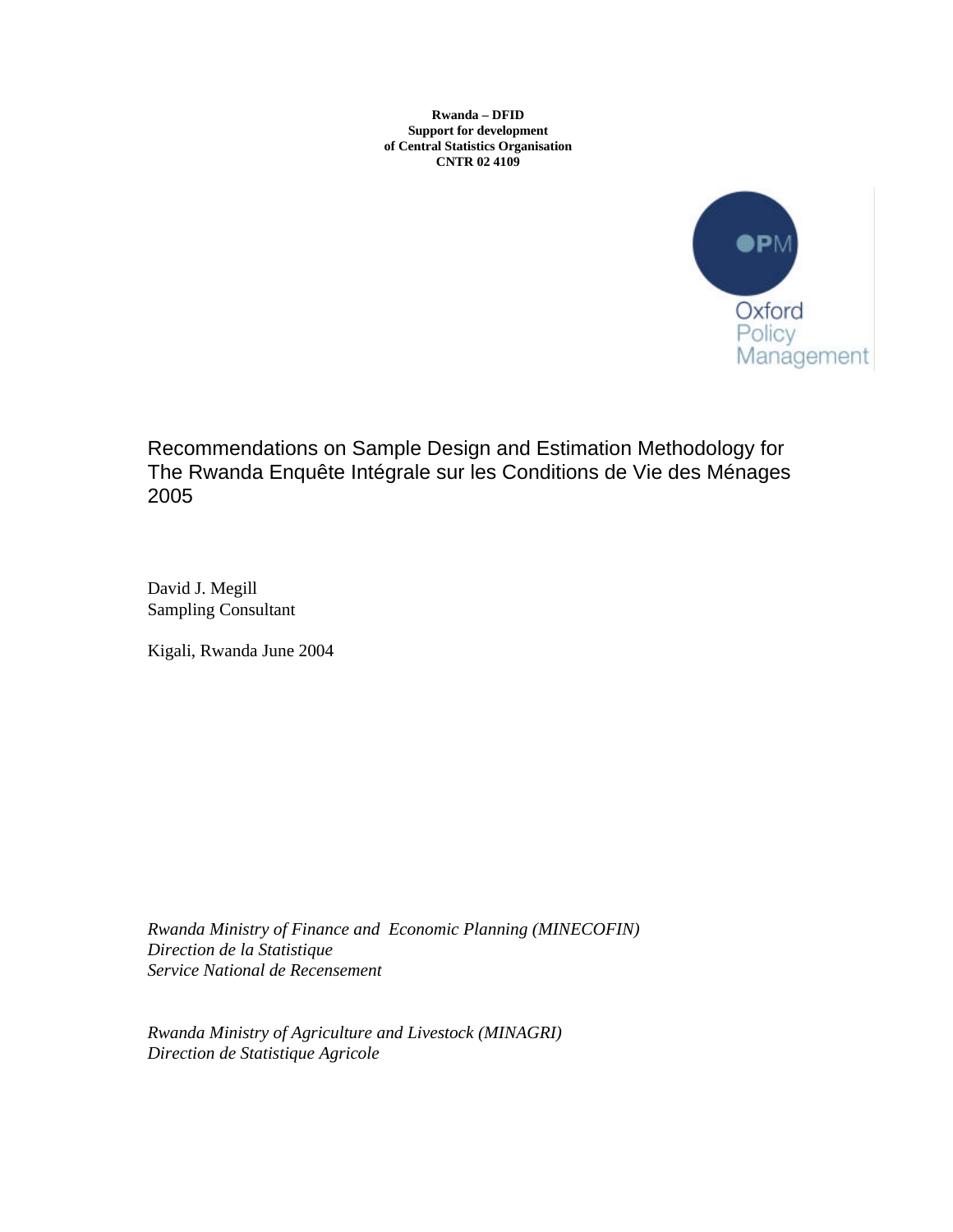# **TABLE OF CONTENTS**

| 1.  |       |                                                                        |  |  |  |  |  |  |
|-----|-------|------------------------------------------------------------------------|--|--|--|--|--|--|
| 2.  |       |                                                                        |  |  |  |  |  |  |
| 3.  |       |                                                                        |  |  |  |  |  |  |
| 4.  |       |                                                                        |  |  |  |  |  |  |
| 5.  |       |                                                                        |  |  |  |  |  |  |
| 6.  |       |                                                                        |  |  |  |  |  |  |
| 7.  |       |                                                                        |  |  |  |  |  |  |
| 8.  |       |                                                                        |  |  |  |  |  |  |
|     | 8.1.  |                                                                        |  |  |  |  |  |  |
|     | 8.2.  |                                                                        |  |  |  |  |  |  |
|     | 8.3.  |                                                                        |  |  |  |  |  |  |
|     | 8.4.  | Selection of Sample Households within Sample ZD or Segment 13          |  |  |  |  |  |  |
| 9.  |       |                                                                        |  |  |  |  |  |  |
| 10. |       | Distribution of Sample ZDs by Data Collection Cycle within the Year 15 |  |  |  |  |  |  |
| 11. |       |                                                                        |  |  |  |  |  |  |
|     | 11.1. |                                                                        |  |  |  |  |  |  |
|     | 11.2. |                                                                        |  |  |  |  |  |  |
|     | 11.3. |                                                                        |  |  |  |  |  |  |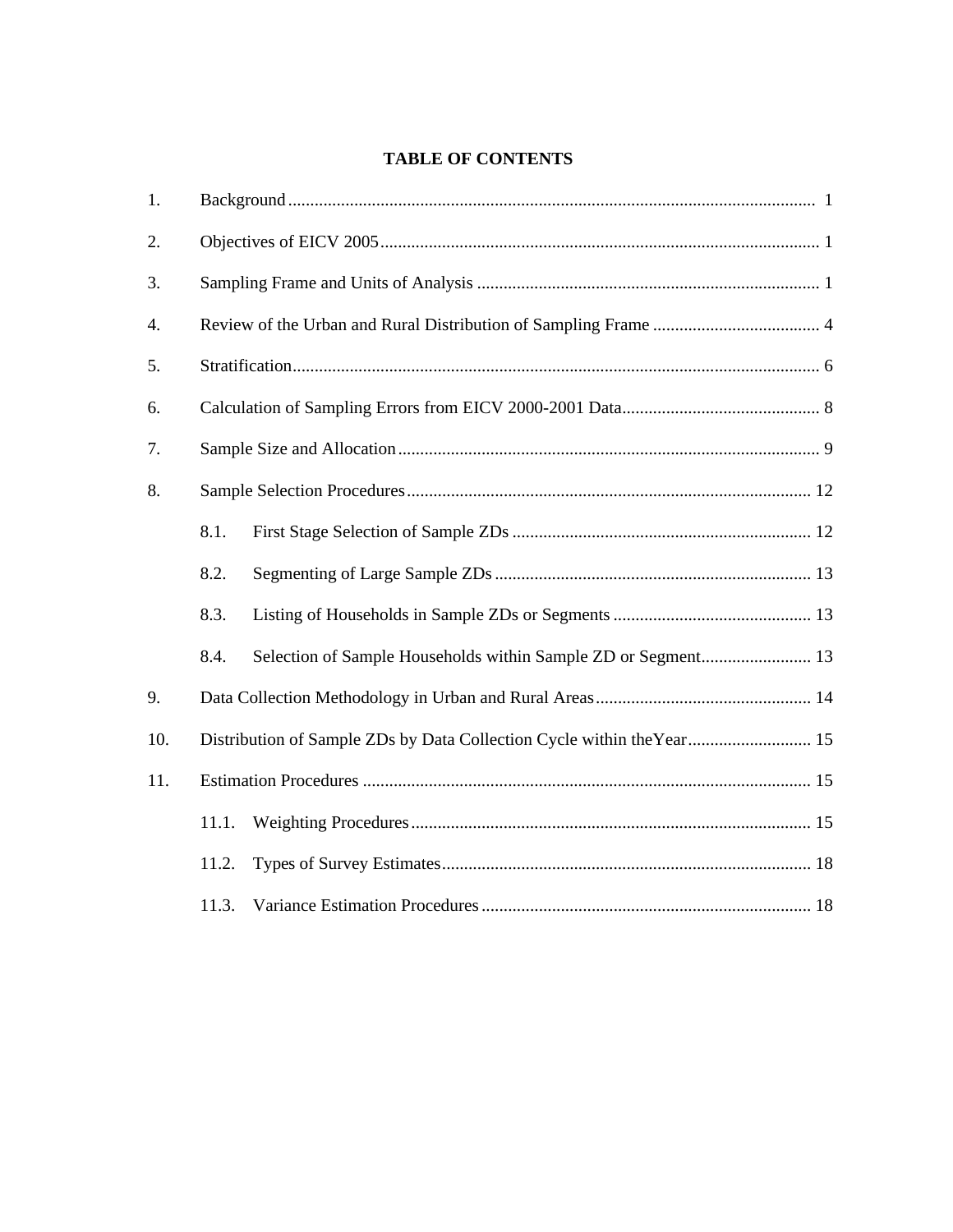## **LIST OF TABLES AND FIGURES**

| Table 1.  | Distribution of ZDs and Households by Province, Urban/Rural, in<br>Sampling Frame for the EICV 2005 Based on 2002 Rwanda Census Data  2    |  |
|-----------|--------------------------------------------------------------------------------------------------------------------------------------------|--|
| Table 2.  | Distribution of ZDs by Number of Households and Stratum, Based on 2002                                                                     |  |
| Table 3.  | Distribution of Households by Stratum from Sampling Frame for EICV                                                                         |  |
| Table 4.  | Distribution of Urban ZDs and Households by Province, "de Facto"<br>Urban and Semi-Rural, in the Sampling Frame for the EICV 2005 Based on |  |
| Table 5.  | Socioeconomic Codes for Classifying ZDs in Kigali-Ville According to                                                                       |  |
| Table 6.  | Distribution of Segments and Households in Frame and Sample for EICV                                                                       |  |
| Table 7.  | Allocation of Sample ZDs and Households by Province, Urban and Rural,                                                                      |  |
| Figure 1. |                                                                                                                                            |  |

# **LIST OF ANNEXES**

| ANNEX A. | Methodology for Calculating <i>Bien-Être</i> Indicator                              |
|----------|-------------------------------------------------------------------------------------|
|          | ANNEX B. IMPS Data Dictionary for CENVAR Analysis of EICV 2000-2001 Data            |
| ANNEX C. | Calcul des estimations et erreurs de sondage pour les doneés de<br>l'EICV 2000-2001 |
|          | ANNEX D. IMPS Data Dictionary for CENVAR Analysis of QUIBB 2002 Data                |
| ANNEX E. | Calcul des estimations et erreurs de sondage pour les donneés du QUIBB<br>2002      |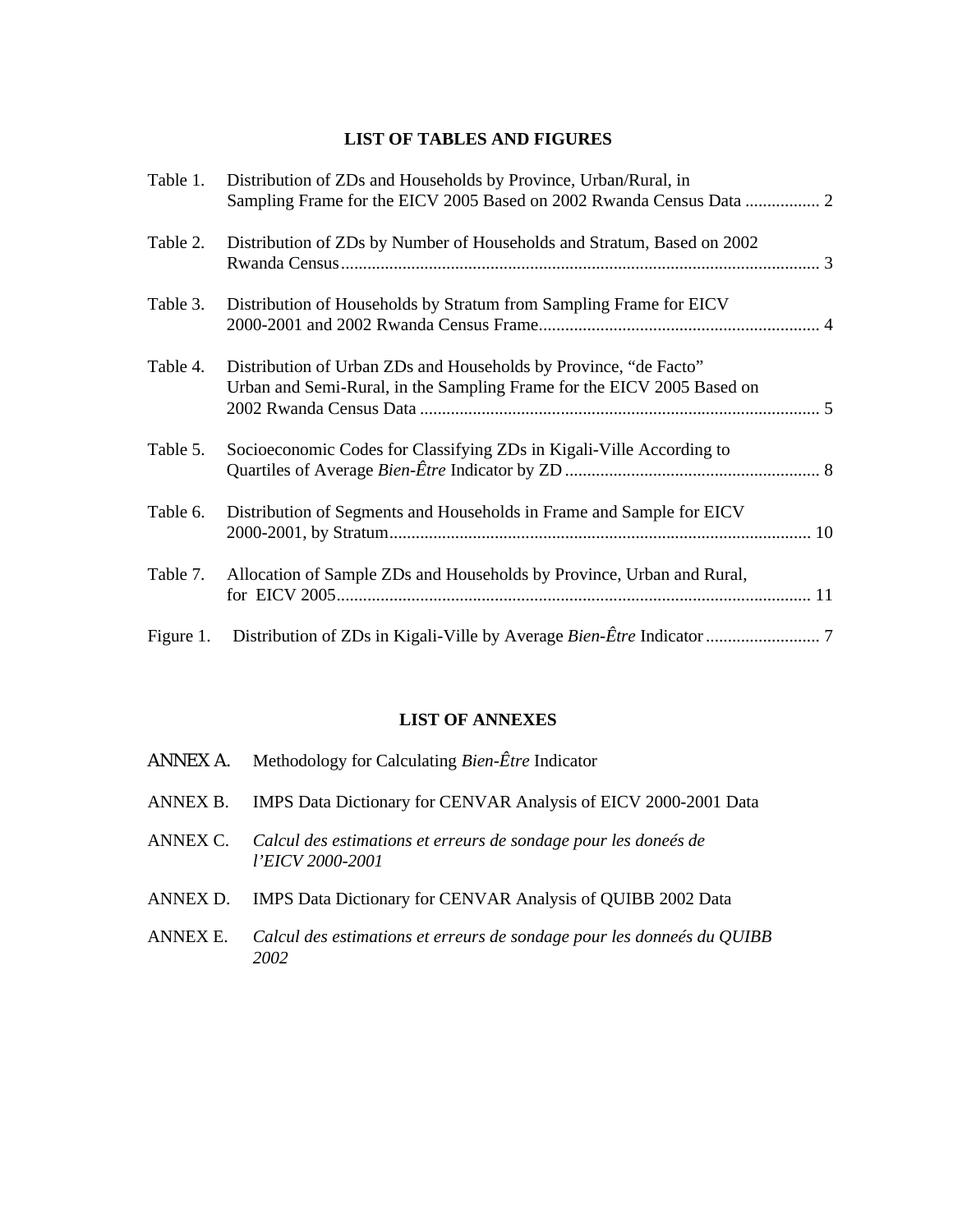#### **1. Background**

The *Direction de la Statistique* (DS) in the Rwanda Ministry of Finance and Economic Planning (MINECOFIN) is planning to conduct the new *Enquête Intégrale sur les Conditions de Vie des Ménages* (EICV) from January to December 2005, in order to represent the seasonality during a full 12-month period. One purpose of this mission is to assist the DS in developing the sample design for the EICV 2005 based on the 2002 Rwanda Census of Population and Housing frame. The British Department for International Development (DFID) is providing both technical and financial support for the EICV 2005.

The sample for the previous EIVC (2000-2001) was designed with the assistance of Christopher Scott, Sampling Consultant. That sample design is described in the report "*Enquête Intégrale sur les Conditions de Vie des Ménages (Avec Volet Budget - Consommation) - Plan de Sondage*" (Scott, July 1997). This report was used as a reference in the sample design for the EICV 2005 in order to ensure consistent methodology. The data collection for EICV 2000-2001was conducted in the urban areas between October 1999 and December 2000, and in the rural areas between July 2000 and June 2001.

The findings and recommendations in this report were developed in collaboration with Paul-Henri Wirrankoski, Resident Coordinator, OPM, Philippe Gafishi Ngango, Director of DS, Jacques Gashaka, National Statistician Expert and Oumar Sarr, UNDP Surveys Expert at DS. The *Service National de Recensement* (SNR) provided the frame from the 2002 Rwanda Census and the coding of the bio-climatic zones; this was implemented with the valuable support of Damien Mugabo, National Census Coordinator, Prosper Mutijima Nkaka, Chief of Technical Operations, Ananias Gichondo, Juvenal Munyarugerero and Vital Nzabanita. The consultant would like to thank all of these professionals and other staff for their support throughout this mission.

#### **2. Objectives of EICV 2005**

The objectives of the EICV 2005 are to provide information on poverty and living conditions in Rwanda and to monitor changes over time as part of the ongoing monitoring of the Poverty Reduction Strategy and other Government policies. The results of the EICV 2005 will be compared with the results of the EICV 2001 and the content of the questionnaire will be broadly similar to that of the previous survey. In addition the survey will provide data on household income and expenditures which can be used for updating the weights and market basket for the Consumer Price Index (CPI) and components of the national accounts. Survey data on agricultural activities have also proved to be important for national accounts and will complement information provided by future agricultural and rural sector surveys.

The geographic domains of analysis for EICV 2005 will be Kigali-Ville, other urban and rural strata at the national level, as well as each of the 11 provinces. Given that Rwanda is predominantly rural, the rural stratum of each province will also be a domain of analysis.

In order to provide survey results that are comparable to those of EICV 2000-2001, the sample design and survey methodology for the EICV 2005 will be consistent with those for the previous survey, described in the report by Dr. Scott.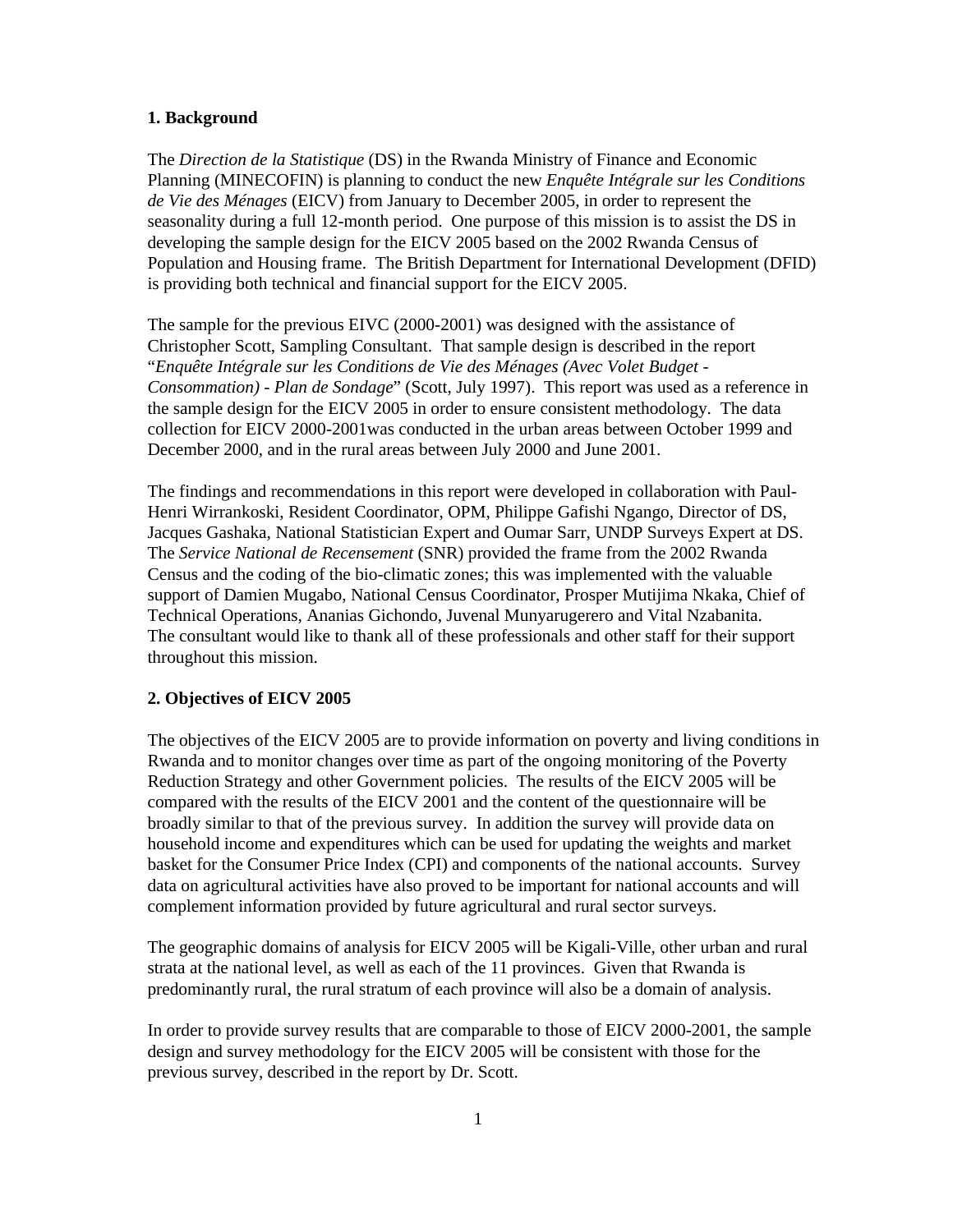#### **3. Sampling Frame and Units of Analysis**

The universe for EICV 2005 includes the households and population living in individual households within all urban and rural areas of Rwanda. The population living in institutions and group quarters such as hospitals, military bases and prisons, are excluded from the sampling frame. The units of analysis for the EICV 2005 are the individual households and persons within the households. The households are uniquely identified within the housing units.

The sampling frame for the EICV 2005 will be based on the data and cartographic materials from the 2002 Rwanda Census of Population and Housing. The 2002 Census data were used to examine the distribution of the households and population at different geographic levels. Rwanda is divided hierarchically into the following administrative areas: provinces, districts and *secteurs*. There are a total of 11 provinces, in addition to Kigali-Ville which is almost exclusively urban, 106 districts and 1,545 *secteurs* in Rwanda. The *secteurs* are further divided into *cellules*, which are the smallest administrative areas. For the 2002 census enumeration, the *secteurs* were divided into *zones de dénombrement* (ZDs), with an average of 227 households each, the workload for one census enumerator. A total of 7,727 ZDs were defined for the census, or about five ZDs per *secteur*. Table 1 shows the number of ZDs and households in Rwanda by province, urban and rural, based on the 2002 Rwanda Census data, as well as the corresponding percent distribution of households in the frame.

| <b>PROVINCE</b> | Total |           | Urban  |       |          | Rural |            |               |       |
|-----------------|-------|-----------|--------|-------|----------|-------|------------|---------------|-------|
|                 | No.   | No. Hhs.  | % Hhs. | No.   | No. Hhs. | $\%$  | No.        | No. Hhs.      | $\%$  |
|                 | ZDs   |           |        | ZDs   |          | Hhs.  | <b>ZDs</b> |               | Hhs.  |
| <b>RWANDA</b>   | 7,727 | 1,757,426 | 100.0% | 1,178 | 272,981  | 15.5% | 6,549      | 1,484,445     | 84.5% |
| Kigali-Ville    | 565   | 124,964   | 7.1%   | 565   | 124,964  | 7.1%  |            |               | 0.0%  |
| Kigali ngali    | 735   | 172,480   | 9.8%   | 41    | 11,513   | 0.7%  | 694        | 160,967       | 9.2%  |
| <b>Gitarama</b> | 814   | 184,313   | 10.5%  | 116   | 27,205   | 1.5%  | 698        | 157,108       | 8.9%  |
| <b>Butare</b>   | 681   | 164,643   | 9.4%   | 113   | 27,117   | 1.5%  | 568        | 137,526       | 7.8%  |
| Gikongoro       | 493   | 107,091   | 6.1%   | 28    | 6,258    | 0.4%  | 465        | 100,833       | 5.7%  |
| Cyangugu        | 601   | 120,551   | 6.9%   | 42    | 9,284    | 0.5%  | 559        | 111,267       | 6.3%  |
| Kibuye          | 472   | 102,401   | 5.8%   | 40    | 9,654    | 0.5%  | 432        | 92,747        | 5.3%  |
| Gisenyi         | 812   | 187,213   | 10.7%  | 51    | 12,360   | 0.7%  | 761        | 174,853       | 9.9%  |
| Ruhengeri       | 840   | 193,160   | 11.0%  | 61    | 14,474   | 0.8%  | 779        | 178,686 10.2% |       |
| Byumba          | 665   | 151,939   | 8.6%   | 50    | 12,294   | 0.7%  | 615        | 139,645       | 7.9%  |
| Umutara         | 400   | 91,660    | 5.2%   | 7     | 1,843    | 0.1%  | 393        | 89,817        | 5.1%  |
| Kibungo         | 649   | 157,011   | 8.9%   | 64    | 16,015   | 0.9%  | 585        | 140,996       | 8.0%  |
|                 |       |           |        |       |          |       |            |               |       |

Table 1. Distribution of ZDs and Households by Province, Urban/Rural, in Sampling Frame for the EICV 2005 Based on 2002 Rwanda Census Data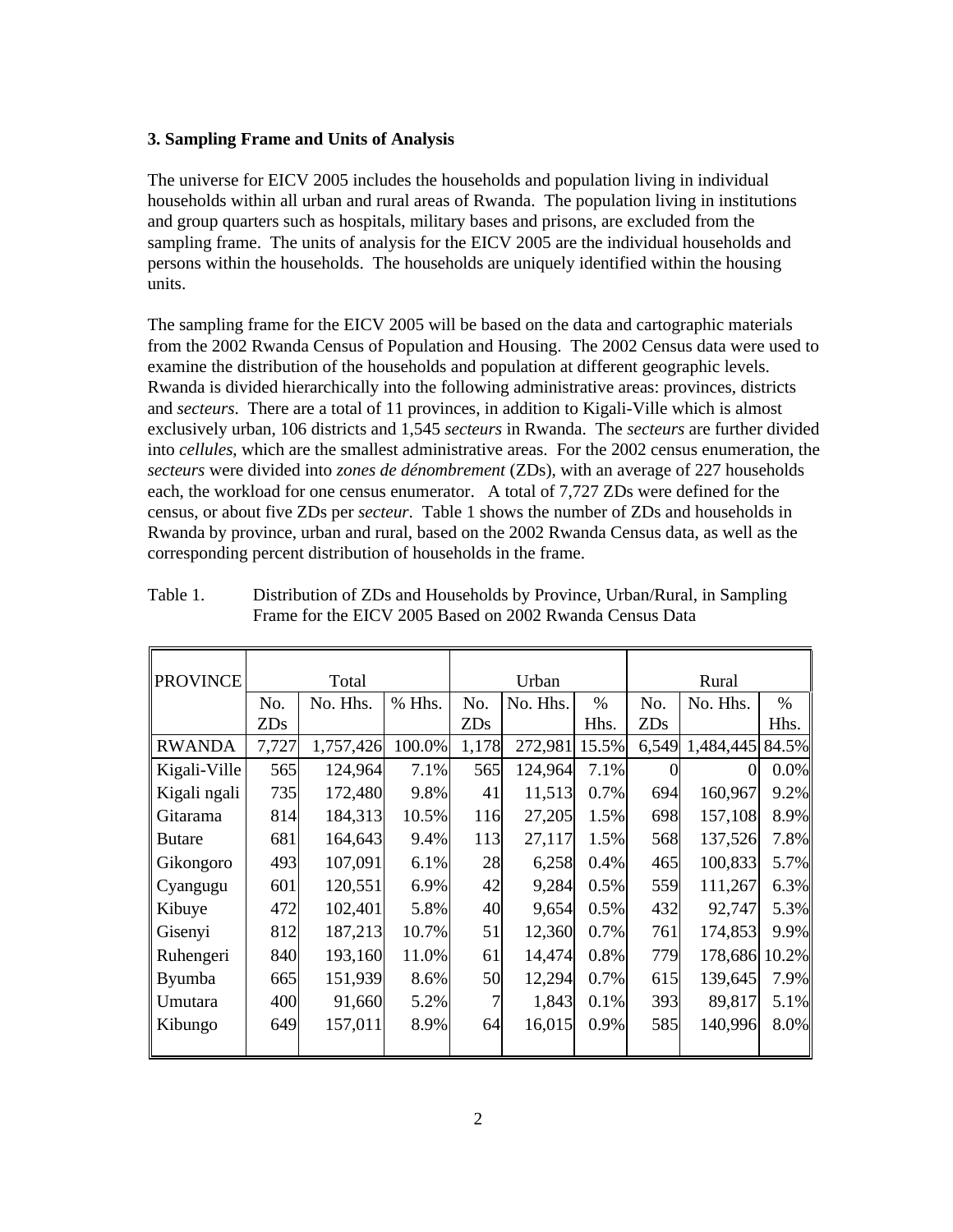A stratified two-stage sample design will be used for the EICV 2005. The ZDs will be used as the primary sampling units (PSUs) at the first stage, since the average number of households per ZD will be effective for the listing operation, and census sketch maps are available to identify the ZD boundaries. In the case of sample ZDs with census maps of poor quality, it may be necessary to clarify the ZD boundaries for the listing operation. For EICV 2000-2001 the *cellules* were used as the PSUs, since a frame of *cellules* was developed at that time based on administrative data on the number of households in each *cellule*. One advantage of using the *cellule* as the PSU is that the residents of each area know the *cellule* boundaries. However, the number of households varies considerably by *cellule*, and the urban *cellules* are generally too large for the listing operation. For this reason it was necessary to subdivide the larger sample *cellules* into smaller segments, and one segment was selected within each sample *cellule* for the EICV 2000-2001 listing operation. The *cellule* was not considered for the new sampling frame since the identification of the *cellules* in the 2002 Rwanda Census data has not yet been verified. One advantage of using the ZDs as PSUs is they are less variable in size than the cellules and most have a reasonable number of households for the listing operation. However, in the case of a few large sample ZDs it may be necessary to define smaller segments similar to the procedures used for the previous survey. Table 2 shows the distribution of the ZDs in the 2002 Rwanda Census frame by the number of households. It can be seen in Table 2 that most of the ZDs are in the range between 150 to 300 households. However, there are 48 ZDs with 400 or more households which may have to be subdivided into smaller segments if they are selected.

| Number of<br>Households in ZD | RWANDA |     | Kigali-Ville   Other Urban | Rural |
|-------------------------------|--------|-----|----------------------------|-------|
| Total                         | 7,727  | 565 | 613                        | 6,549 |
| Less than 50 hhs.             |        |     |                            |       |
| 50 to 99 hhs.                 | 52     | 29  |                            | 19    |
| 100 to 149 hhs.               | 341    | 69  | 23                         | 249   |
| 150 to 199 hhs.               | 1,889  | 132 | 136                        | 1,621 |
| 200 to 249 hhs.               | 3,062  | 146 | 214                        | 2,702 |
| 250 to 299 hhs.               | 1,787  | 105 | 146                        | 1,536 |
| 300 to 349 hhs.               | 441    | 46  | 55                         | 340   |
| 350 to 399 hhs.               | 102    | 20  | 16                         | 66    |
| 400 to 499 hhs.               | 35     | 12  | 12                         | 11    |
| 500 to 599 hhs.               | 10     | 3   |                            |       |
| 600 or more hhs.              | 3      |     |                            |       |
| Average                       | 227    | 221 | 241                        | 227   |
| Minimum                       | 29     | 45  | 35                         | 29    |
| Maximum                       | 807    | 623 | 807                        | 598   |
| <b>Standard Deviation</b>     | 54     | 83  | 71                         | 48    |
|                               |        |     |                            |       |

| Table 2. | Distribution of ZDs by Number of Households and Stratum, Based on 2002 |
|----------|------------------------------------------------------------------------|
|          | Rwanda Census                                                          |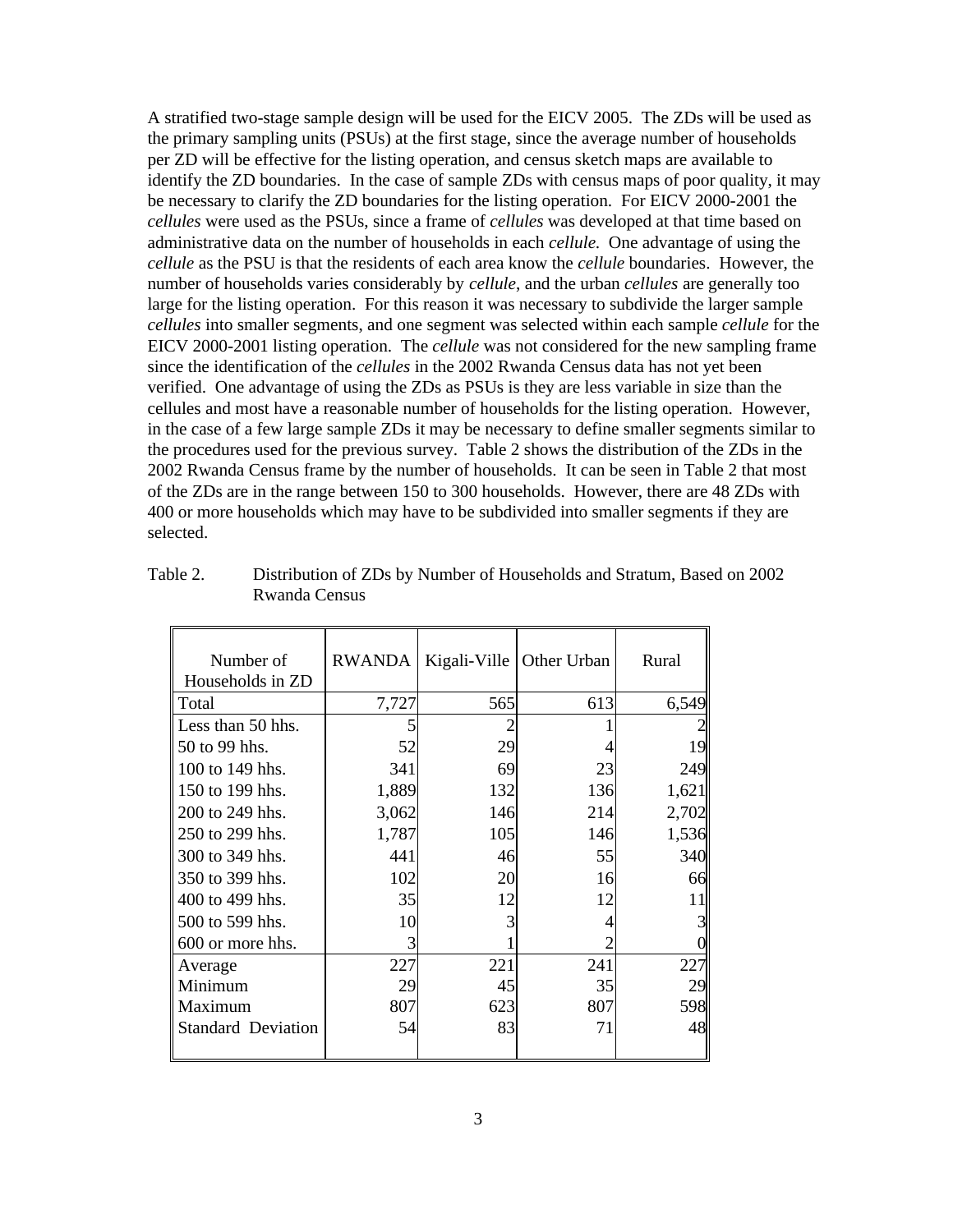Given the variability in number of households by ZD shown in Table 2, the ZDs will be selected with probability proportional to size (PPS), where the measure of size is based on the number of households. This will increase the efficiency of the sample design, and provide an approximately self-weighting sample within each stratum when a constant number of households is selected within each sample ZD in the stratum.

A listing operation will be conducted to enumerate all housing units and households within the boundaries of each sample ZD or segment. At the last sampling stage the households will be selected from this listing for the survey.

#### **4. Review of the Urban and Rural Distribution of Sampling Frame**

In comparing the distribution of the households in Rwanda by urban and rural residence from the 2002 Rwanda Census frame to the corresponding distribution from the sampling frame for the EICV 2000-2001, it was found that the percent of urban households increased from 5.8 to 15.5. The difference is especially high in the other urban stratum, where the number of households went from 39,356 in the previous frame to 148,017 in the 2002 Rwanda Census. This is mostly due to changes in the administrative boundaries of the towns (*villes*), where some *secteurs* previously considered rural were added to the towns. Table 3 compares the distribution of households by stratum from the EICV 2000-2001 sampling frame to that from the 2002 Rwanda Census. The 2002 Rwanda Census data were also used to determine the number of households by stratum in the *secteurs* according to their previous urban/rural category. It can be seen that only 9.4 percent of the households would be urban according to the previous official classification of the *secteurs*. These figures should only be considered approximate, because the administrative changes were actually more complex, with some of the previous *secteurs* being split. However, Table 3 illustrates that this is the main reason for the large difference in the percentage of urban households. Of course, the relatively higher growth rate of the urban population has also contributed to this difference in the percent of urban households over time.

| <b>Stratum</b>     | Sampling Frame, |        |           |                               | 2002 Rwanda Census      |        |
|--------------------|-----------------|--------|-----------|-------------------------------|-------------------------|--------|
|                    | EICV 2000-2001  |        |           | <b>Current Urban Secteurs</b> | Previous Urban Secteurs |        |
|                    | No. Hhs.        | % Hhs. | No. Hhs.  | $%$ Hhs.                      | No. Hhs.                | % Hhs. |
| Rwanda             | 1,587,495       | 100.0% | 1,757,426 | 100.0%                        | 1,757,426               | 100.0% |
| <b>Urban Total</b> | 92,312          | 5.8%   | 272,981   | 15.5%                         | 164,353                 | 9.4%   |
| Kigali-Ville       | 52,956          | 3.3%   | 124,964   | 7.1%                          | 82,586                  | 4.7%   |
| Other Urban        | 39,356          | 2.5%   | 148,017   | 8.4%                          | 81,767                  | 4.7%   |
| Rural              | 1,495,183       | 94.2%  | 1,484,445 | 84.5%                         | 1,593,073               | 90.6%  |
|                    |                 |        |           |                               |                         |        |

| Table 3. | Distribution of Households by Stratum from Sampling Frame for EICV |
|----------|--------------------------------------------------------------------|
|          | 2000-2001 and 2002 Rwanda Census Frame                             |

This issue also has important implications for the analysis of the EICV 2005 data, when the urban and rural results are compared to those of the previous survey. Given the differences in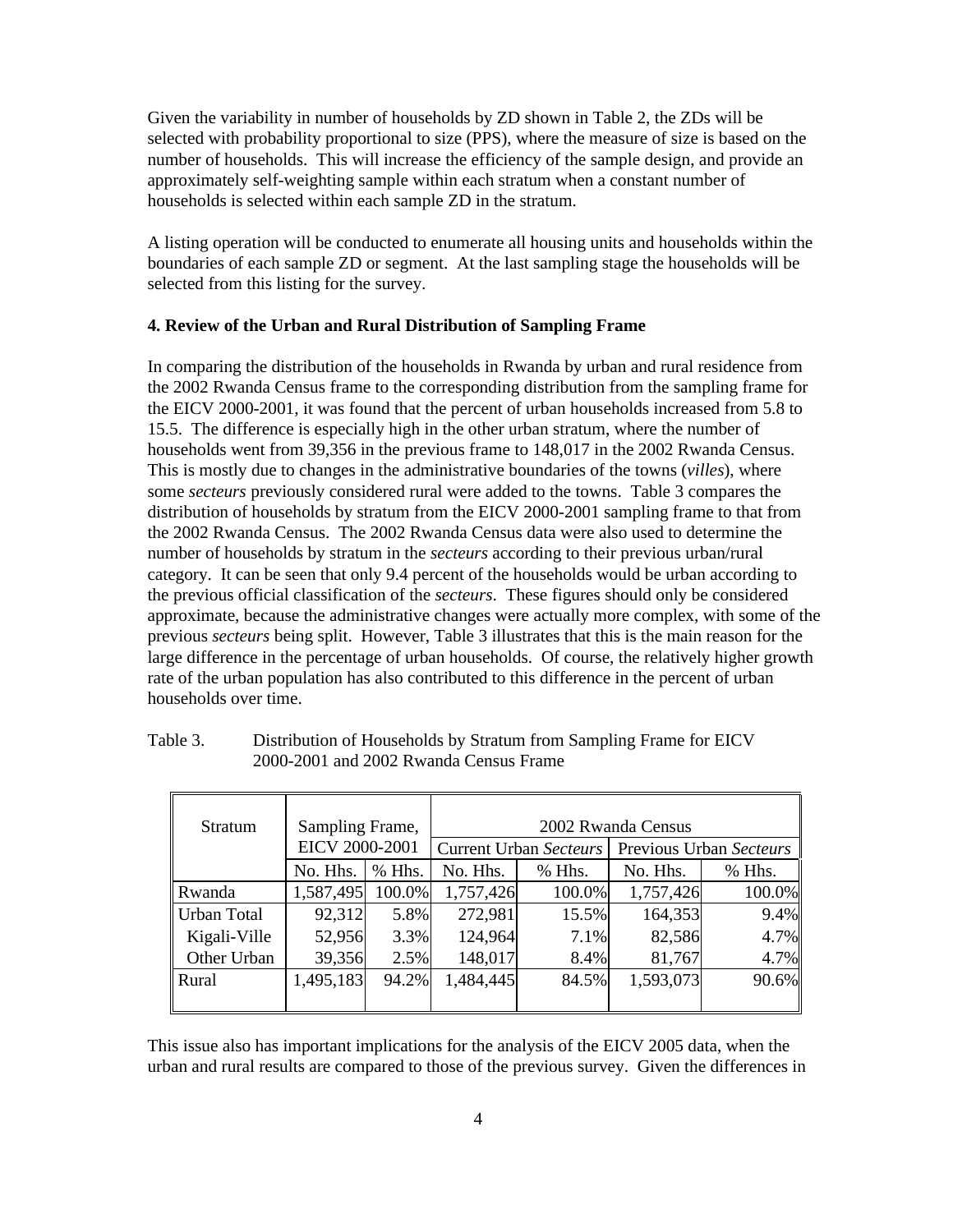the definition of the urban domain for each survey, the urban results will not be directly comparable. However, it will be possible to conduct a special comparative analysis by poststratifying the urban ZDs in the EICV 2005 data by the previous urban/rural classification of the *secteur*. This would make it possible to estimate trends in the urban population while controlling for the changes in administrative boundaries. A similar approach can be used for any other geographic changes between the two surveys.

Given the expansion in the number of urban households, it was also necessary to increase the urban sample size compared to EICV 2000-2001, as explained later in the report. This will facilitate the type of special comparative analysis described above. The administrative changes in the urban domain also affected the sampling frame for the Agricultural Surveys based on the 2002 Rwanda Census, since more agricultural operations are now found in the urban stratum. Therefore it was necessary to identify a "semi-rural" substratum within the urban stratum with significant crop and livestock activities, which will be included in the sampling frame for the Agricultural Surveys.

An agricultural form was used during the 2002 Rwanda Census enumeration to identify the households in each ZD with agricultural and livestock operations, including information on the types of crops grown and the type and number of livestock. After examining the distribution of urban ZDs by the percentage of households with agricultural operations, it was decided to classify the ZDs with at least 70 percent agricultural households as semi-rural. This stratification can also benefit the sampling frame for EICV 2005, so the corresponding semirural codes were introduced into the sampling frame database. Given the predominance of agricultural activities, some characteristics of the semi-rural households will be different from those of the "de facto" urban households. The stratification of the sampling frame is discussed in the next section. Table 4 shows the distribution of the urban sampling frame for EICV 2005 by province, "de facto" urban and semi-rural substrata.

| <b>PROVINCE</b> | <b>Total Urban</b> |          |        |                | De Facto Urban |       |            | Semi-Rural |       |  |
|-----------------|--------------------|----------|--------|----------------|----------------|-------|------------|------------|-------|--|
|                 | No.                | No. Hhs. | % Hhs. | No.            | No. Hhs.       | $\%$  | No.        | No.        | $\%$  |  |
|                 | <b>ZDs</b>         |          |        | <b>ZDs</b>     |                | Hhs.  | <b>ZDs</b> | Hhs.       | Hhs.  |  |
| <b>RWANDA</b>   | 1,178              | 272,981  | 100.0% | 645            | 149,077        | 54.6% | 533        | 123,904    | 45.4% |  |
|                 | 565                | 124,964  | 45.8%  | 487            | 107,647        | 39.4% | 78         | 17,317     | 6.3%  |  |
| Kigali_Ville    |                    |          |        |                |                |       |            |            |       |  |
| Kigali ngali    | 41                 | 11,513   | 4.2%   | 13             | 4,015          | 1.5%  | 28         | 7,498      | 2.7%  |  |
| Gitarama        | 116                | 27,205   | 10.0%  | 12             | 4,017          | 1.5%  | 104        | 23,188     | 8.5%  |  |
| <b>Butare</b>   | 113                | 27,117   | 9.9%   | 28             | 6,320          | 2.3%  | 85         | 20,797     | 7.6%  |  |
| Gikongoro       | 28                 | 6,258    | 2.3%   | 4              | 1,023          | 0.4%  | 24         | 5,235      | 1.9%  |  |
| Cyangugu        | 42                 | 9,284    | 3.4%   | 9              | 2,494          | 0.9%  | 33         | 6,790      | 2.5%  |  |
| Kibuye          | 40                 | 9,654    | 3.5%   | $\overline{2}$ | 626            | 0.2%  | 38         | 9,028      | 3.3%  |  |
| Gisenyi         | 51                 | 12,360   | 4.5%   | 43             | 10,715         | 3.9%  | 8          | 1,645      | 0.6%  |  |

Table 4. Distribution of Urban ZDs and Households by Province, "de Facto" Urban and Semi-Rural, in the Sampling Frame for the EICV 2005 Based on 2002 Rwanda Census Data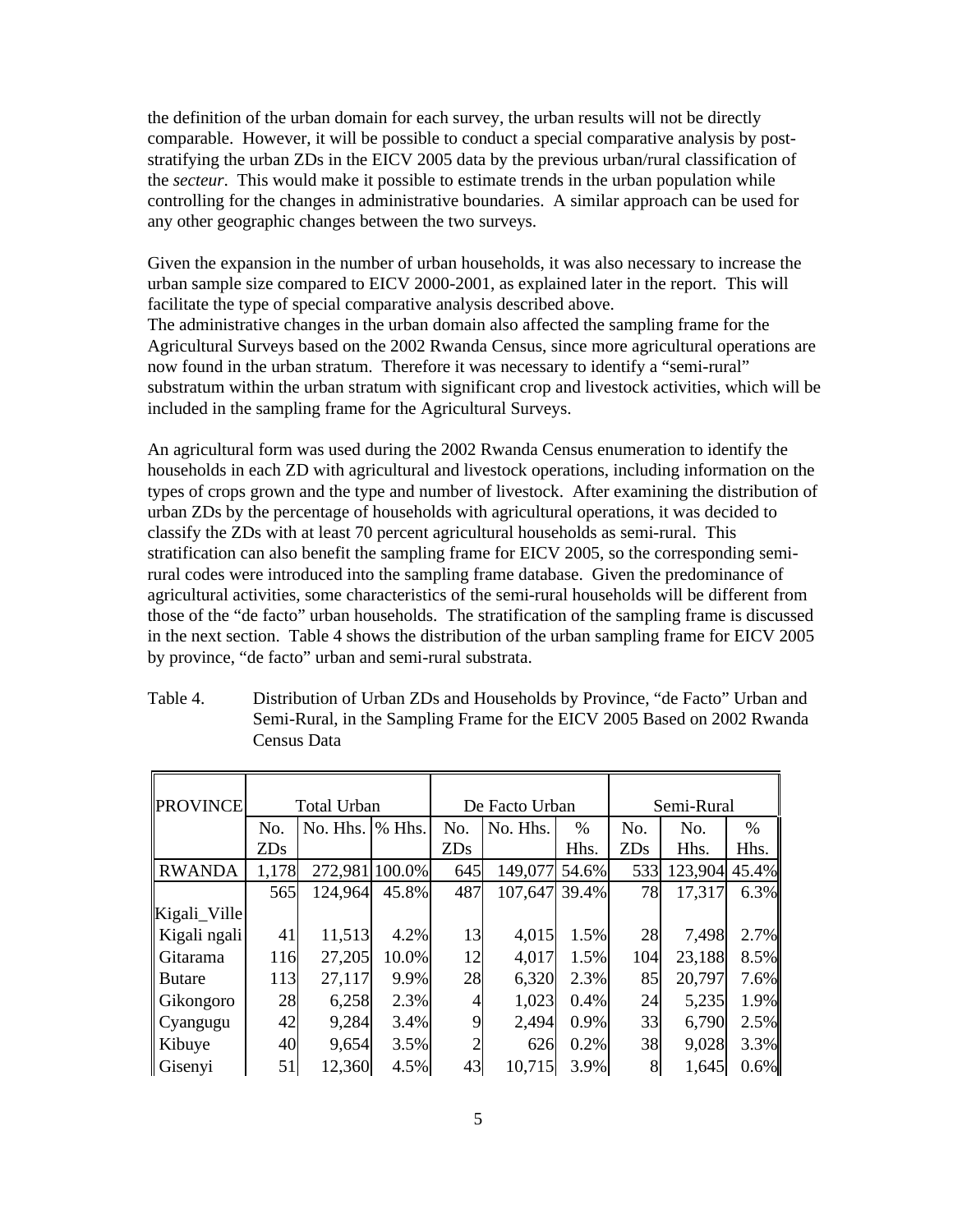| Ruhengeri | 61l           | 14,474 | 5.3% | 20 | 4,789 | 1.8% | 41' |        | 9,685 3.5% |
|-----------|---------------|--------|------|----|-------|------|-----|--------|------------|
| Byumba    | 50            | 12,294 | 4.5% | 14 | 3,656 | 1.3% | 36  | 8,638  | 3.2%       |
| Umutara   | $\mathcal{I}$ | 1,843  | 0.7% |    | 608   | 0.2% |     | 1,235  | 0.5%       |
| Kibungo   | 64            | 16,015 | 5.9% | 12 | 3,167 | 1.2% | 52  | 12,848 | 4.7%       |
|           |               |        |      |    |       |      |     |        |            |

#### **5. Stratification**

In order to increase the efficiency of the sample design for EICV 2005, it is important to divide the sampling frame of ZDs into strata which are as homogeneous as possible. The first stage sample selection is carried out independently within each explicit stratum. The nature of the stratification depends on the most important characteristics to be measured in the survey, as well as the domains of analysis; the strata should be consistent with the geographic disaggregation to be used in the survey tables. It is also desirable to order the ZDs within each stratum by certain criteria that are correlated with key survey variables, in order to provide further implicit stratification when systematic selection is used.

The first level of stratification will correspond to the geographic domains of analysis defined for EICV 2005. The three major domains at the national level are Kigali-Ville, other urban and rural. Each province will be an individual domain of analysis as well as the rural stratum of each province.

The issues related to the urban and rural stratification of the sampling frame are discussed in the previous section. Given the expansion of the urban stratum which now includes *secteurs*  formerly classified as rural, a new stratification code for "semi-rural" was introduced into the sampling frame to identify urban ZDs with at least 70 percent of households with agricultural operations. This "semi-rural" code is also used as one of the sorting criteria for Kigali-Ville and other urban sampling frame, in order to provide a corresponding implicit stratification. For EICV 2000-2001 the sampling frame was stratified at the national level by Kigali-Ville, other urban and rural. The rural areas were also stratified by province, since provincial-level results were produced from the survey data. The survey results could be tabulated for the rural stratum of each province, or for the entire province by combining the urban and rural data. For the last survey a single systematic selection of *cellules* was carried out for the other urban stratum at the national level. Only one urban *cellule* had been selected for Umutara Province because of its small size, so it was necessary to "collapse" (combine) this urban stratum with the urban stratum of another province for calculating the standard errors from the EICV 2000- 2001 data.

In the case of the EICV 2005 sample design, it is recommended that the first level of stratification correspond to the urban and rural areas of each province. The urban part of a province will be a separate sampling stratum, but it will not be a domain of analysis, so it is only necessary to ensure that a minimum of two ZDs are selected in the urban stratum of each province. The allocation of the sample ZDs for the other urban stratum by province will be proportional to size (based on the number of households).

In the case of Kigali-Ville, there is a higher variability in socioeconomic characteristics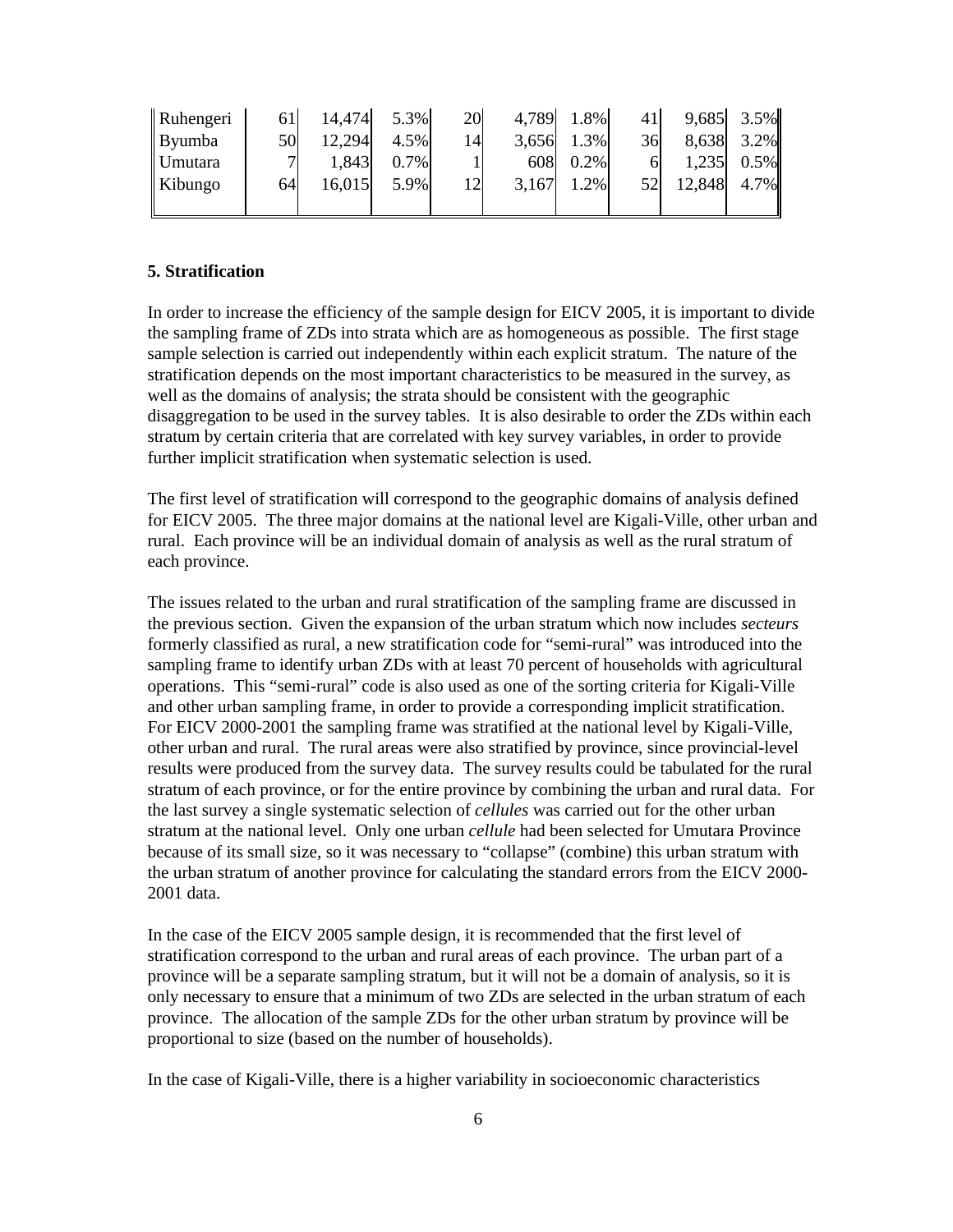compared to the other domains, and the proportion of semi-rural ZDs is smaller than in the other urban stratum. Therefore it is recommended to introduce socioeconomic stratification of the PSUs in Kigali-Ville to improve the efficiency of the sample design. Director Philippe Gafishi Ngango did a poverty study in which he defined an indicator of *bien-être* (well-being) based on housing characteristics in the 2002 Rwanda Census data. Each household was assigned a value for the *bien-être* indicator from a minimum of 0 to a maximum of 136 based on the census data for the housing characteristics. The specifications for this indicator are presented in Annex A. A simple yet effective socioeconomic indicator for each ZD can be based on the average *bien-être* indicator for all the households within the ZD. The 78 semirural ZDs in Kigali-Ville are classified in a separate stratum, so they are excluded from the socioeconomic stratification. Figure 1 shows a graph of the distribution of the 487 "de facto" urban ZDs in Kigali-Ville by the average *bien-être* indicator. The extreme lowest and highest socioeconomic strata can be clearly identified in this graph. There is a gradual increase in the average *bien-être* indicator for the ZDs in the middle socioeconomic groups.



Figure 1. Distribution of ZDs in Kigali-Ville by Average *Bien-Être* Indicator

The urban ZDs in Kigali-Ville were divided into quartiles based on the distribution of the average *bien-être* indicator. These quartiles were assigned socioeconomic stratum codes from 1 to 4, with 4 representing the highest stratum. Table 5 defines the range of values of the average *bien-être* indicator by quartile, and the corresponding code. The sampling frame of ZDs for Kigali-Ville was ordered by the socioeconomic codes to provide an implicit socioeconomic stratification.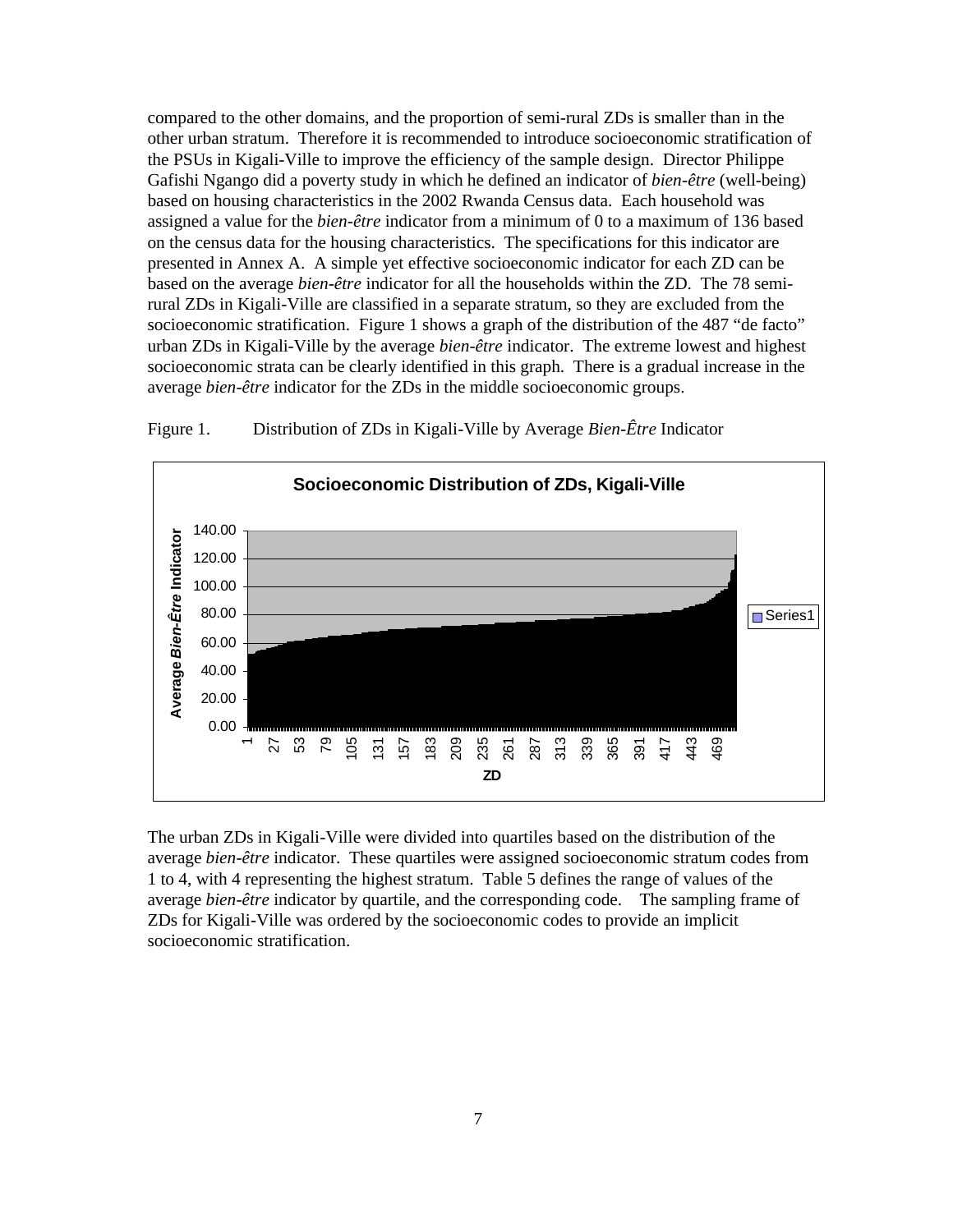Table 5. Socioeconomic Codes for Classifying ZDs in Kigali-Ville According to Quartiles of Average *Bien-Être* Indicator by ZD

| Code | Description of<br>Socioeconomic | Range of Values of<br><i>Bien-Être</i> Indicator by Quartile |                    |  |  |
|------|---------------------------------|--------------------------------------------------------------|--------------------|--|--|
|      | Quartile                        | Lower Limit                                                  | <b>Upper Limit</b> |  |  |
|      | Low                             | 50.00                                                        | 67.66              |  |  |
| 2    | Medium Low                      | 67.67                                                        | 73.47              |  |  |
| 3    | Medium High                     | 73.48                                                        | 78.53              |  |  |
|      | High                            | 78.54                                                        | 122.47             |  |  |

In the case of the rural stratum, the following 10 bio-climatic zones were identified for the Agricultural Surveys sampling frame:

- (01) *Arrière Pays de Cyangugu*
- (02) *Bords du Lac Kivu*
- (03) *Cônes et hautes plaines volcaniques*
- (04) *Crête Congo Nil*
- (05) *Crêtes et plateau bordant les savanes de l'Est*
- (06) *Hautes terres du Buberuka*
- (07) *Mayaga et Bugesera*
- (08) *Plaine du Bugarama*
- (09) *Plateau central*
- (10) *Savanes de l'Est et du Bugesera central*

Given that the rural economy is primarily agricultural, the socioeconomic characteristics of the households are generally correlated with the crop and livestock activities found in the different bio-climatic zones. Therefore the bio-climatic zones were also introduced into the rural sampling frame for the EICV 2005 to provide a corresponding implicit stratification within each province.

#### **6. Calculation of Sampling Errors from EICV 2000-2001 Data**

The data from EICV 2000-2001 were used to calculate the standard errors, coefficients of variation and design effects of the most important survey estimates based on the previous sample design. These results can also be used as an indicator of the approximate level of precision that can be expected for the results from EICV 2005 for each domain based on a similar sample design.

The sampling error of a survey estimate is measured by its standard error, which is the square root of the variance of the estimate. The CENVAR software was used to calculate the standard errors for selected survey estimates from the EICV 2000-2001 data, taking into account the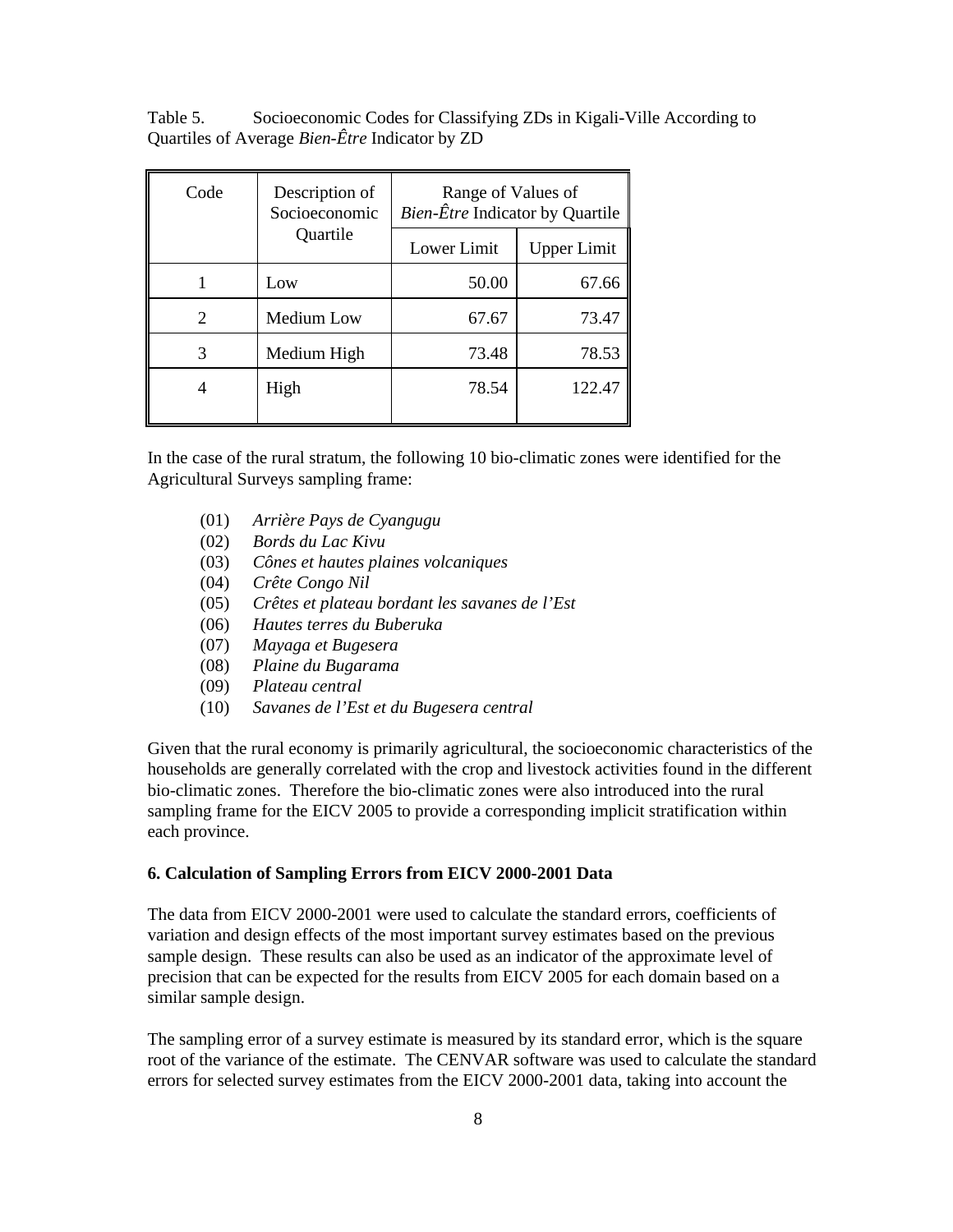stratification and clustering in the sample design. CENVAR is a component of the Integrated Microcomputer Processing System (IMPS) developed by the U.S. Census Bureau for processing survey and census data. The methodology used by CENVAR to calculate the variances is described in Section 11.3.

The CENVAR analysis based on the EICV 2000-2001data included estimates of average household expenditures, average food and non-food expenditures, and the percent of food and non-food expenditure, for the different geographic domains (Kigali-Ville, other urban, rural and province). For each variable CENVAR tabulates the estimate, standard error, coefficient of variation (CV), 95 percent confidence interval and design effect. The data dictionary listing for the CENVAR data input file is presented in Annex B, and the CENVAR results are shown in Annex C.

The CV is defined as the standard error of the estimate divided by the value of the estimate, and is therefore a measure of the relative standard error. It can be seen from the results in Annex C that the CVs are quite reasonable at the provincial level for most estimates. For the survey estimate of average household expenditures all the provinces have a CV lower than 10 percent except Byumba, which has a CV of 11.5 percent due to a high design effect. Apparently the sample for Byumba had a higher between-PSU variance because of some higher expenditure values in two sample ZDs, but the results are still very reasonable.

The design effect (DEFF) is defined as the variance of an estimate based on the actual sample design for the survey (in this case, a stratified cluster design) divided by the corresponding variance of the estimate based on a simple random sample of the same size; it is therefore a measure of the relative efficiency of the sample design. The design effects are mostly due to clustering effects from the homogeneity of the households within sample segments. The design effect for the estimate of average household expenditures was slightly higher for the rural domain (3.4) than for the urban domain (3.2), probably due to the selection of 12 households in each sample rural segment, compared to 9 households in each urban segment. Overall the design effects are quite reasonable. These CENVAR results indicate that the sampling strategy for EICV 2000-2001 provided a good level of precision, and a similar sample design can be used for EICV 2005.

Additional CENVAR tabulations were produced using the data from the *Questionnaire Unifié sur les Indicateurs de Bien-être de Base* (QUIBB) 2002, which was based on a sample design similar to that of EICV 2000-2001. Two CENVAR analyses were conducted: one for estimates at the household level and one for characteristics of individual persons. A separate CENVAR data input file was generated for each analysis: one with a record for each sample household and the other with one record for each sample person. The IMPS data dictionaries for these two CENVAR data input files are presented in Annex D and the CENVAR results for selected estimates from the QUIBB 2002 data are presented in Annex E.

#### **7. Sample Size and Allocation**

The sample size for a particular survey is determined by the accuracy required for the survey estimates for each domain, as well as by the resource and operational constraints. The accuracy of the survey results depends on both the sampling error, which can be measured through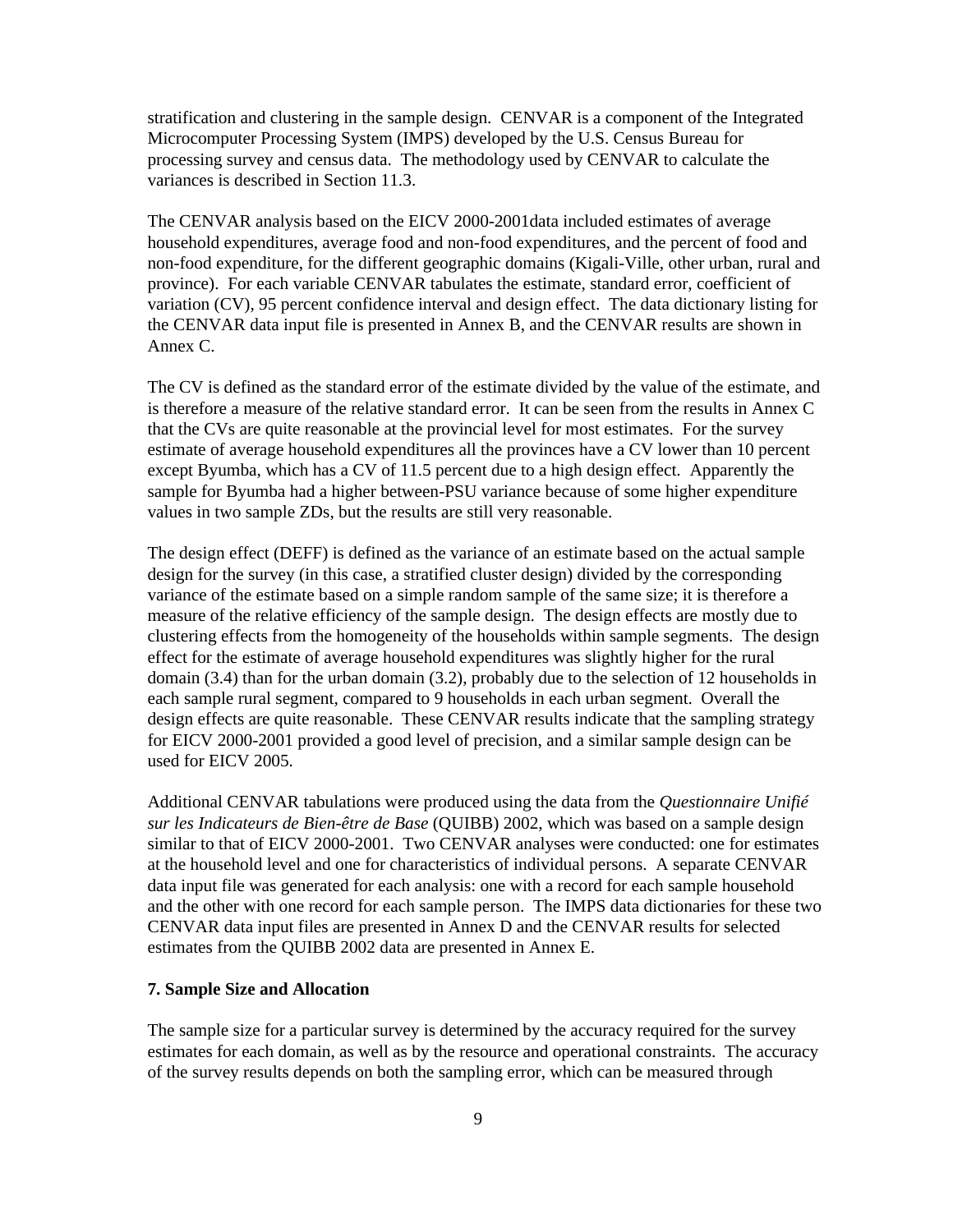variance estimation, and the nonsampling error, which can only partially be measured through expensive reinterview or validation studies. The sampling error is inversely proportional to the square root of the sample size. On the other hand, the nonsampling error may increase with the sample size, since it is more difficult to control the quality of a larger operation. It is therefore important that the overall sample size be manageable for quality and operational control purposes. Table 6 presents the distribution of the sampling frame for the EICV 2000-2001 by stratum and province, and the corresponding allocation of sample *cellules* and households.

| <b>DOMAIN</b>                                                                                                                                 | Frame                                                                         |                                                                                                                   | <b>EICV</b> Sample                                             |                                                                           |  |
|-----------------------------------------------------------------------------------------------------------------------------------------------|-------------------------------------------------------------------------------|-------------------------------------------------------------------------------------------------------------------|----------------------------------------------------------------|---------------------------------------------------------------------------|--|
|                                                                                                                                               | No. Cellules<br>Segments                                                      | Number of<br>Households                                                                                           | No.<br>Cellules/<br>Segments                                   | Number of<br>Households                                                   |  |
| <b>RWANDA</b>                                                                                                                                 | 9,136                                                                         | 1,587,495                                                                                                         | 570                                                            | 6,450                                                                     |  |
| <b>URBAN TOTAL</b>                                                                                                                            | 571                                                                           | 92,312                                                                                                            | 130                                                            | 1,170                                                                     |  |
| Kigali-ville<br>Other Urban                                                                                                                   | 402<br>169                                                                    | 52,956<br>39,356                                                                                                  | 80<br>50                                                       | 720<br>450                                                                |  |
| <b>RURAL TOTAL</b>                                                                                                                            | 8,565                                                                         | 1,495,183                                                                                                         | 440                                                            | 5,280                                                                     |  |
| <b>Butare</b><br><b>Byumba</b><br>Cyangugu<br>Gikongoro<br>Gisenyi<br>Gitarama<br>Kibungo<br>Kibuye<br>Kigali (Rural)<br>Ruhengeri<br>Umutara | 615<br>615<br>680<br>851<br>826<br>1,079<br>641<br>627<br>1,339<br>923<br>369 | 135,573<br>148,289<br>99,005<br>94,294<br>237,591<br>157,160<br>127,686<br>84,277<br>166,112<br>168,791<br>76,405 | 40<br>40<br>40<br>40<br>40<br>40<br>40<br>40<br>40<br>40<br>40 | 480<br>480<br>480<br>480<br>480<br>480<br>480<br>480<br>480<br>480<br>480 |  |

| Table 6. | Distribution of Segments and Households in Frame and Sample for EICV 2000- |
|----------|----------------------------------------------------------------------------|
|          | 2001, by Stratum                                                           |

The CENVAR analysis of the EICV 2000-2001 data described in the previous section indicated that the sample size and allocation for that survey were effective. In the case of EICV 2005 the allocation of sample rural ZDs by province will be similar to that for the EICV 2000-2001. A sample of 40 rural ZDs will be selected within each province, for a total rural sample of 480 ZDs. However, in the case of Kigali-Ville and the other urban stratum, it is necessary to take into account the changes in the urban administrative areas described in Section 4. Since some *secteurs* previously classified as rural are now included in the urban domain, there may be an increase in the variability within the urban strata. Given the large increase in the number of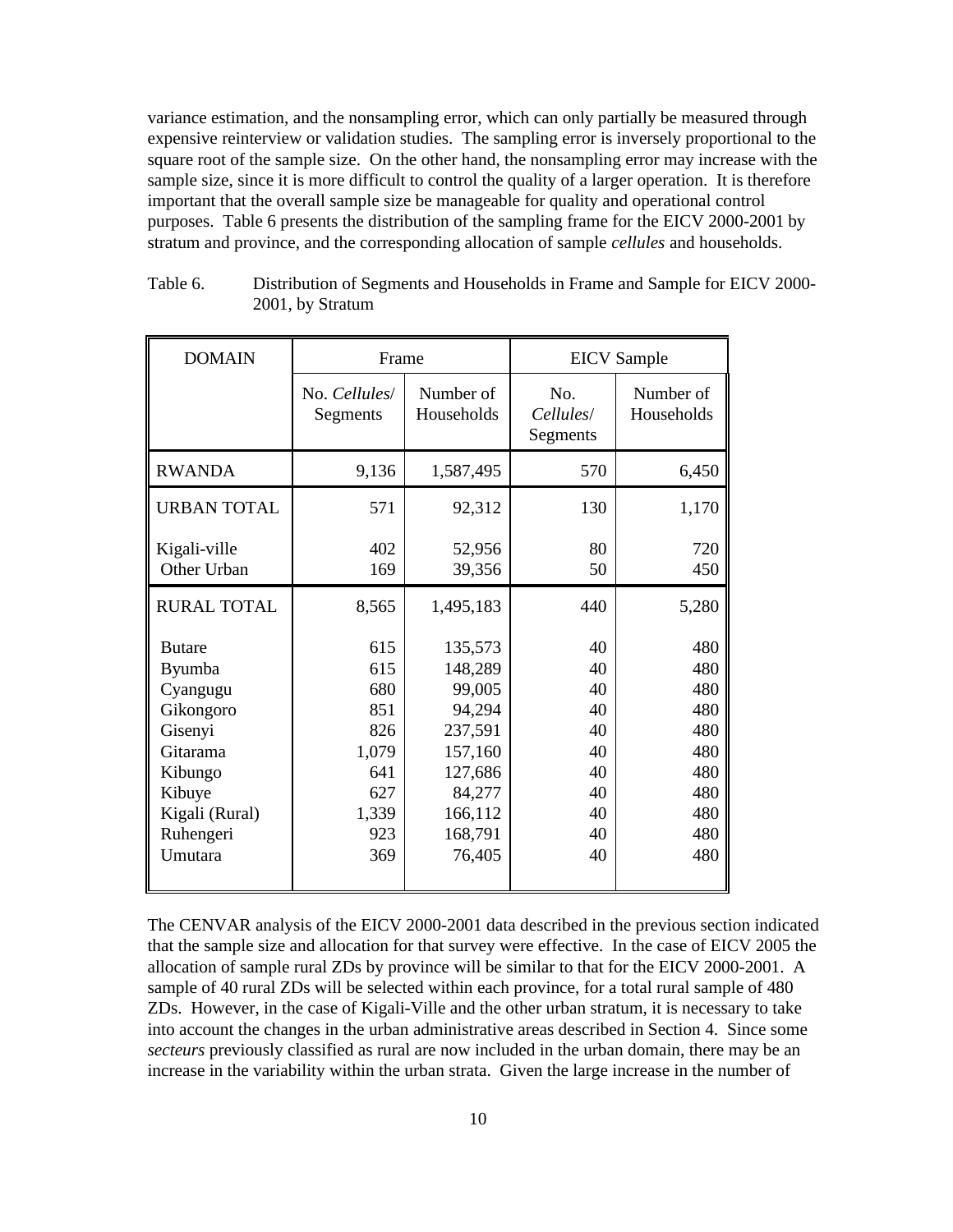households considered urban because of the administrative changes and the increase in between-ZD variability, the sample size for Kigali-Ville and the other urban strata will be increased. This will also improve any special comparative analysis of the urban data from the two surveys if the ZDs are post-stratified by the previous urban/rural classification of the *secteur*. Based on these considerations, the number of sample ZDs for Kigali-Ville was increased from 80 in the previous survey to 100, and the number of sample ZDs in the other urban stratum was increased from 50 to 80.

For EICV 2000-2001 the number of households selected per sample ZD was 9 for Kigali-Ville and the other urban stratum, and 12 for the rural stratum. This is a reasonable sampling strategy because the urban strata generally have more variability between ZDs and homogeneity of households within ZDs. This approach will also provide a reasonable workload for the enumerators in the urban and rural ZDs based on the data collection procedures each cycle, and provide consistency with the EICV 2000-2001 methodology.

Table 7 shows the allocation of sample ZDs and households by urban and rural stratum within each province for EICV 2005. The 80 sample ZDs for the other urban stratum were allocated to each province proportionally to the total number of households; a slight adjustment was made to ensure a minimum of two sample ZDs in the urban stratum of Umutara Province.

| <b>PROVINCE</b> |         | Total    | Urban          |          | Rural |          |  |
|-----------------|---------|----------|----------------|----------|-------|----------|--|
|                 | No. ZDs | No. Hhs. | No. ZDs        | No. Hhs. |       | No. Hhs. |  |
| <b>RWANDA</b>   | 620     | 6,900    | 180            | 1,620    | 440   | 5,280    |  |
| Kigali_Ville    | 100     | 900      | 100            | 900      |       |          |  |
| Kigali ngali    | 46      | 534      | 6              | 54       | 40    | 480      |  |
| Gitarama        | 54      | 606      | 14             | 126      | 40    | 480      |  |
| <b>Butare</b>   | 54      | 606      | 14             | 126      | 40    | 480      |  |
| Gikongoro       | 43      | 507      | 3              | 27       | 40    | 480      |  |
| Cyangugu        | 45      | 525      | 5              | 45       | 40    | 480      |  |
| Kibuye          | 45      | 525      | 5              | 45       | 40    | 480      |  |
| Gisenyi         | 47      | 543      |                | 63       | 40    | 480      |  |
| Ruhengeri       | 48      | 552      | 8              | 72       | 40    | 480      |  |
| Byumba          | 47      | 543      | 7              | 63       | 40    | 480      |  |
| Umutara         | 42      | 498      | $\overline{2}$ | 18       | 40    | 480      |  |
| Kibungo         | 49      | 561      | 9              | 81       | 40    | 480      |  |
|                 |         |          |                |          |       |          |  |

Table 7. Allocation of Sample ZDs and Households by Province, Urban and Rural, for EICV 2005

The ZDs within each stratum (province, urban/rural) are selected systematically with probability proportional to size (PPS) based on the total number of households. The ordering of the ZDs within each stratum prior to the first stage sample selection will provide a corresponding implicit stratification given the systematic selection procedures.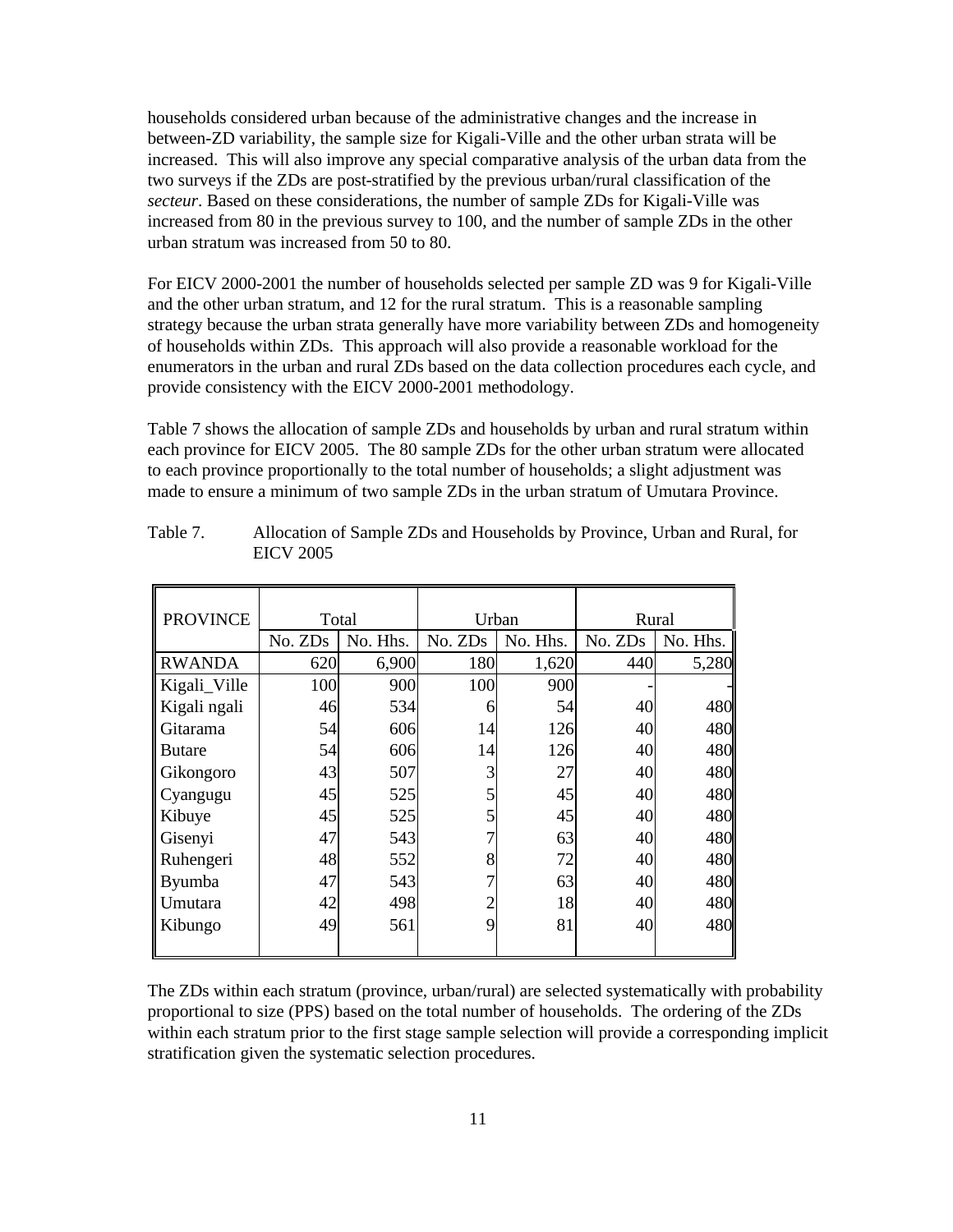#### **8. Sample Selection Procedures**

The sample selection methodology for the EICV 2005 is based on a stratified two-stage sample design. The procedures used for each sampling stage are described separately here.

#### **8.1. First Stage Selection of Sample ZDs**

At the first sampling stage the sample ZDs for EICV 2005 were selected within each stratum (province, urban/rural) systematically with PPS from the ordered list of ZDs in the sampling frame. The measure of size for each ZD is based on the total number of households enumerated in the 2002 Rwanda Census. The frame of ZDs was sorted in the following order: province, urban/rural, semi-rural, bio-climatic zone and 7-digit ZD code (which includes the province and district codes). With systematic sampling, this ordering of the sample ZDs will provide a high level of implicit stratification by the corresponding criteria. The sorting by ZD code within each implicit stratification category will also ensure an effective geographic distribution of the sample. The sampling frame for Kigali-Ville was sorted separately by semi-rural and then socioeconomic code for the "de facto" urban substratum. Within each explicit stratum (province, urban/rural) the following first stage sample selection procedures were used:

- (1) Cumulate the measures of size (number of households) down the ordered list of ZDs within the stratum. The final cumulated measure of size will be the total number of households in the frame for the stratum (*Mh*).
- (3) To obtain the sampling interval for stratum h  $(I_h)$ , divide  $M_h$  by the total number of ZDs to be selected in stratum h  $(n_h)$  specified in Table 7:  $I_h = M_h/n_h$ .
- (4) Select a random number  $(R_h)$  between 0 and  $I_h$ . The sample ZDs in stratum h will be identified by the following selection numbers:

 $S_{hi} = R_h + [I_h \times (i - 1)]$ , rounded up,

where  $i = 1, 2, ..., n_h$ 

The i-th selected ZD is the one with a cumulated measure of size closest to *Shi* but not less than *Shi*.

An Excel file was used for selecting the sample of 620 sample ZDs for the EICV 2005 following these procedures, based on the allocation of the sample ZDs specified in Table 7. The Excel file has a separate spreadsheet for each province, showing the ordered frame of ZDs with the corresponding information from the 2002 Rwanda Census. It documents the first stage systematic selection of sample ZDs with PPS for each stratum within the province. The file has a summary spreadsheet with the frame information for the 620 sample ZDs, and formulas for calculating the weights, as described in Section 11 on Estimation Procedures.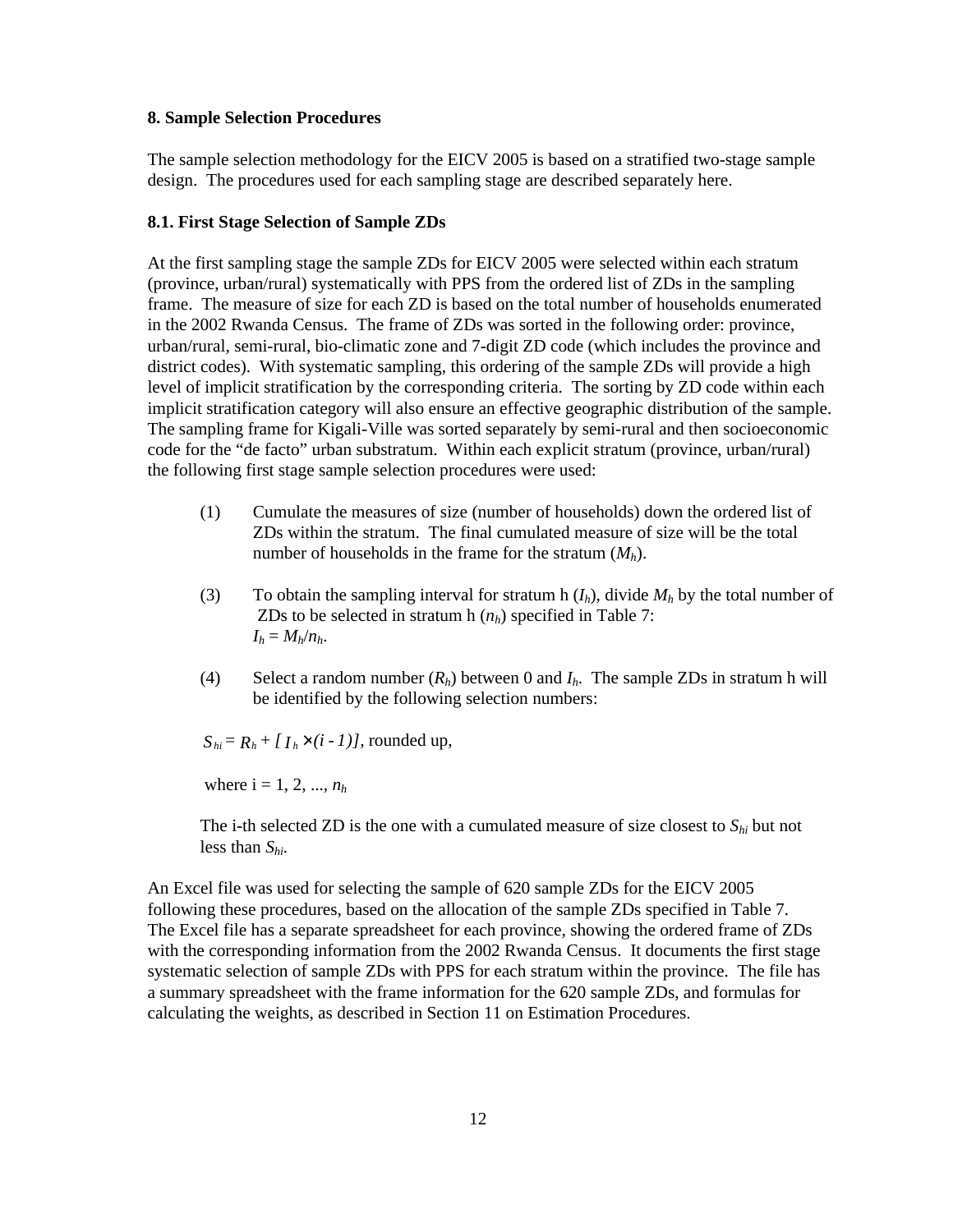#### **8.2. Segmenting of Large Sample ZDs**

In the case of a sample ZD with a very large number of households (for example, greater than 400), it will be possible to subdivide the ZD into smaller segments, and select one segment for the listing operation. The segments should have well-defined boundaries in order to facilitate the listing and avoid coverage problems. If the ZD is divided into segments of similar size, one sample segment can be selected at random with equal probability. If the number of households varies considerably by segment, it would be ideal to select one segment with PPS. In this case it would be necessary to have a quick count of the number of households in each segment. The selection of one segment with PPS would involve the following procedures:

- (1) Cumulate the measures of size (number of households) down the list of segments within the ZD. The final cumulated measure of size will be the total number of households in the ZD (*Mhi*).
- (2) Select a random number  $(R_{hi})$  between 0 and  $M_{hi}$ . The selected segment within the sample ZD will be the one with a cumulated measure of size closest to *Rhi* but not less than *Rhi*.

An Excel spreadsheet can be used to select one segment with PPS in the large sample ZDs which are subdivided.

#### **8.3. Listing of Households in Sample ZDs or Segments**

A listing of households will be conducted in each sample ZD prior to the EICV enumeration in order to select the sample households. The supervisor should verify the boundaries of the sample ZD in order to ensure good coverage of the sample households. The number of households listed in each ZD should be compared to the corresponding number from the frame, and any large differences should be investigated.

#### **8.4. Selection of Sample Households within Sample ZD or Segment**

A systematic sample of 9 households will be selected from the listing for each sample urban ZD and 12 households for each sample rural ZD. This will be similar to the sampling scheme for the EICV 2000-2001. At the same time a sample of 3 potential substitute households will be selected for each sample urban ZD and 4 substitute households for each rural ZD. Therefore a total of 12 households will be selected initially in each sample urban ZD and 16 in each sample rural ZD. Within each sample urban ZD the 3 substitute households will be selected systematically from the 12 households selected initially, and the remaining 9 households will be identified as the original sample. In the same way, the 4 substitute households for each sample rural ZD will be selected systematically from the initial sample of 16, and the remaining 12 households will be in the original sample. The initial systematic sample of *mhi* households (12 urban, 16 rural) will be selected from the household listing for each sample ZD using the following procedures:

(1) All the households in valid (occupied) housing units should be assigned a serial number from 1 to *M'hi*, the total number of households listed.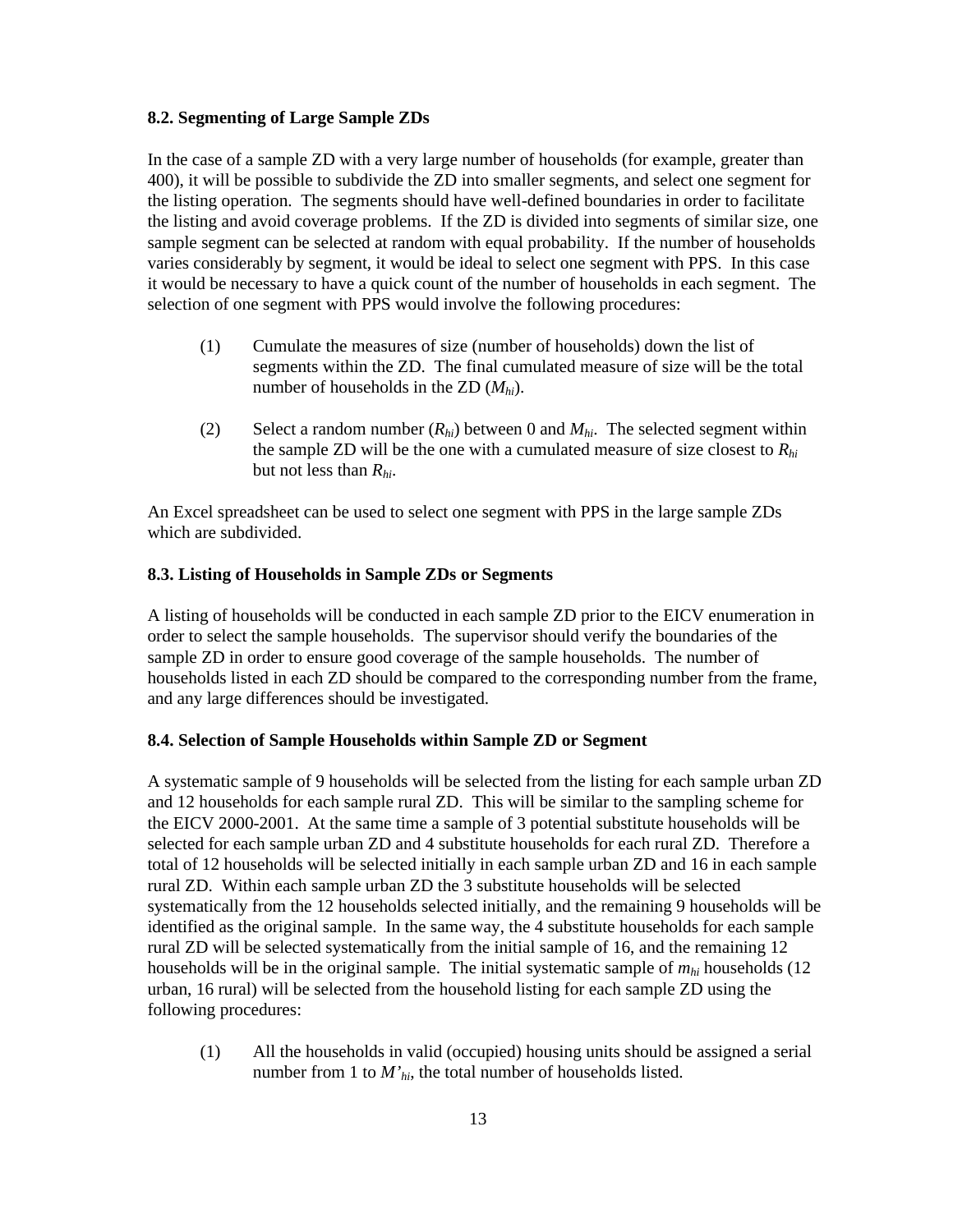- (2) To obtain the sampling interval for the selection of households within the sample ZD  $(I_{hi})$ , divide  $M'_{hi}$  by  $m_{hi}$ , and maintain 2 decimal places.
- (3) Select a random number (*Rhi*) with 2 decimal places, between 0.01 and *Ihi*. The sample households within the sample ZD will be identified by the following selection numbers:

$$
S_{hij} = R_{hi} + [I_{hi} \times (j-1)], \text{ rounded up},
$$

where  $j = 1, 2, 3, \ldots, n_{hi}$ 

The j-th selected household is the one with a serial number equal to *Shij*.

A spreadsheet can be used for calculating the sampling interval, generating the random start and identifying the systematic selection of households in a sample ZD.

In order to select the substitute households from the initial sample in each ZD, a random integer between 1 and 4 can be generated, which will identify the first substitute sample household. Starting with this first household, every fourth sample household would be selected to be a substitute household. In this way 3 substitute households will be selected from the initial sample in each urban ZD, and 4 will be selected in each rural ZD. For example, if the random start for a sample urban ZD is 3, the substitute households will be 3, 7 and 11.

A strong effort should be made by the enumerator and supervisor to interview the original sample household before deciding to use a substitute sample household. The supervisor will assign the substitute household when it is not possible to interview the original sample household.

#### **9. Data Collection Methodology in Urban and Rural Areas**

The data collection procedures for EICV 2005 will be similar to those for the previous survey, described in Dr. Scott's report. This methodology was effective for EICV 2000-2001 and will improve the comparability between the results of the two surveys.

Each sample urban ZD will be enumerated by one enumerator during a cycle of 33 days. The sample urban ZDs will be divided into 10 cycles throughout the year. The 9 sample households in each ZD will be divided into 3 groups of 3 households each. The enumerator will visit one group of 3 sample households each day, the next group of 3 households will be visited the following day, etc. This sequence will be repeated so that each household is interviewed every third day. This 33-day cycle in the urban ZDs will ensure that the payday is covered for salaried employees.

In the case of the rural stratum, a team of four enumerators and supervisors will be assigned to each province. The year will be divided into 10 data collection cycles of 32 days each, and 4 sample rural ZDs will be enumerated within each province during one cycle . The cycles will be further subdivided into two periods of 16 days each for the data collection in each sample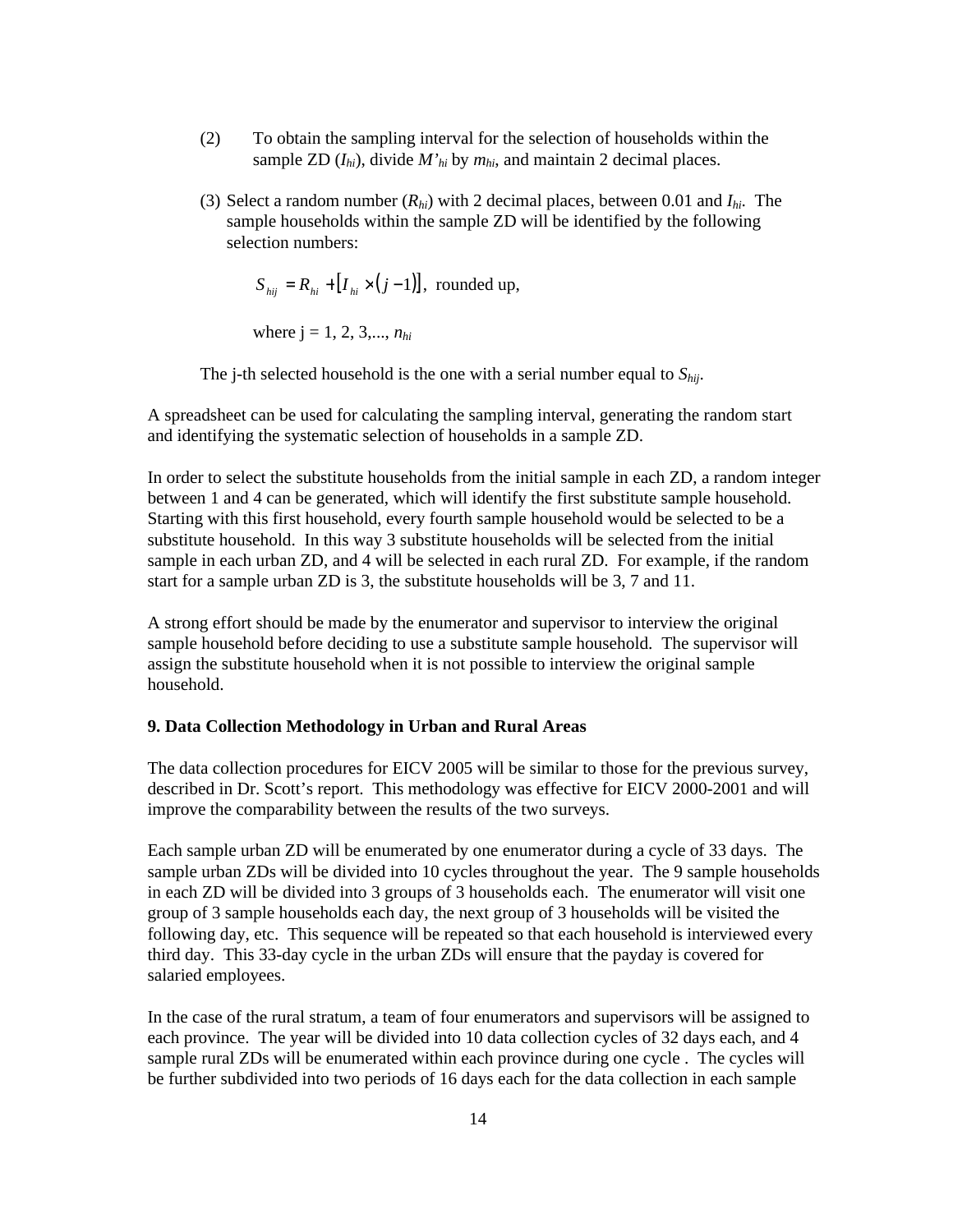rural ZD. The sample rural ZDs will be paired each cycle so that a group of two enumerators can be assigned to each sample ZD. The 12 sample households in each rural ZD will be divided into two groups of 6 households each, corresponding to the workload of one rural enumerator during the 16 day period. Each enumerator will visit a group of 3 sample households every other day.

#### **10. Distribution of Sample ZDs by Data Collection Cycle within the Year**

In order for the EICV 2005 to represent seasonality in the household income and expenditure data, it is important to have a sample that is representative across space and time throughout the 12-month data collection period. Ideally, a nationally-representative sample of ZDs should be enumerated each cycle. Sometimes it may be necessary to adjust the set of sample ZDs to be enumerated each cycle to take into account logistical considerations, weather conditions, etc. In the case of EICV 2000-2001, the distribution of the sample segments over time appears to have been mostly determined by operational considerations, which affected the geographic representativeness of the sample each cycle. This can result in a potential bias when there are geographic differences in seasonality.

For EICV 2005 it is recommended to select a representative subsample of ZDs to be assigned to each cycle for data collection. Therefore the 620 sample ZDs can assigned cycle codes from 1 to 10 systematically. In this way a nationally-representative sample of 62 sample ZDs (10 in Kigali-Ville, 8 other urban and 44 rural) can be assigned to each cycle. Then adjustments can be made to these cycle assignments based on logistical considerations, weather conditions, etc. Given the greater dispersion of a nationally-representative subsample of ZDs each cycle, this may increase the cost of the field operations slightly, but this investment will improve the seasonal representativeness of the EICV 2005 sample. In the case of the other urban stratum, the sample ZDs in each town should be spread evenly across the four quarters of the survey year as much as possible.

#### **11. Estimation Procedures**

#### **11.1. Weighting Procedures**

In order for the sample estimates from the EICV 2005 to be representative of the population, it is necessary to multiply the data by a sampling weight, or expansion factor. The DS has experience in using appropriate weighting procedures for the previous EICV and other household surveys. The basic weight for each sample household would be equal to the inverse of its probability of selection (calculated by multiplying the probabilities at each sampling stage). The EICV 2005 sample design will be approximately self-weighting within stratum. Since all survey data will be processed by computer, it should be easy to attach a weight to each sample household record in the computer files, and the tabulation programs can weight the data automatically. The sampling probabilities at each stage of selection will be maintained in an Excel spreadsheet so that the overall probability and corresponding weight can be calculated for each sample ZD. The weights will probably vary somewhat by sample ZD, since in most cases the measure of size in the sampling frame may be slightly different from the actual number of households listed.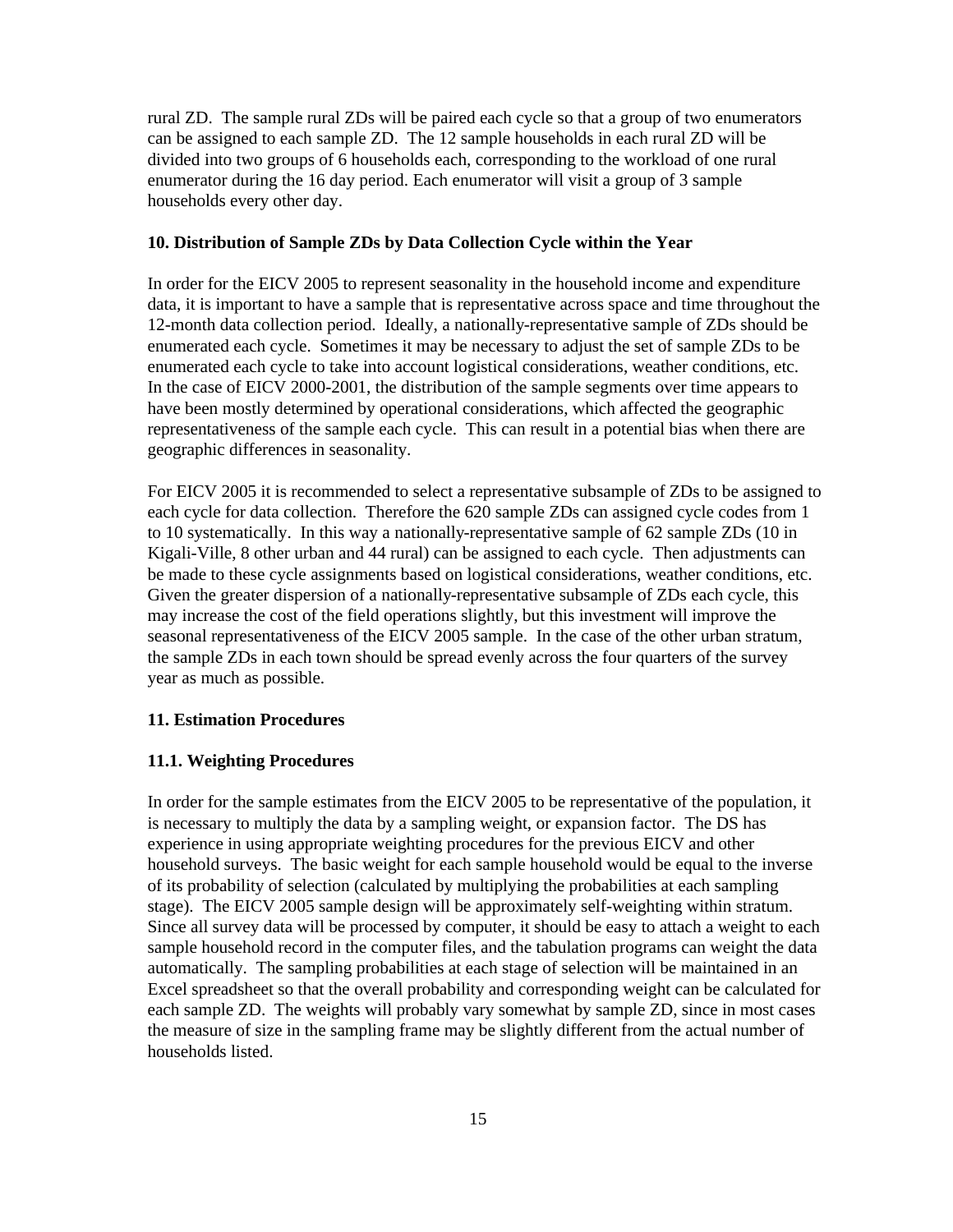Given that some of the large sample ZDs may be segmented, the overall probability of selection for sample households includes factors for up to three sampling stages, expressed as follows:

$$
p_{hij} = \frac{n_h \times M_{hi}}{M_h} \times p_{2hij} \times \frac{m_{hij}}{M'_{hij}},
$$

where:

- $p_{hi}$  = probability of selection for the sample households in the j-th sample segment within the i-th sample ZD in stratum (province, urban/rural) h
- $n_h$  = number of sample ZDs selected in stratum h for EICV 2005
- $M_h$  = total number of households in the frame (based on 2002 Rwanda Census) for stratum h
- $M_{hi}$  = total number of households in the frame for the i-th sample ZD in stratum h
- $p_{2hii}$  = probability of selecting the j-th sample segment within the i-th sample ZD in stratum h
- $m_{hij}$  = number of sample households selected in the i-th sample ZD in stratum h (9 for urban ZDs and 12 for rural ZDs)
- $M'_{hij}$  = total number of households listed in the j-th sample segment within the i-th sample ZD in stratum h

The three components of this probability of selection correspond to the individual sampling stages. In the case of ZDs that are not segmented, the segment would be the entire ZD, and *p2hij* would be equal to 1. For the large ZDs which are segmented, the value of *p2hij* depends on the selection procedures. If the segment is selected with PPS, this probability would be calculated as follows:

$$
p_{2hij} = \frac{Q_{hij}}{Q_{hi}},
$$

where:

- $Q_{hij}$  = quick count of households for the j-th segment in the i-th sample ZD in stratum h
- $Q_{hi}$  = total quick count of households for the i-th sample ZD in stratum h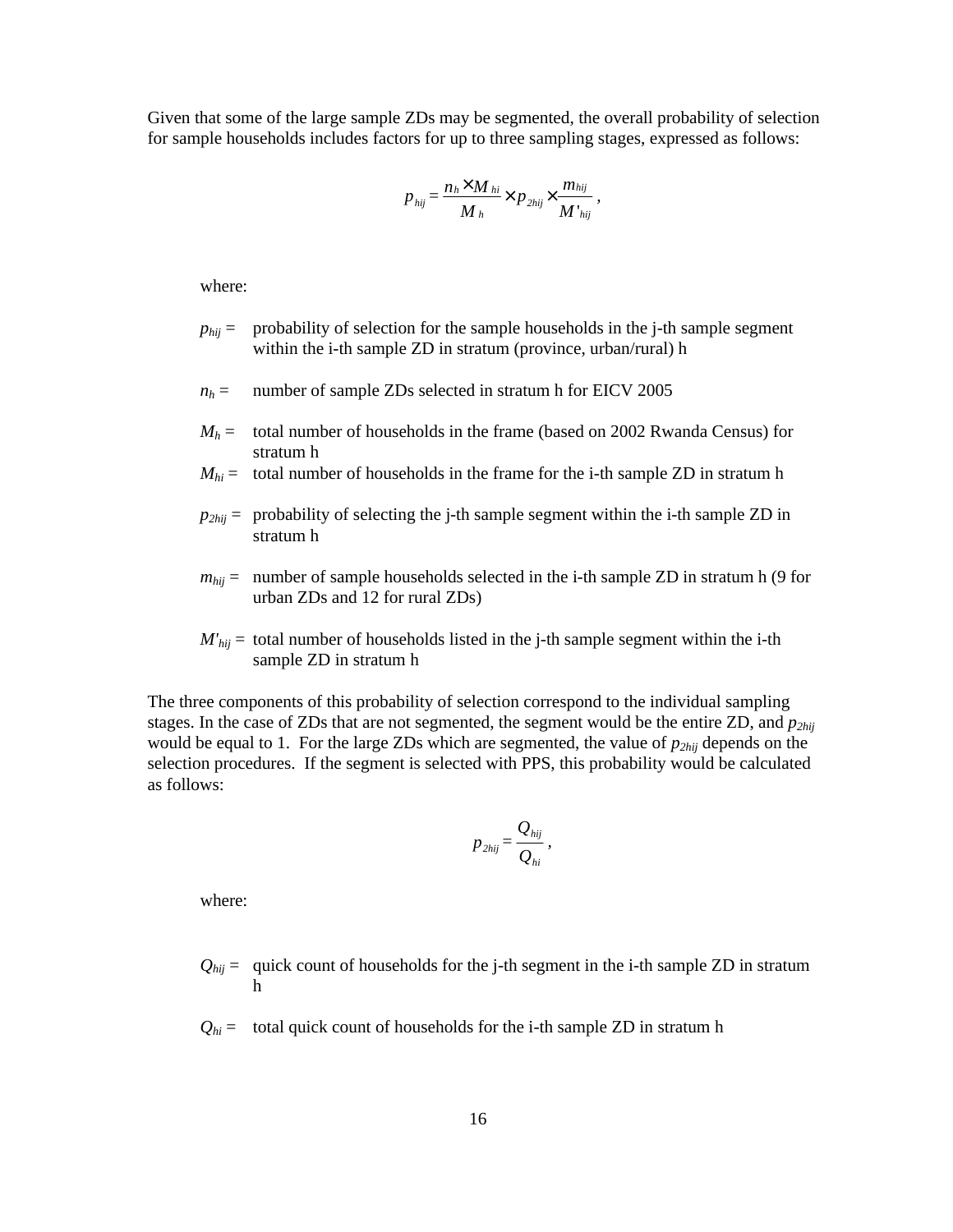If the segment within each sample ZD is selected with equal probability, *p2hij* would be calculated as follows:

$$
p_{2hij} = \frac{1}{S_{hi}},
$$

where:

 $S_{hi}$  = total number of segments in the i-th sample ZD in stratum h

The basic sampling weight, or expansion factor, is calculated as the inverse of this probability of selection. Based on the previous expression for the probability, the weight can be simplified as follows:

$$
W_{hijk} = \frac{M_h \times M'_{hij}}{n_h \times M_{hi} \times p_{2hij} \times m_{hij}},
$$

where:

 $W_{hij}$  = basic weight for the sample households in the j-th sample segment within the i-th sample ZD in stratum h

If *mhij* is constant for each stratum (for example, 9 households in the urban strata and 12 households in the rural strata) and *p2hij* is based on a PPS selection, the sample will be approximately self-weighting within each stratum. These weights will actually vary slightly based on the difference between the number of households in the frame, quick count and listing, for the sample ZDs and segments.

It is also important to adjust the weights to take into account the noninterview rate for EICV 2005. Since the weights will be calculated at the level of the sample segment, it would be advantageous to adjust the weights at this level. The final weight (*W'hij*) for the sample households in the j-th sample segment within the i-th sample ZD in stratum h can be expressed as follows:

$$
W`_{hij} \equiv W_{hij} \times \frac{m`_{hij}}{m`_{hij}}\,,
$$

where:

*m'hij* = total number of valid (occupied) sample households selected in the j-th sample segment within the i-th sample ZD in stratum h (that is, the number of interviews plus the number of noninterviews in the sample segment)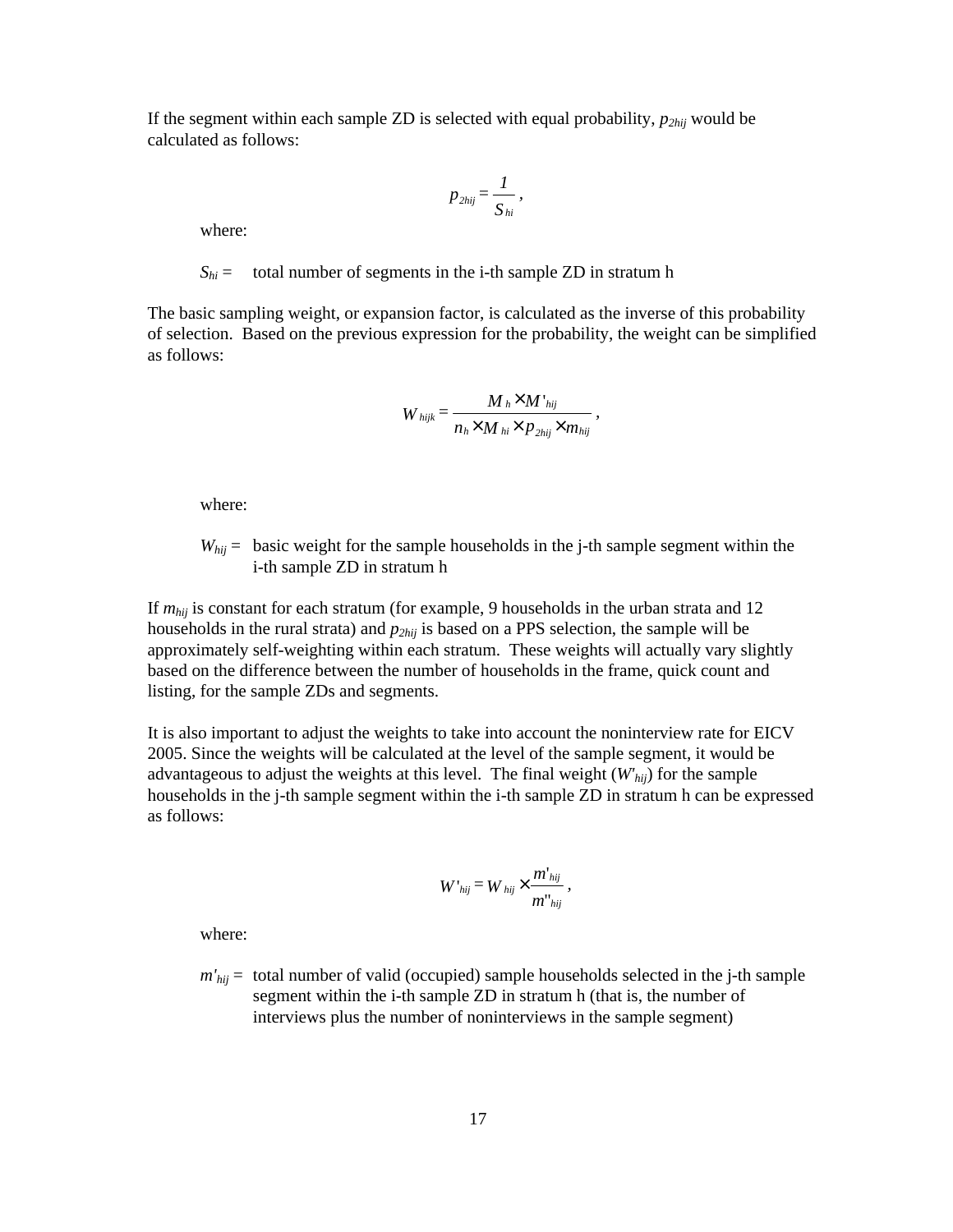$m''_{hi}$  = total number of interviewed sample households selected in the j-th sample segment within the i-th sample ZD in stratum h, including replacement households

#### **11.2. Survey Estimates**

The most common survey estimates to be calculated from the EICV 2005 data will be in the form of totals and ratios. The survey estimate of a total can be expressed as follows:

$$
\hat{Y} = \sum_{h=1}^{L} \sum_{i=1}^{n_h} \sum_{k=1}^{m_{hj}} W^{\dagger}_{hij} y^{\dagger}_{hijk} ,
$$

where:

- $L =$  number of strata
- $y_{hijk}$  = value of variable y for the k-th sample household in the j-th sample segment within the i-th sample ZD in stratum h

The survey estimate of a ratio is defined as follows:

$$
\hat{R} = \frac{\hat{Y}}{\hat{X}},
$$

where  $\hat{Y}$  and  $\hat{X}$  are estimates of totals for variables y and x, respectively, calculated as specified previously.

When cluster designs are involved, means and proportions are special types of ratios. In the case of the mean, the variable X, in the denominator of the ratio, is defined to equal 1 for each element so that the denominator is the sum of the weights. For a proportion, the variable X in the denominator is also defined to equal 1 for all elements; the variable Y in the numerator is binomial and is defined to equal either 0 or 1, depending on the absence or presence, respectively, of a specified attribute in the element observed.

#### **11.3. Variance Estimation Procedures**

In the publication of the results for EICV 2005 it is important to include a statement on the accuracy of the survey data. In addition to presenting tables with calculated sampling errors for the most important survey estimates, the different sources of nonsampling error should be described.

The standard error, or square root of the variance, is used to measure the sampling error, although it may also include a small part of the nonsampling error. The variance estimator should take into account the different aspects of the sample design, such as the stratification and clustering. In order to avoid the time and effort it would require to develop custom variance programs, it would be ideal to use an available software package to tabulate the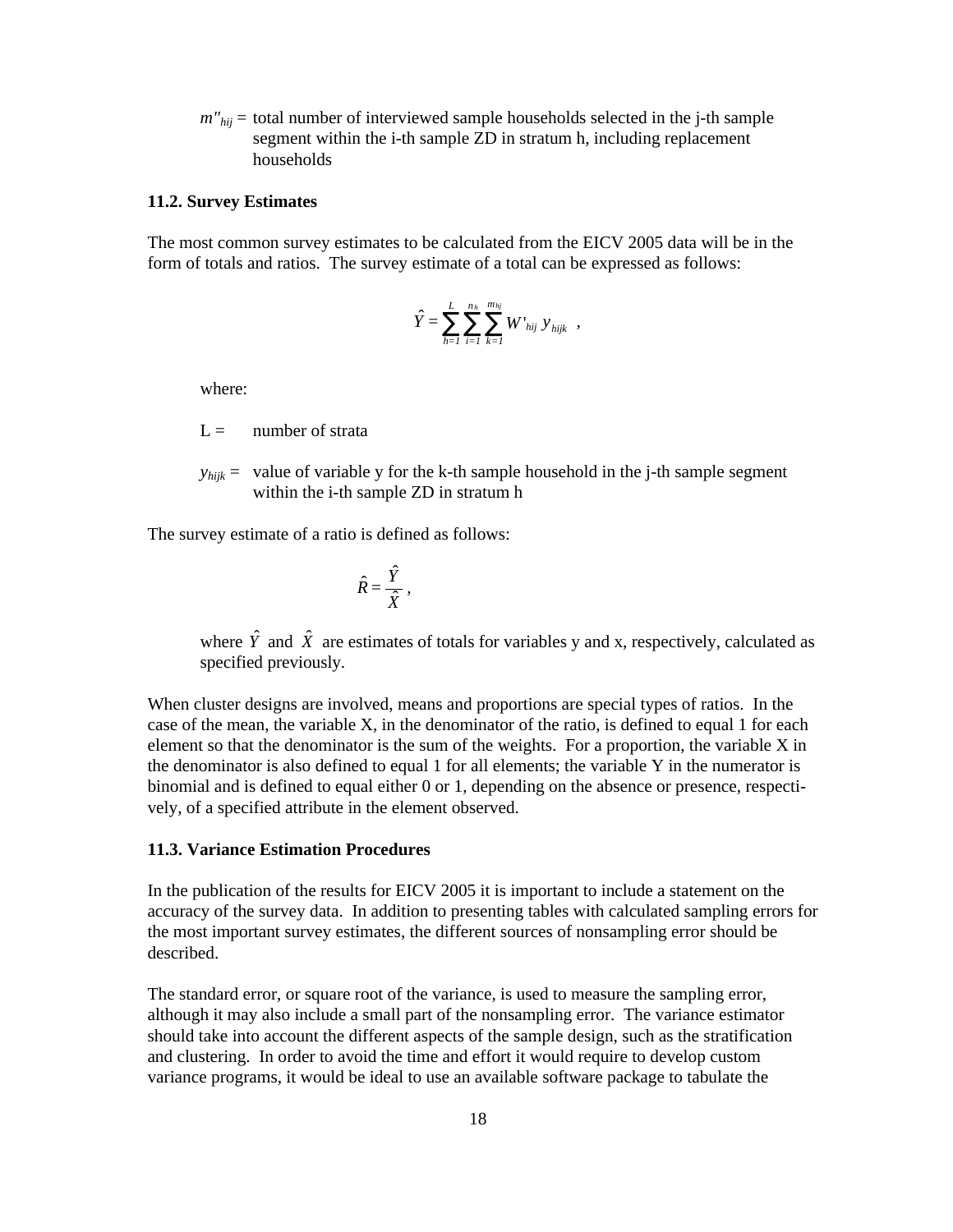variances. One such program available for calculating the variances for survey data from stratified multi-stage sample designs such as the EICV 2005 is CENVAR, which is menudriven and user-friendly. It uses the data dictionary defined in the DATADICT component of IMPS. It can be used to calculate the variances of totals, means, proportions and other ratios. It produces subpopulation estimates for each category of a classification variable, and these variables can be cross-classified. For each estimate, CENVAR calculates the standard error, coefficient of variation (CV), 95 percent confidence interval and the design effect (DEFF). This software package uses an ultimate cluster variance estimator. CENVAR was used for calculating the precision for the estimates of average household income and expenditures from the EICV 2000-2001 data and selected estimates from the QUIBB 2002 data presented in Annexes C and E. The DS has a copy of the IMPS software. The DS statisticians had some practice using this software to tabulate standard errors.

In order to tabulate estimates of standard errors using CENVAR, it is generally necessary to produce a new data input file from the original survey data. Since the CENVAR package will only accept one type of record, it is necessary to generate one record for each unit of analysis in the CENVAR data input file. For example, in the case of the estimates by person, such as the unemployment rate, the CENVAR input file should have one record for each in-scope sample person. For household estimates, such as average household income and expenditures, it is necessary to generate one record for each sample household. Each record in the CENVAR data input file should include fields for the stratum, cluster and weight, in addition to the classification and analysis variables that are required for the particular CENVAR analysis. The classification variables are used to produce subpopulation estimates for all their respective categories. The analysis variables are generally continuous variables, such as income and expenditures, or count variables, which are equal to 1 if the unit has a certain characteristic and 0 otherwise. CENVAR automatically creates a count variable named INTERCEPT, which is equal to 1 for each record. The INTERCEPT variable can be used to obtain the estimate of the weighted total number of units (for example, the total number of persons or households), or it can be used in the denominator of a ratio in order to obtain a mean or proportion.

CENVAR does not accept any blanks in the file. In the case of classification variables, any record with a blank should be imputed with a special code to identify "missing" or "not applicable." The CENVAR output will include estimates for these categories, which can be deleted from the tabulations that will be published. For analysis variables, CENVAR assumes that any missing values are imputed. Once the file is zero-filled, CENVAR will treat any missing value as 0, thus introducing a downward bias in the estimates of means when there are missing values.

The ultimate cluster variance estimator for a total used by CENVAR can be expressed as follows:

Variance Estimator of a Total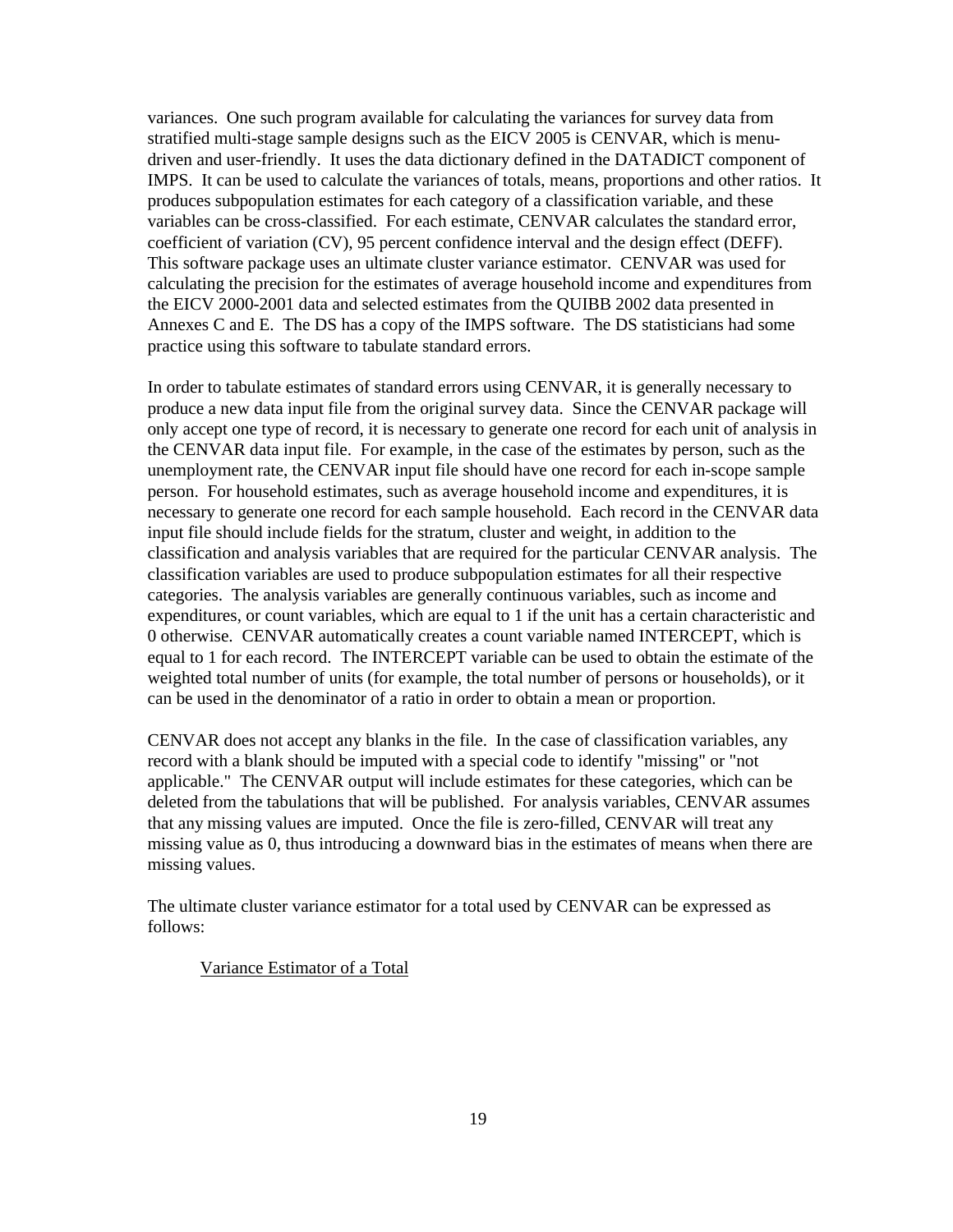$$
V(\hat{Y}) = \sum_{h=1}^{L} \left[ \frac{n_h}{n_h - 1} \sum_{i=1}^{n_h} \left( \hat{Y}_{hi} - \frac{\hat{Y}_h}{n_h} \right)^2 \right],
$$

where:

$$
\hat{Y}_{hi} = \sum_{k=1}^{m_{hj}} W'_{hij} y_{hijk}
$$
  

$$
\hat{Y}_h = \sum_{i=1}^{n_h} \hat{Y}_{hi}
$$

The variance estimator of a ratio used by CENVAR can be expressed as follows:

Variance Estimator of a Ratio

$$
V(\hat{R}) = \frac{1}{\hat{X}^2} \Big[ V(\hat{Y}) + \hat{R}^2 V(\hat{X}) - 2 \hat{R} \, COV(\hat{X}, \hat{Y}) \Big],
$$

where:

$$
COV(\hat{X}, \hat{Y}) = \sum_{h=1}^{L} \left[ \frac{n_h}{n_h - 1} \sum_{i=1}^{n_h} \left( \hat{X}_{hi} - \frac{\hat{X}_h}{n_h} \right) \left( \hat{Y}_{hi} - \frac{\hat{Y}_h}{n_h} \right) \right]
$$

 $V(\hat{Y})$  and  $V(\hat{X})$  are calculated according to the formula for the variance of a total.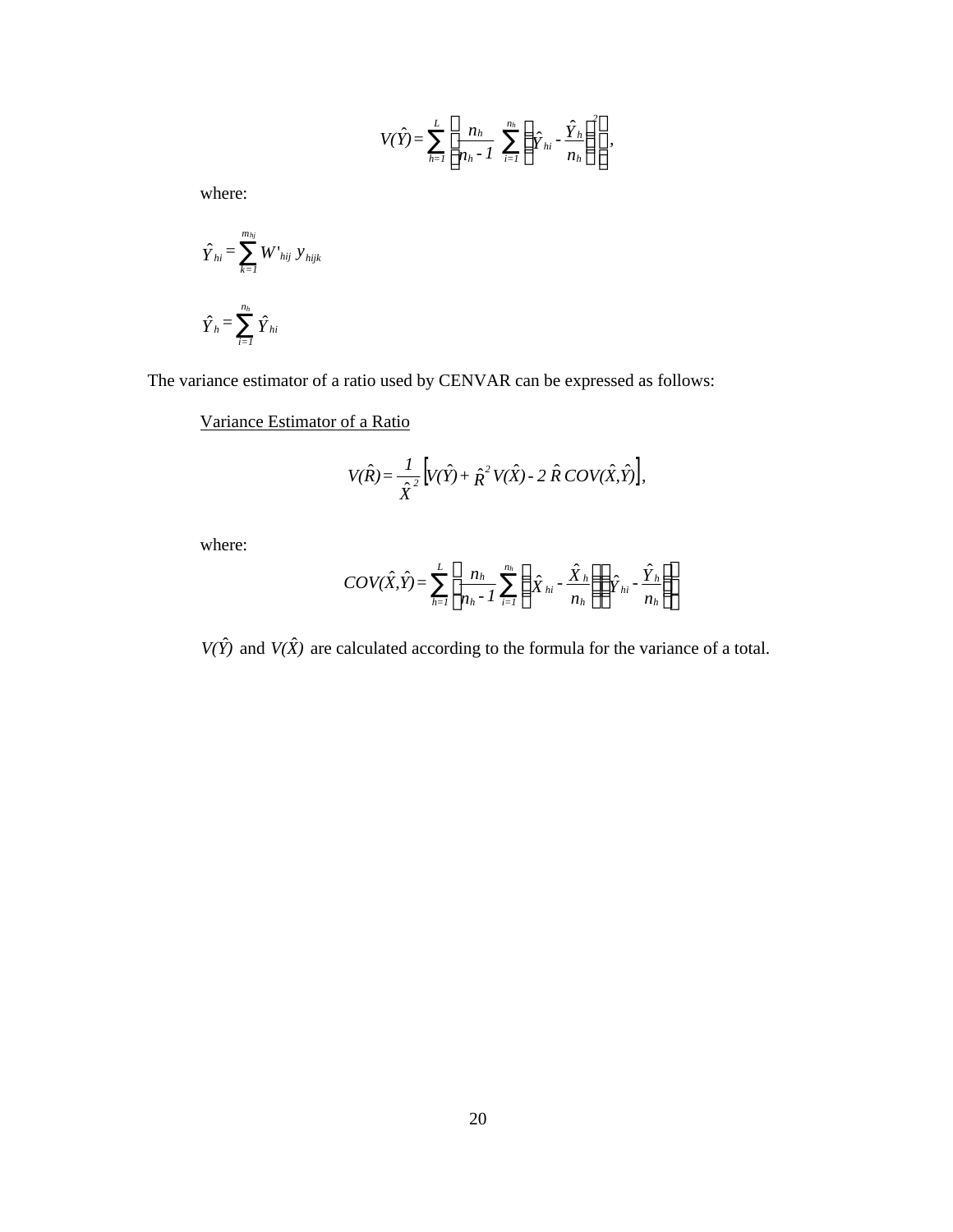#### **ANNEX A. Methodology for Calculating** *Bien-Être* **Indicator**

Philippe Gafishi Ngango, Directeur, Direction de la Statistique

# **Construction de l'indicateur composite de bien-être**

# **1.2. Aspects Méthodologiques**

### **1.2.1. Définition des concepts de bien-être**

La pauvreté présente de multiples facettes selon les milieux d'une part et selon les analystes d'autre part. L'appréhension de la pauvreté implique, préalablement, une clarification de l'environnement conceptuel et méthodologique, les manques en terme de progrès social pouvant être appréhendés par rapport à la pauvreté monétaire ou à la pauvreté non monétaire.

Les fondements théoriques consistants permettent de baser l'analyse de la pauvreté sur les dépenses et consommations des ménages considérées comme une bonne approximation du bien-être à défaut du revenu dont l'appréhension est quasi impossible dans les pays en développement. Parallèlement à cette approche, la pauvreté peut également être analyser sur base des informations relatives au niveau de confort du logement du ménage.

**Dans une société donnée, la pauvreté suppose que des ménages ou des individus sont dans l'impossibilité d'acquérir un niveau de vie correspondant à un minimum acceptable par les normes de cette société. Dans ce chapitre, ces normes se traduisent par la détermination d'un niveau minimum de bien-être basé principalement sur le confort du ménage appelé seuil par rapport auquel les individus sont classés en pauvres et non pauvres. Ce seuil varie selon le temps et le lieu et chaque pays en adopte un qui lui est propre et qui reflète son niveau de développement ainsi que les normes et les valeurs de sa société.**

Dans ce contexte, le seuil du niveau de bien-être a été défini par la méthode qualitative d'appréciation relative des matériaux de construction du logement, de la qualité des services attachées au ménage et les avoir du ménage qui ont fait l'objet de collecte pendant le recensement général de la population et de l'habitat.

Dans cette optique, la pratique courante implique une stratégie en trois phases :

- 1. en premier lieu, l'identification d'un indicateur qualitatif simple de bien-être des ménages basé principalement sur le niveau de confort du logement dans lequel habite le ménage.
- 2. ensuite, l'évaluation de toutes les composantes du confort du logement et les avoirs du ménage par une appréciation relative qualitative qui permet de déterminer une ligne de pauvreté.
- 3. enfin, une mesure agrégée du niveau de bien-être des ménages pour mesurer les informations relatives à l'indice composite de niveau de bien-être.

Ainsi, l'incidence du bas niveau de bien-être (P0), appelé aussi taux de pauvreté est l'indicateur standard le plus couramment utilisé. Il correspond ici au pourcentage des ménages ordinaires ou de la population correspondante dont le niveau de bien-être est inférieur à celui de la classe moyenne.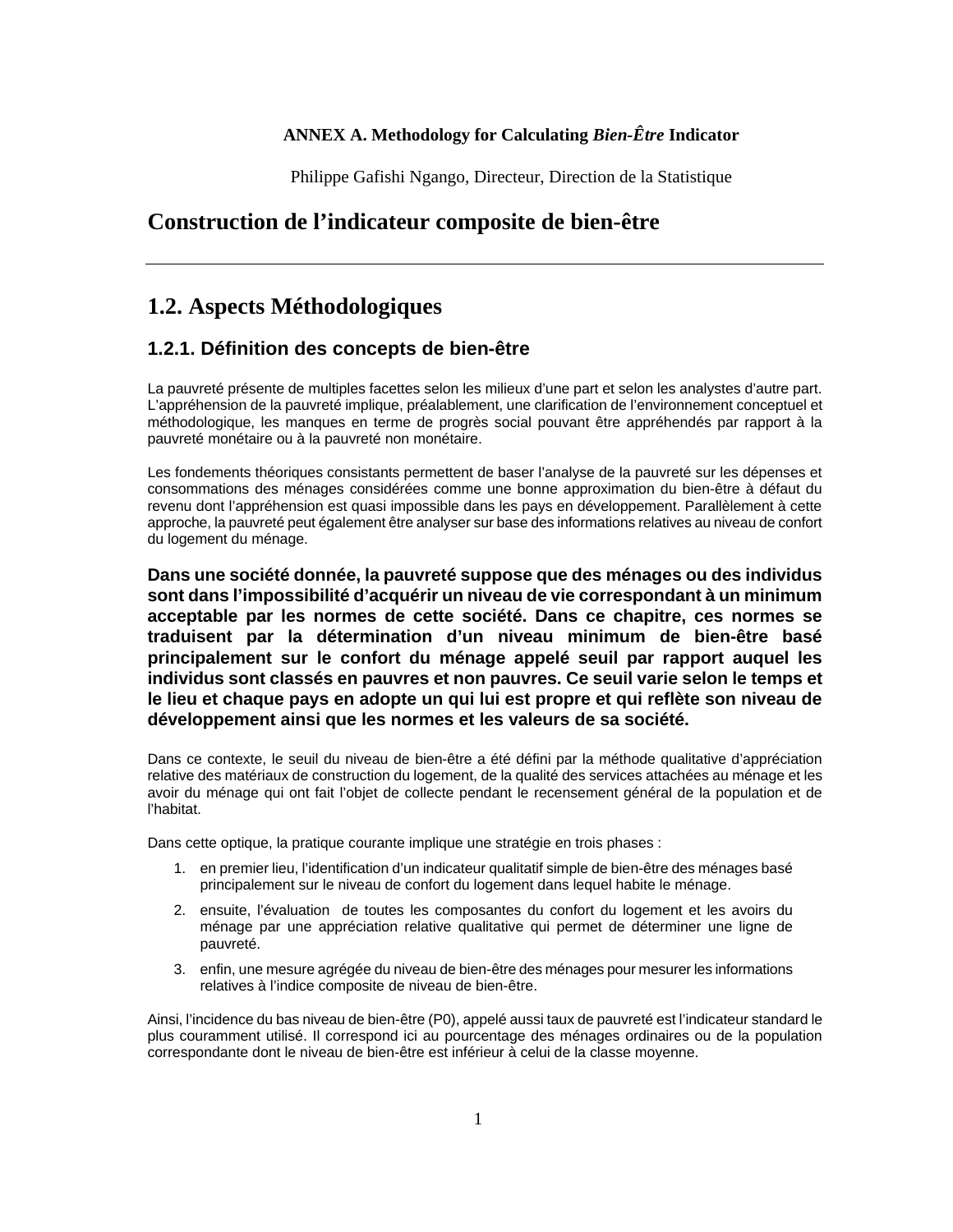# **1.2.2. Construction de l'indice composite du niveau de bien-être fondé sur les caractéristiques du logement et les conditions de vie des ménages.**

Le niveau de bien-être est très corrélée au type du logement et aux services y afférents (conditions de vie des ménages) ainsi qu'aux avoirs du ménage. Dans ce chapitre, l'analyse va se concentrer sur la détermination d'un indice composite de niveau de vie basé sur le niveau du confort de l'unité d'habitation dans laquelle vivait le ménage au moment du recensement. En d'autres termes il s'agit d'un indicateur de niveau de vie construit à partir des types matériaux de construction de l'unité d'habitation, des services attachés au logement tels que l'approvisionnement en eau potable, le mode d'éclairage, le mode de cuisson, les types de toilettes et des quelques avoirs du ménage (téléphone, véhicule, radio et télévision).

Il sera question de faire une appréciation de chacune de ces variables selon son importance relative dans le bien-être du ménage. Le poids attribués a chaque variable est fonction de son importance relative dans le confort global du ménage. Les modalités correspondantes a chaque variable sont évaluées par rapport a une note maximale de 20 points selon qu'elles présentent relativement ou non les standards exigés par la société.

Cette appréciation permet d'attribuer à chaque ménage une note synthétique. On peut ainsi dégager une échelle de classement a partir de la plus petite note et la note maximale.

#### **1.2.2.1. Quel type de classement du niveau de bien-être des ménages ?**

Ce classement se base sur la notion de quintiles qui divise l'échelle en cinq parties égales de vingt pour cent chacune.

- (i) Les premiers vingt pour cent de ménages dont les indices sont compris entre la valeur minimale des indices de bien-être et le premier quintile sont considérés comme ayant un niveau de vie *très bas ;*
- (ii) les vingt pour cent suivants dont les indices sont compris entre le premier quintile et le deuxième quintile ont un niveau de vie *bas ;*
- (iii) les vingt pour cent du milieu dont les indices sont compris entre le deuxième et le troisième quintile ont un niveau de vie *moyen ;*
- (iv) les vingt pour cent suivant dont les indices sont compris entre le troisième et le quatrième quintile ont un niveau de vie *élevé* et
- (v) les vingt pour cent des ménages dont les indices sont compris entre le quatrième quintile et la valeur maximale des indices de bien-être ont un niveau de vie *très élevé.*

La grille d'appréciation ci-après a permis de construire les quintiles de bien-être des ménages.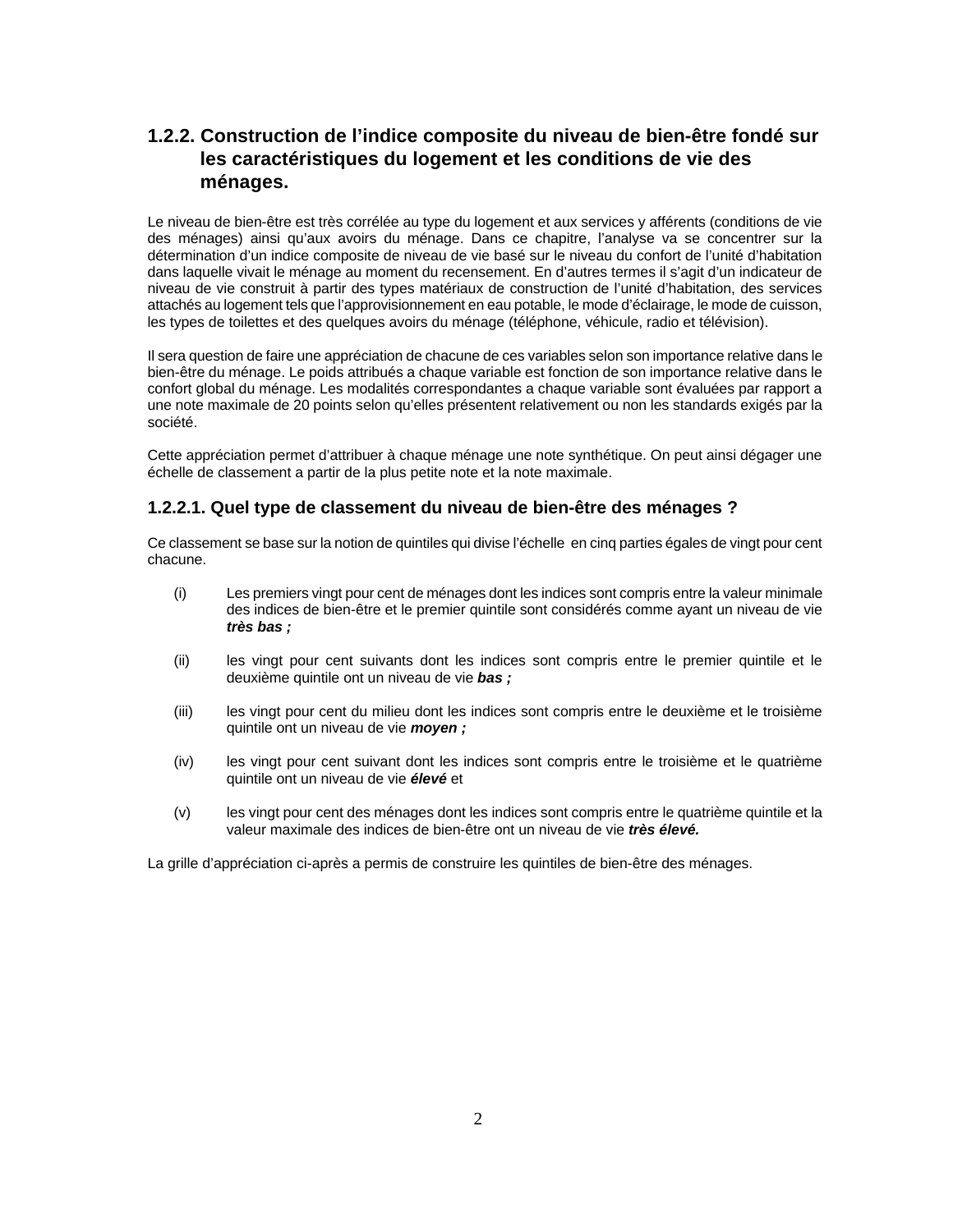# **Tableau 1.1. Grille des Pondérations pour l'indice composite du niveau de bien-être des ménages**

*BASE : HABITAT ET AVOIRS DU MENAGE*

| Variable                                  | Poids | <b>Modalités</b>                                                                | Points      | Total       |
|-------------------------------------------|-------|---------------------------------------------------------------------------------|-------------|-------------|
|                                           |       | Beton/Ardoise Industrielle                                                      | 20          | 18          |
| Matériaux pour la toiture                 | 0.9   | Tôle                                                                            | 17          | 15.3        |
|                                           |       | Tuile locale                                                                    | 12          | 10.8        |
|                                           |       | Carton/Sheeting/Paille/Autres                                                   | $\mathbf 0$ | $\mathbf 0$ |
|                                           |       | Béton/ Blocs de ciment/Pierres                                                  | 20          | 16          |
| Matériaux pour les Murs                   |       | <b>Briques cuites</b>                                                           | 18          | 14.4        |
| extérieurs                                | 0.8   | Bois/Pissé cimenté                                                              | 15          | 12          |
|                                           |       | Bois/ Pissé non cimenté/Briques adobes/Briques                                  | 9           | 7.2         |
|                                           |       | Plastics/Sheeting/Autres                                                        | 0           | 0           |
|                                           |       | Carreaux                                                                        | 20          | 16          |
| Matériaux pour le sol                     | 0.8   | Ciment                                                                          | 15          | 12          |
|                                           |       | Pierres/ Briques cuites                                                         | 13          | 10.4        |
|                                           |       | Terre battue/Autres                                                             | $\pmb{0}$   | 0           |
|                                           |       | Eau de robinet dans la maison                                                   | 20          | 18          |
| Source                                    |       | Eau de robinet dans la concession<br>Fontaine publique/ Robinet en dehors de la | 15          | 13.5        |
| d'Approvisionnement<br>en                 |       | concession                                                                      | 13          | 11.7        |
| eau                                       | 0.9   | Source puis aménagé                                                             | 12          | 10.8        |
|                                           |       | Source puits non aménagé                                                        | 5           | 4.5         |
|                                           |       | Eau de pluie/ Rivière/ Lacs Marigot/Etang de<br>surface/Autres                  | 0           | 0           |
|                                           |       | Electricité Electrogaz/Electricité / Hydroélectricité                           |             |             |
|                                           |       | Privée/Panneau/Groupe électrogène                                               | 20          | 12          |
| Mode d'Eclairage                          | 0.6   | Lampe à pétrole                                                                 | 13          | 7.8         |
|                                           |       | Lampion/Bougie<br><b>Bois/Autres</b>                                            | 5<br>0      | 3<br>0      |
|                                           |       | Electricité /Gaz                                                                | 20          | 12          |
| Source<br>d'Energie<br>pour               |       | Pétrole                                                                         | 15          | 9           |
| cuisson                                   | 0.6   | Charbon                                                                         | 12          | 7.2         |
|                                           |       | <b>Bois</b>                                                                     | 5           | 3           |
|                                           |       | Matériaux végétaux/Autres                                                       | 0           | $\mathbf 0$ |
|                                           |       | WC avec chasse eau                                                              | 20          | 12          |
|                                           | 0.6   | Latrines privée                                                                 | 13          | 7.8         |
| Type de toilette                          |       | Latrines collective                                                             | 8           | 4.8         |
|                                           |       | Dans la nature / Autres                                                         | 0           | 0           |
|                                           |       | Radio et Télévision                                                             | 20          | 12          |
| <b>Possession</b><br>Radio/<br>Télévision | 0.6   | Télévision                                                                      | 17          | 10.2        |
|                                           |       | Radio                                                                           | 12          | 7.2         |
|                                           |       | Aucune                                                                          | $\mathbf 0$ | $\mathbf 0$ |
|                                           |       | Téléphone fixe et mobile                                                        | 20          | 6           |
| Possession Téléphone                      | 0.3   | Téléphone mobile                                                                | 15          | 4.5         |
|                                           |       | Téléphone fixe                                                                  | 15          | 4.5         |
|                                           |       | Aucun                                                                           | 0           | $\mathbf 0$ |
|                                           |       | Possession de 2 véhicules et plus                                               | 20          | 14          |
| Possession véhicule                       | 0.7   | Possession d'un véhicule                                                        | 17          | 11.9        |
|                                           |       | Aucun                                                                           | $\mathbf 0$ | $\mathbf 0$ |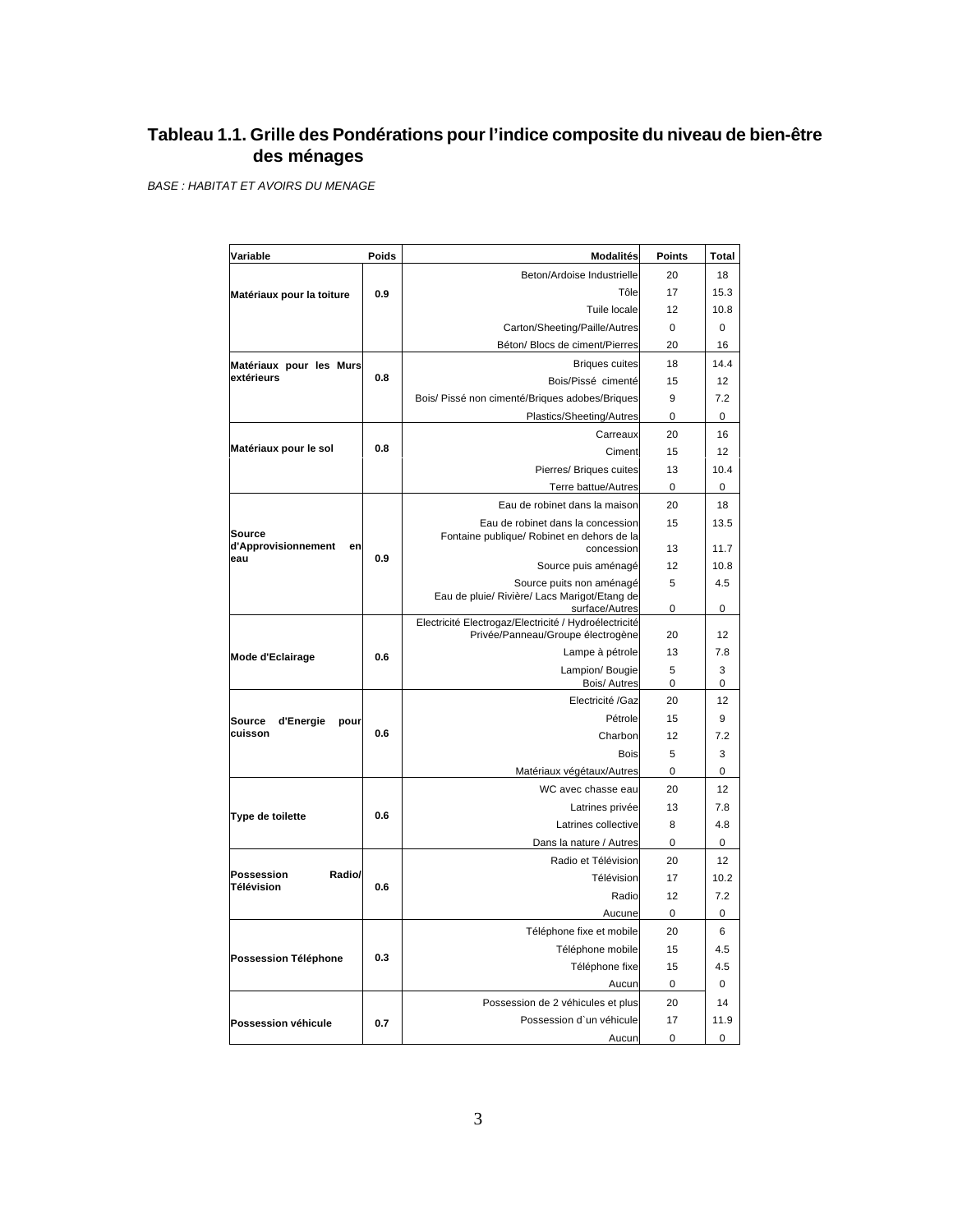#### **1.2.2.2. Les valeurs issues de la construction de l'indice composite du niveau de bien-être des ménages**

L'indice composite de niveau de bien-être des ménages a les valeurs comprises, après constriction, entre 0 et 136 qui est la valeur maximale. Les ménages se classent ainsi suivant leurs indices respectifs de niveau de bien-être selon les différents quintiles comme suit :

- (i) les ménages dont le niveau de bien-être *très bas* ont les indices de bien-être compris entre 00 et 27,2, correspondant aux vingt pour cent les plus faibles de la distribution de niveau de bienêtre ;
- (ii) les ménages dont le niveau de bien-être est *bas* ont les indices de niveau de vie compris entre 27,2 et 54,4;
- (iii) les ménages dont le niveau de bien-être est *moyen* ont les indices de niveau de vie est compris entre 54,4 et 81,6 ;
- (iv) les ménages dont le niveau de bien-être est *élevé* ont les indices de niveau de vie est compris entre 81,6 et 108,8;
- (v) les ménages dont le niveau de bien-être est *très élevé* ont les indices de niveau de vie est compris entre 108,8 et 136;

#### **1.2.3. Construction de l'indice composite du niveau de confort du logement.**

**L'indice composite du logement permet de définir la qualité du logement dans lequel vivait le ménage au moment du recensement. Cet indice est un sous-indice de l'indice composite (global) de bien-être que a été décrit au point précédent. Il est constitué de trois variables qui composent les principaux matériaux de construction du logement. Il s'agit des matériaux de toiture, de murs et ceux du pavement.** 

**Pour construire l'indice, nous avons créé une variable dichotomique. On attribue aux modalités dont les matériaux sont relativement bons une cote 1, et le reste c'est à dire les modalités qui présentent des matériaux mauvais, une cote 0.** 

**Par exemple, en ce qui concerne les matériaux de toiture du logement, il a été attribué la cote 1 au logement ayant la toiture en** *Tôle, Tuile locale, Tuile ou ardoises industrielles et Béton***. Le reste comme toiture en** *carton/sheeting, paille et autres* **ont eu la cote 0.** 

**Il en découle ainsi 3 indicateurs dichotomiques élémentaires du logement :** *Etat de la toiture,, Etat du pavement et Etat de murs.*

**Cette approche a permis de classer tous les ménages selon la qualité du logement en quatre catégorie suivante:**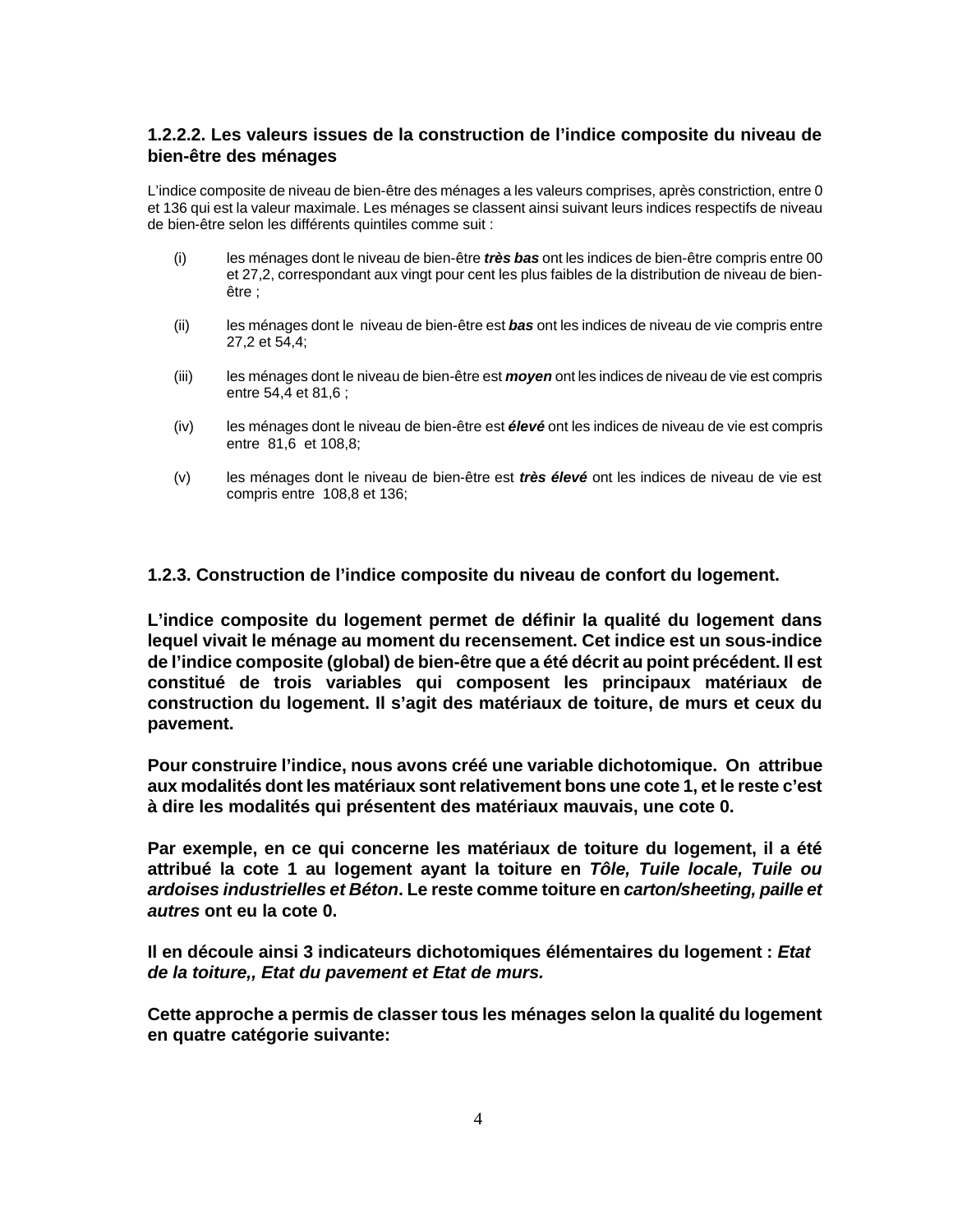- **(i) les ménages dont le confort du logement satisfont aux matériaux de construction considérés comme relativement très bons et ayant la valeur maximale de l'échelle, soit 3, sont considères comme ayant un** *Très bon logement ;*
- (ii) **les ménages dont la valeur de l'indice est égale à 2 sont considérés comme ayant un** *Bon logement ;*
- (iii) **les ménages dont la valeur de l'indice est égale à 1 sont considérés comme ayant un** *Mauvais logement et*
- (iv)**les ménages dont la valeur de l'indice est égale à 0 sont considérés comme ayant un** *très mauvais logement.*
- **1.2.4. Construction de l'indice élémentaire de la qualité de l'eau utilisée par les ménages.**

**La variable mode d'approvisionnement en eau dans le ménage a été transformée en variable dichotomique pour identifier les ménages qui ont l'accès à l'eau potable et ceux n'ayant accès à l'eau potable.**

**Les modalités d'approvisionnement en eau telles que** *eau de robinet dans la maison, eau de robinet et source aménagée* **ont été considérée comme eau potable et on les a attribué la cote 1. Tandis que** *l'eau de pluie, eau de rivière, eau de lac ou de surface et autres sources***, ont été classée comme eau non potable et on les a attribué la cote 0.**

**Ce classement à permis d'identifier tous le ménages :**

- **(i) ayant accès à l'eau potable et**
- **(ii) ceux n'ayant pas accès à l'eau potable.**
- **1.2.5. Construction de l'indice élémentaire de la qualité de toilette utilisées par les ménages.**

**Les types de toilettes utiles par les ménages ont été classés en cinq catégories ou modalités suivante par le recensement général de la population et de l'habitat de 2002 :** *toilettes avec chasse eau, latrines privés, latrines collectives, dans la nature et autres type de toilette***.** 

**Pour rendre dichotomique cette variable, on a attribué la cote 1 à chaque ménage ayant une** *toilette avec chasse eau* **et** *ceux ayant des latrines privées* **; et la cote 0 au ménage qui** *n'a pas de toilette* **ou ayant des** *latrines collectives***. Cela permet de cibler les ménages qui n'ont pas de toilettes pour permettre d'orienter efficacement les politiques et programmes d'assainissement.**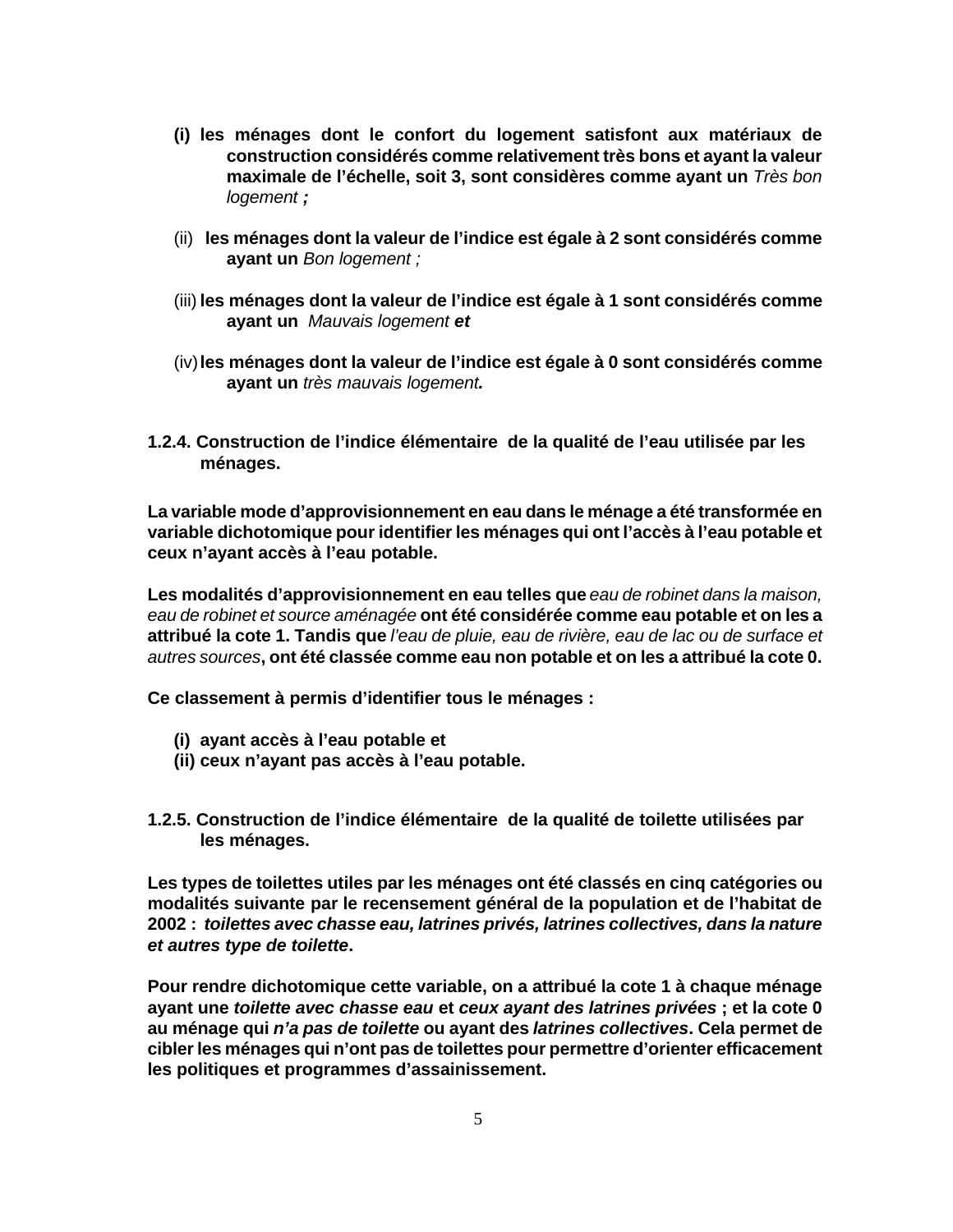**1.2.6. Construction de l'indice élémentaire de la qualité de l'énergie utilisée pour la cuisson.**

**Les différentes qualités d'énergie utilisée par les ménages pour faire la cuisine sont :** *électricité, le gaz, le pétrole, le bois de chauffe, le charbon de bois, les matériaux végétaux et autres qualités non mentionnées ici***.**

 **On a classé comme qualité bonne de l'énergie pour la cuisson,** *l'électricité, le gaz et le charbon* **et nous y avons attribué la cote 1. Ceci pour cibler les ménages qui utilise le** *bois de chauffe ou les matériaux végétaux,* **à qui nous avons attribué la cote 0 et qui sont assimilés aux ménages dont le niveau de bien-être est très bas ou bas.**

**Le fait de classer le charbon de bois comme «** *bonne qualité d'énergie pour la cuisson* **» traduit ici le niveau de bien-être relativement élevé des ménages qui l'utilisent et ne doit donc pas être considéré comme bonne qualité d'énergie pour la cuisson au sens strict avec ses conséquences sur l'environnement.**

**1.2.7. Construction de l'indice élémentaire de la qualité de l'énergie utilisée pour l'éclairage.**

**Les sources d'énergie qu'utilisent les ménages pour éclairer la maison sont reparties en huit modalités par le recensement. Il s'agit de :** *électricité d'Electrogaz, centrale hydroélectricité privée, panneau solaire ou groupe électrogène, lampe* **à** *pétrole, lampion, bougie, bois et autres***.**

**Pour un classement dichotomique, on a attribué aux quatre premiers modes d'éclairage (***électricité d'Electrogaz, centrale hydroélectricité privée, panneau solaire ou groupe électrogène, lampe* **à** *pétrole)* **la cote 1 et 0 pour le reste. Cela permet d'identifier les ménages qui utilisent l'énergie non appropriée pour une bonne qualité de bien-être.**

**Classer l'utilisation de la lampe à pétrole comme « bonne qualité d'énergie » pour l'éclairage doit se traduire par le niveau de bien-être relativement moyen ou élevé des ménages qui l'utilisent au Rwanda compte tenu du coût de la lampe et du pétrole utilisé.**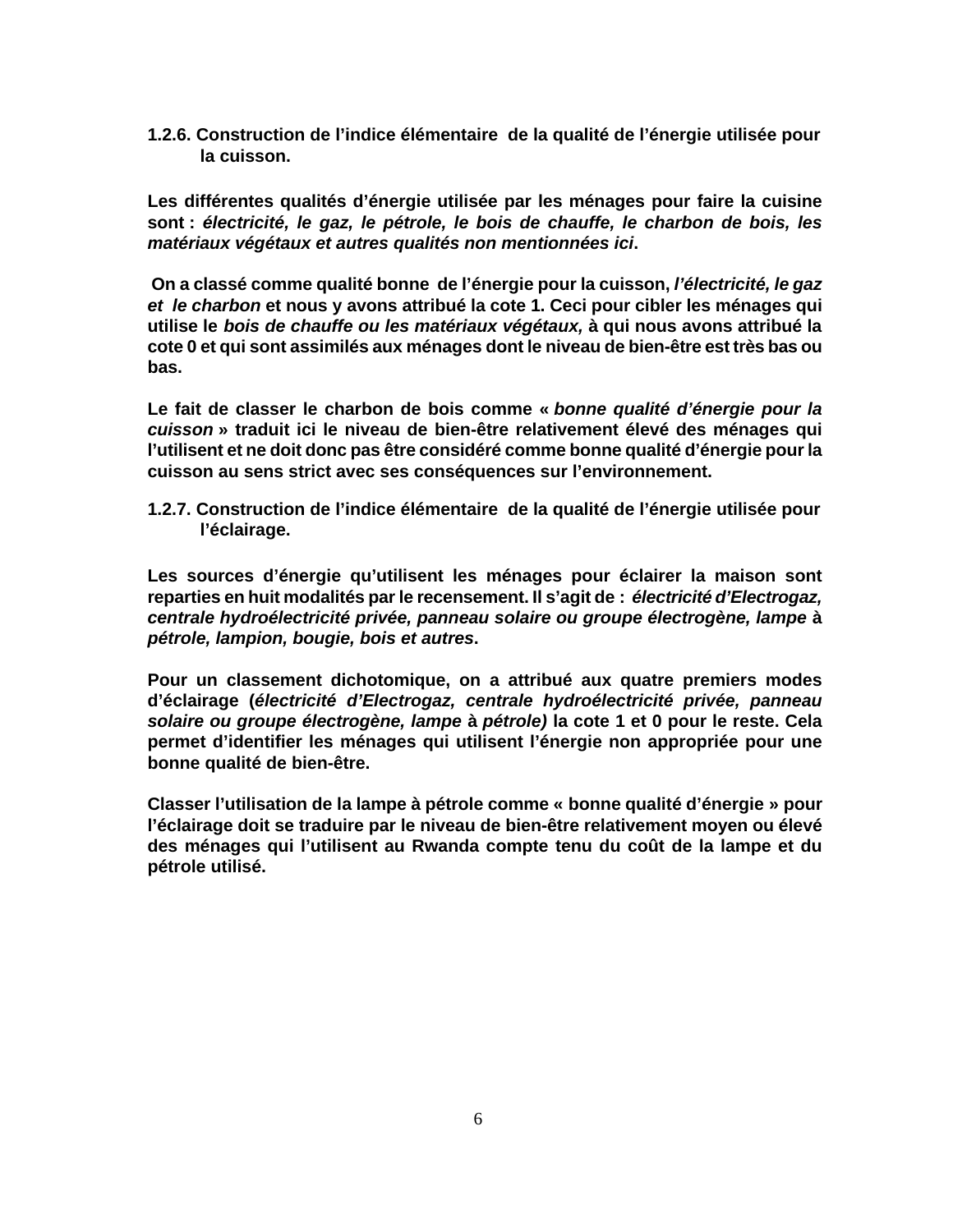| Page 1                                                                                | Data Dictionary: EICV00<br>IMPS Version 3.1<br>Created: 26/05/04 04:16:44 |                                |  |                                                                                                                                                                                                                                     |                                                      |  |  |  |  |
|---------------------------------------------------------------------------------------|---------------------------------------------------------------------------|--------------------------------|--|-------------------------------------------------------------------------------------------------------------------------------------------------------------------------------------------------------------------------------------|------------------------------------------------------|--|--|--|--|
| Record Length: 53                                                                     |                                                                           |                                |  |                                                                                                                                                                                                                                     |                                                      |  |  |  |  |
| The following records have been defined:                                              |                                                                           |                                |  |                                                                                                                                                                                                                                     |                                                      |  |  |  |  |
| Record<br>Name                                                                        |                                                                           | Record Type Value<br>(RECTYPE) |  | Required                                                                                                                                                                                                                            | Max.<br>Records                                      |  |  |  |  |
| ------<br>MENAGE                                                                      |                                                                           |                                |  | <b>Y</b> and the set of the set of the set of the set of the set of the set of the set of the set of the set of the set of the set of the set of the set of the set of the set of the set of the set of the set of the set of the s | $- - - - - - -$<br>99                                |  |  |  |  |
| The following COMMON items have been defined. They occur on all records.              |                                                                           |                                |  |                                                                                                                                                                                                                                     |                                                      |  |  |  |  |
| Item (occurs) Data Data Item<br>Subitem (occurs) Type Position Len. Value Name Values |                                                                           | --------------------------     |  |                                                                                                                                                                                                                                     |                                                      |  |  |  |  |
| CVSTRATE                                                                              |                                                                           | N 1-3 3                        |  |                                                                                                                                                                                                                                     |                                                      |  |  |  |  |
| <b>STRATE</b>                                                                         | N                                                                         |                                |  | 3 1 Kigali-Ville 1<br>Autre Urbain<br>Rural                                                                                                                                                                                         | $\overline{\mathbf{2}}$<br>$\overline{\mathbf{3}}$   |  |  |  |  |
| GRAPPE                                                                                |                                                                           | N 4-13 10                      |  |                                                                                                                                                                                                                                     |                                                      |  |  |  |  |
| PROVINCE                                                                              | N                                                                         | $4 - 5$ 2                      |  | BUTARE 01<br><b>BYUMBA</b><br><b>CYANGUGU</b><br><b>GIKONGORO</b><br>GISENYI<br><b>GITARAMA</b><br>KIBUNGO<br>KIBUYE<br>KIGALI<br>KIGALI-VILLE 10<br>RUHENGERI                                                                      | 02<br>03<br>04<br>05<br>06<br>07<br>08<br>- 09<br>11 |  |  |  |  |

**12** International Contract of the UMUTARA 12

# **ANNEX B. IMPS Data Dictionary for CENVAR Analysis of EICV 2000-2001 Data**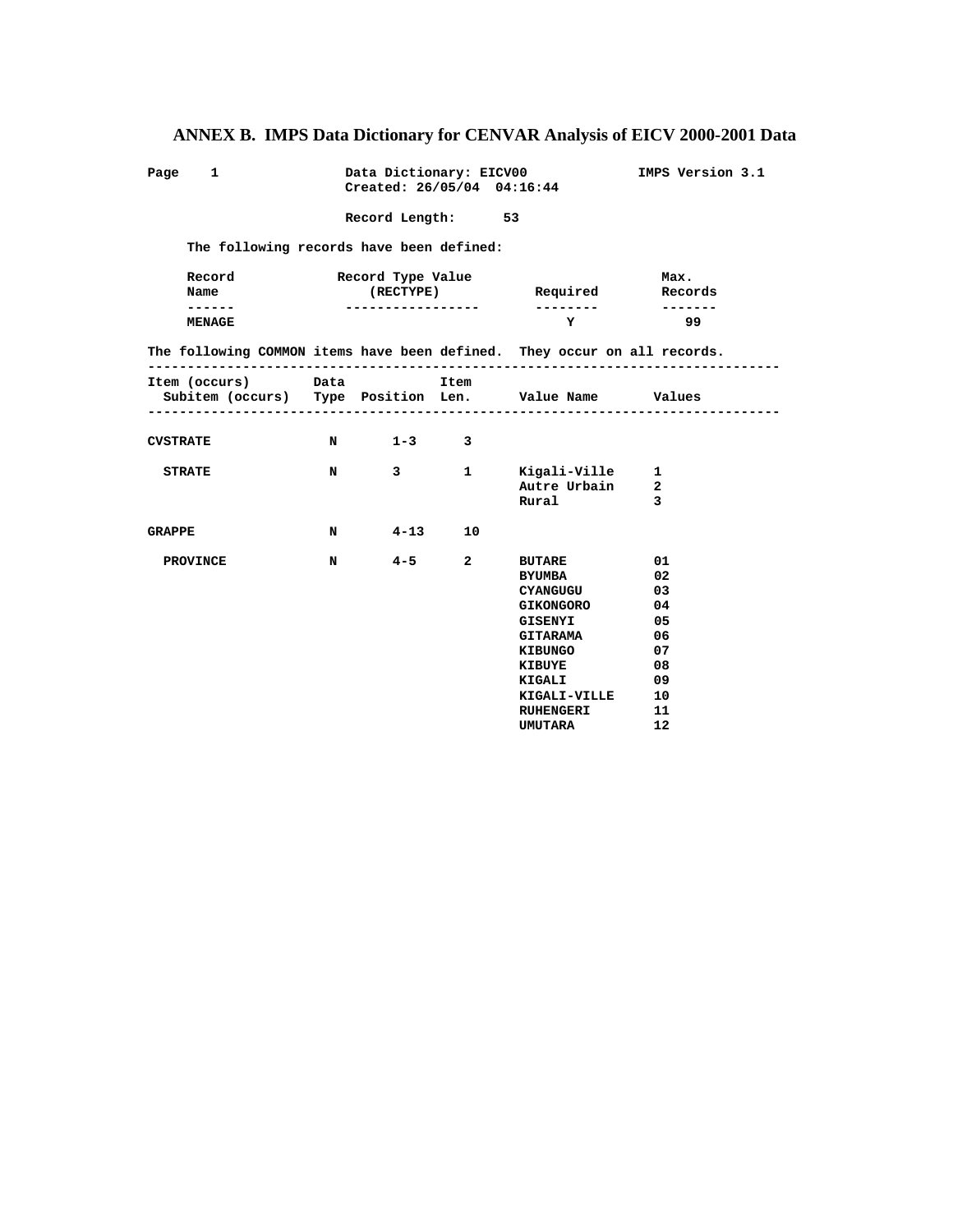| $\overline{a}$<br>Data Dictionary: EICV00<br>Page<br>Created: 26/05/04 04:16:44  |   |               |                 |              |                 | IMPS Version 3.1    |
|----------------------------------------------------------------------------------|---|---------------|-----------------|--------------|-----------------|---------------------|
| Record Name: MENAGE                                                              |   |               |                 | Record Type: |                 |                     |
| Item (occurs) Data<br>Subitem (occurs) Type Position Len. Dec. Value Name Values |   |               | Item            |              |                 |                     |
| PONDERATION                                                                      | N | $14 - 21$ 8 4 |                 |              |                 |                     |
| URBRUR                                                                           | N | 22            |                 | $1 \quad 0$  | Urbain<br>Rural | 1<br>$\overline{a}$ |
| <b>DEPALIMENTAIRE</b>                                                            | N | $23 - 32$     | 10 0            |              |                 |                     |
| <b>DEPNALIMENTAIRE</b>                                                           | N | $33 - 42$     | 10 <sub>0</sub> |              |                 |                     |
| <b>DEPENSETOTAL</b>                                                              | N | $43 - 53$     | 11 2            |              |                 |                     |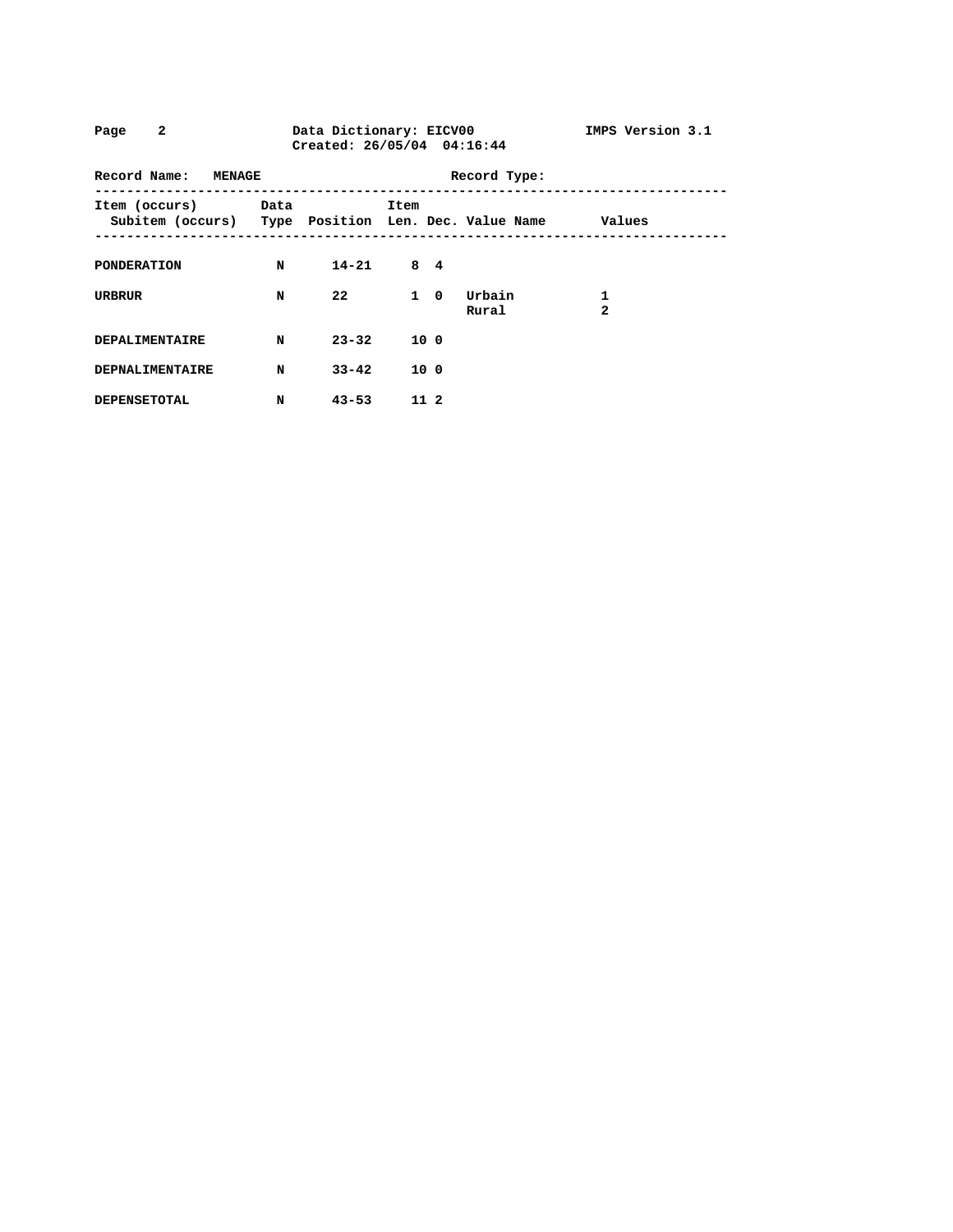# **ANNEX C. Calcul des estimations et erreurs de sondage pour les doneés de l'EICV 2000-2001**

#### 1. Dépense moyenne par ménage

|                     |           | Erreur        | C.V.                  | Intervalle de confiance 95% Effet de |                     |      | Nombre de |
|---------------------|-----------|---------------|-----------------------|--------------------------------------|---------------------|------|-----------|
| Catégorie           | Valeur    | Type          | $($ $\frac{6}{6}$ $)$ | Lim. Infer.                          | Lim. Super. Sondage |      | Ménages   |
|                     |           |               |                       |                                      |                     |      |           |
|                     |           |               |                       |                                      |                     |      |           |
| <b>RWANDA</b>       | 344,552   | 11,647 3.38   |                       |                                      | 321,724 367,381     | 3.61 | 6,420     |
|                     |           |               |                       |                                      |                     |      |           |
| MILIEU DE RÉSIDENCE |           |               |                       |                                      |                     |      |           |
| Urbain              | 1,129,116 | 78,745 6.97   |                       | 974,777                              | 1,283,456           | 3.20 | 1,149     |
| Rural               | 258,528   | 5,856         | 2.26                  | 247,052                              | 270,005             | 3.41 | 5,271     |
| <b>STRATE</b>       |           |               |                       |                                      |                     |      |           |
| Kigali-Ville        | 1,237,650 | 102,447 8.28  |                       | 1,036,854                            | 1,438,447           | 3.54 | 702       |
| Autre Urbain        | 865,414   | 82,666 9.55   |                       | 703,388                              | 1,027,439           | 1.44 | 447       |
| Rural               | 258,528   |               | 5,856 2.26            | 247,052                              | 270,005             | 3.41 | 5,271     |
|                     |           |               |                       |                                      |                     |      |           |
| PROVINCE - TOTAL    |           |               |                       |                                      |                     |      |           |
| <b>BUTARE</b>       | 265,649   | 25,443        | 9.58                  | 215,779                              | 315,518             | 1.87 | 559       |
| <b>BYUMBA</b>       | 286,936   | 32,892 11.46  |                       | 222,468                              | 351,403             | 5.73 | 504       |
| CYANGUGU            | 300,747   | 28,277        | 9.40                  | 245,325                              | 356,170             | 3.63 | 506       |
| GIKONGORO           | 218,419   | 15,316 7.01   |                       | 188,400                              | 248,438             | 1.75 | 497       |
| GISENYI             | 300,793   | 12,496        | 4.15                  | 276,300                              | 325,285             | 0.98 | 543       |
| GITARAMA            | 320,007   | 13,969        | 4.37                  | 292,628                              | 347,386             | 1.83 | 514       |
| KIBUNGO             | 324,399   | 22,359        | 6.89                  | 280,576                              | 368,222             | 2.95 | 524       |
| KIBUYE              | 219,951   | 8,561         | 3.89                  | 203,172                              | 236,730             | 1.11 | 496       |
| KIGALI              | 260,830   | 11,480        | 4.40                  | 238,329                              | 283,330             | 1.11 | 543       |
| KIGALI-VILLE        | 1,237,650 | 102,447       | 8.28                  | 1,036,854                            | 1,438,447           | 3.54 | 702       |
| RUHENGERI           | 234,827   | 17,458        | 7.43                  | 200,610                              | 269,045             | 2.90 | 543       |
| <b>UMUTARA</b>      | 325,099   | 22,546        | 6.94                  | 280,908                              | 369,289             | 1.50 | 489       |
|                     |           |               |                       |                                      |                     |      |           |
| PROVINCE - RURAL    |           |               |                       |                                      |                     |      |           |
| <b>BUTARE</b>       | 223,616   | 10,959        | 4.90                  | 202,136                              | 245,096             | 1.72 | 479       |
| <b>BYUMBA</b>       | 283,097   | 33, 457 11.82 |                       | 217,522                              | 348,672             | 5.93 | 477       |
| CYANGUGU            | 284,792   | 27,882        | 9.79                  | 230,144                              | 339,441             | 4.27 | 479       |
| GIKONGORO           | 207,596   | 10,086        | 4.86                  | 187,828                              | 227,365             | 1.20 | 479       |
| GISENYI             | 267,628   | 11,565        | 4.32                  | 244,960                              | 290,297             | 1.79 | 480       |
| GITARAMA            | 312,378   | 14,034        | 4.49                  | 284,872                              | 339,884             | 2.05 | 479       |
| KIBUNGO             | 309,280   | 22,711        | 7.34                  | 264,766                              | 353,793             | 3.89 | 479       |
| KIBUYE              | 213,594   | 7,514         | 3.52                  | 198,866                              | 228,322             | 1.00 | 479       |
| KIGALI              | 227,054   | 10,087        | 4.44                  | 207,283                              | 246,825             | 2.42 | 480       |
| <b>RUHENGERI</b>    | 217,743   | 16,492        | 7.57                  | 185,417                              | 250,068             | 3.50 | 480       |
| <b>UMUTARA</b>      | 318,638   | 21,760        | 6.83                  | 275,989                              | 361,287             | 1.45 | 480       |
|                     |           |               |                       |                                      |                     |      |           |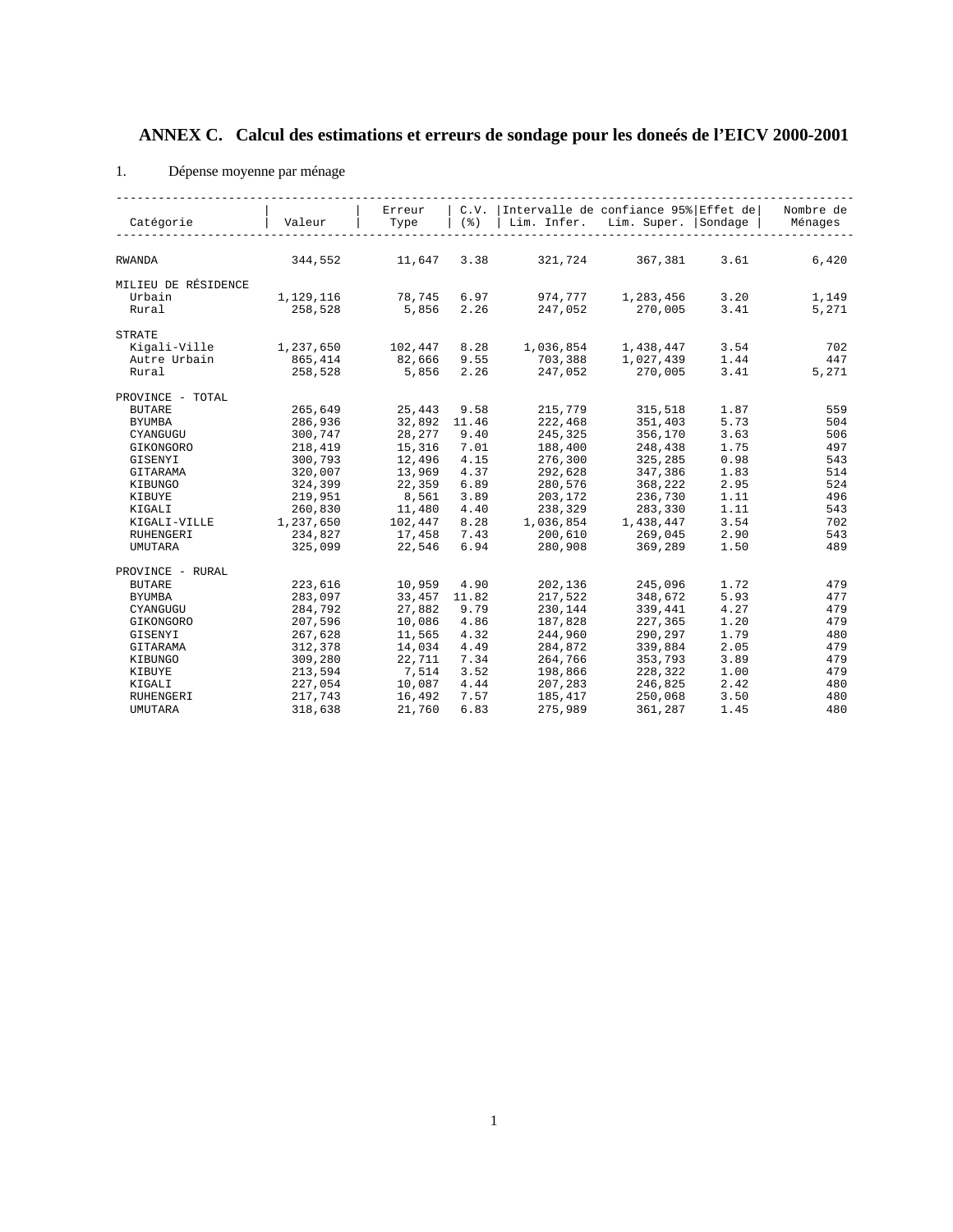### 2. Dépense alimentaire moyenne par ménage

| Catégorie           | Valeur  | Erreur<br>Type | (응)  | C.V. Intervalle de confiance 95% Effet de<br>Lim. Infer. | Lim. Super. Sondage |      | Nombre de<br>Ménages |
|---------------------|---------|----------------|------|----------------------------------------------------------|---------------------|------|----------------------|
|                     |         |                |      |                                                          |                     |      |                      |
| <b>RWANDA</b>       | 195,350 | 4,276          | 2.19 | 186,969                                                  | 203,731             | 3.82 | 6,420                |
| MILIEU DE RÉSIDENCE |         |                |      |                                                          |                     |      |                      |
| Urbain              | 396,047 | 22,488 5.68    |      | 351,969                                                  | 440,124             | 3.60 | 1,149                |
| Rural               | 173,345 | 3,474          | 2.00 | 166,536                                                  | 180, 153            | 3.60 | 5,271                |
| <b>STRATE</b>       |         |                |      |                                                          |                     |      |                      |
| Kigali-Ville        | 418,846 | 29,300         | 7.00 | 361,419                                                  | 476,274             | 4.27 | 702                  |
| Autre Urbain        | 340,650 | 23,760         | 6.97 | 294,081                                                  | 387,220             | 1.27 | 447                  |
| Rural               | 173,345 | 3,474          | 2.00 | 166,536                                                  | 180,153             | 3.60 | 5,271                |
| PROVINCE - TOTAL    |         |                |      |                                                          |                     |      |                      |
| <b>BUTARE</b>       | 156,561 | 8,477 5.41     |      | 139,947                                                  | 173,175             | 1.77 | 559                  |
| <b>BYUMBA</b>       | 200,004 | 18,722         | 9.36 | 163,310                                                  | 236,699             | 6.05 | 504                  |
| CYANGUGU            | 193,301 | 17,079 8.84    |      | 159,825                                                  | 226,776             | 4.34 | 506                  |
| GIKONGORO           | 142,502 | 7,364          | 5.17 | 128,070                                                  | 156,935             | 1.54 | 497                  |
| GISENYI             | 201,961 | 6,462          | 3.20 | 189,295                                                  | 214,626             | 1.27 | 543                  |
| GITARAMA            | 195,194 | 9,702          | 4.97 | 176,177                                                  | 214,210             | 3.18 | 514                  |
| KIBUNGO             | 205,227 | 10,577         | 5.15 | 184,495                                                  | 225,958             | 2.59 | 524                  |
| KIBUYE              | 162,496 | 5,682          | 3.50 | 151,360                                                  | 173,632             | 1.01 | 496                  |
| KIGALI              | 158,213 | 7,761          | 4.91 | 143,001                                                  | 173,425             | 2.43 | 543                  |
| KIGALI-VILLE        | 418,846 | 29,300         | 7.00 | 361,419                                                  | 476,274             | 4.27 | 702                  |
| <b>RUHENGERI</b>    | 151,926 | 8,696          | 5.72 | 134,882                                                  | 168,969             | 3.45 | 543                  |
| <b>UMUTARA</b>      | 213,528 | 13,263         | 6.21 | 187,533                                                  | 239,523             | 1.64 | 489                  |
| PROVINCE - RURAL    |         |                |      |                                                          |                     |      |                      |
| <b>BUTARE</b>       | 144,407 | 6,639          | 4.60 | 131,394                                                  | 157,420             | 1.86 | 479                  |
| <b>BYUMBA</b>       | 199,467 | 19,001         | 9.53 | 162,226                                                  | 236,709             | 6.11 | 477                  |
| CYANGUGU            | 187,086 | 17,074         | 9.13 | 153,621                                                  | 220,551             | 4.76 | 479                  |
| GIKONGORO           | 140,271 | 6,933          | 4.94 | 126,682                                                  | 153,859             | 1.42 | 479                  |
| GISENYI             | 193,098 | 6,707          | 3.47 | 179,954                                                  | 206,243             | 1.70 | 480                  |
| GITARAMA            | 194,412 | 9,973          | 5.13 | 174,865                                                  | 213,959             | 3.31 | 479                  |
| KIBUNGO             | 201,019 | 10,854         | 5.40 | 179,745                                                  | 222,292             | 2.94 | 479                  |
| KIBUYE              | 160,680 | 5,849          | 3.64 | 149,215                                                  | 172,145             | 1.05 | 479                  |
| KIGALI              | 148,745 | 7,754          | 5.21 | 133,547                                                  | 163,942             | 3.08 | 480                  |
| RUHENGERI           | 146,954 | 8,579          | 5.84 | 130,138                                                  | 163,769             | 3.79 | 480                  |
| <b>UMUTARA</b>      | 209,646 | 12,796         | 6.10 | 184,566                                                  | 234,726             | 1.62 | 480                  |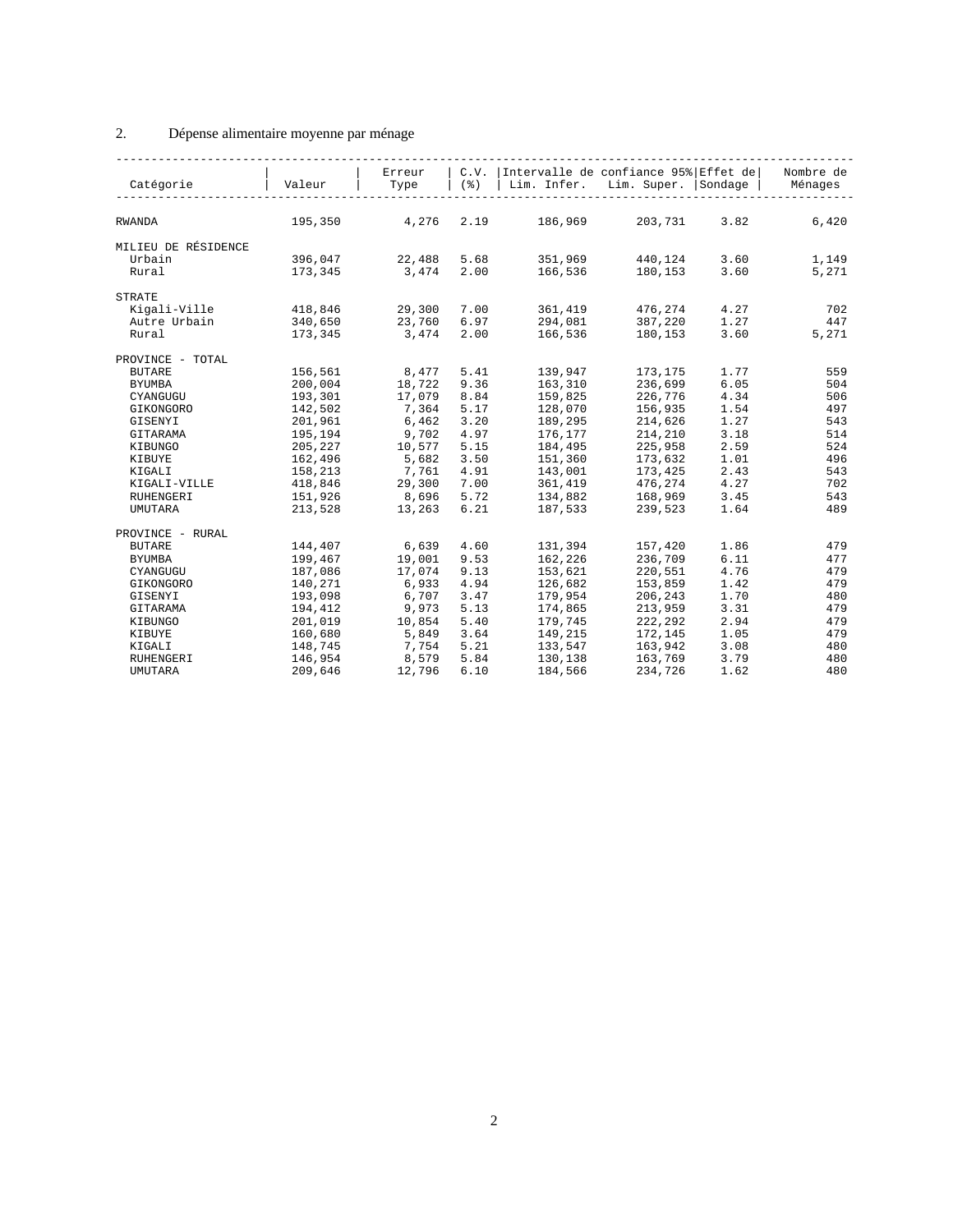### 3. Dépenses non-alimentaires moyennes par ménage

| Catégorie           | Valeur  | Erreur<br>Type | $($ $\delta$ $)$ | C.V. Intervalle de confiance 95% Effet de<br>Lim. Infer. | Lim. Super. Sondage |      | Nombre de<br>Ménages |
|---------------------|---------|----------------|------------------|----------------------------------------------------------|---------------------|------|----------------------|
|                     |         |                |                  |                                                          |                     |      |                      |
| <b>RWANDA</b>       | 146,196 | 7,913 5.41     |                  | 130,687 161,705                                          |                     | 3.19 | 6,420                |
| MILIEU DE RÉSIDENCE |         |                |                  |                                                          |                     |      |                      |
| Urbain              | 720,301 | 57,472 7.98    |                  |                                                          | 607,656 832,946     | 2.77 | 1,149                |
| Rural               | 83,248  | 2,695 3.24     |                  | 77,966                                                   | 88,530              | 2.49 | 5,271                |
| <b>STRATE</b>       |         |                |                  |                                                          |                     |      |                      |
| Kigali-Ville        | 805,091 | 74,771 9.29    |                  | 658,540                                                  | 951,642             | 3.00 | 702                  |
| Autre Urbain        | 514,289 | 61,270 11.91   |                  | 394,200                                                  | 634,377             | 1.38 | 447                  |
| Rural               | 83,248  | 2,695 3.24     |                  | 77,966                                                   | 88,530              | 2.49 | 5,271                |
| PROVINCE - TOTAL    |         |                |                  |                                                          |                     |      |                      |
| <b>BUTARE</b>       | 106,318 | 18,420 17.33   |                  | 70,215                                                   | 142,421             | 1.84 | 559                  |
| <b>BYUMBA</b>       | 83,176  | 12,990 15.62   |                  | 57,716                                                   | 108,636             | 3.95 | 504                  |
| CYANGUGU            | 104,786 | 12,226 11.67   |                  | 80,824                                                   | 128,748             | 2.21 | 506                  |
| GIKONGORO           | 72,917  | 9,815 13.46    |                  | 53,680                                                   | 92,154              | 1.98 | 497                  |
| GISENYI             | 98,023  | 7,940 8.10     |                  | 82,460                                                   | 113,585             | 0.94 | 543                  |
| GITARAMA            | 122,750 | 6,901 5.62     |                  | 109,224                                                  | 136,276             | 1.20 | 514                  |
| KIBUNGO             | 117,908 | 12,997 11.02   |                  | 92,434                                                   | 143,381             | 2.75 | 524                  |
| KIBUYE              | 56,412  | 5,043 8.94     |                  |                                                          | 46,527 66,296       | 1.80 | 496                  |
| KIGALI              | 100,943 |                |                  | 5,872 5.82 89,434 112,452                                |                     | 0.65 | 543                  |
| KIGALI-VILLE        | 805,091 |                |                  | 74,771 9.29 658,540                                      | 951,642             | 3.00 | 702                  |
| <b>RUHENGERI</b>    | 79,963  | 9,562 11.96    |                  | 61,222                                                   | 98,704              | 1.84 | 543                  |
| <b>UMUTARA</b>      | 109,676 | 10,830 9.87    |                  | 88,450                                                   | 130,902             | 1.19 | 489                  |
| PROVINCE - RURAL    |         |                |                  |                                                          |                     |      |                      |
| <b>BUTARE</b>       | 77,127  | 5,305          | 6.88             | 66,728                                                   | 87,526              | 1.55 | 479                  |
| <b>BYUMBA</b>       | 79,881  | 13,231 16.56   |                  | 53,948                                                   | 105,813             | 4.32 | 477                  |
| CYANGUGU            | 95,165  | 11,874 12.48   |                  | 71,893                                                   | 118,438             | 2.64 | 479                  |
| GIKONGORO           | 64,540  | 4,862 7.53     |                  | 55,009                                                   | 74,070              | 1.39 | 479                  |
| GISENYI             | 74,190  | 6,555          | 8.84             | 61,342                                                   | 87,039              | 1.90 | 480                  |
| GITARAMA            | 116,277 | 6,565          | 5.65             | 103,410                                                  | 129,145             | 1.37 | 479                  |
| KIBUNGO             | 107,425 | 13,101 12.20   |                  | 81,746                                                   | 133,103             | 4.07 | 479                  |
| KIBUYE              | 51,889  | 2,636 5.08     |                  | 46,723                                                   | 57,055              | 0.93 | 479                  |
| KIGALI              | 76,945  | 4,291 5.58     |                  | 68,535                                                   | 85,355              | 1.94 | 480                  |
| RUHENGERI           | 67,955  | 8,687 12.78    |                  | 50,930                                                   | 84,981              | 2.13 | 480                  |
| <b>UMUTARA</b>      | 107,069 | 10,598         | 9.90             | 86,298                                                   | 127,841             | 1.14 | 480                  |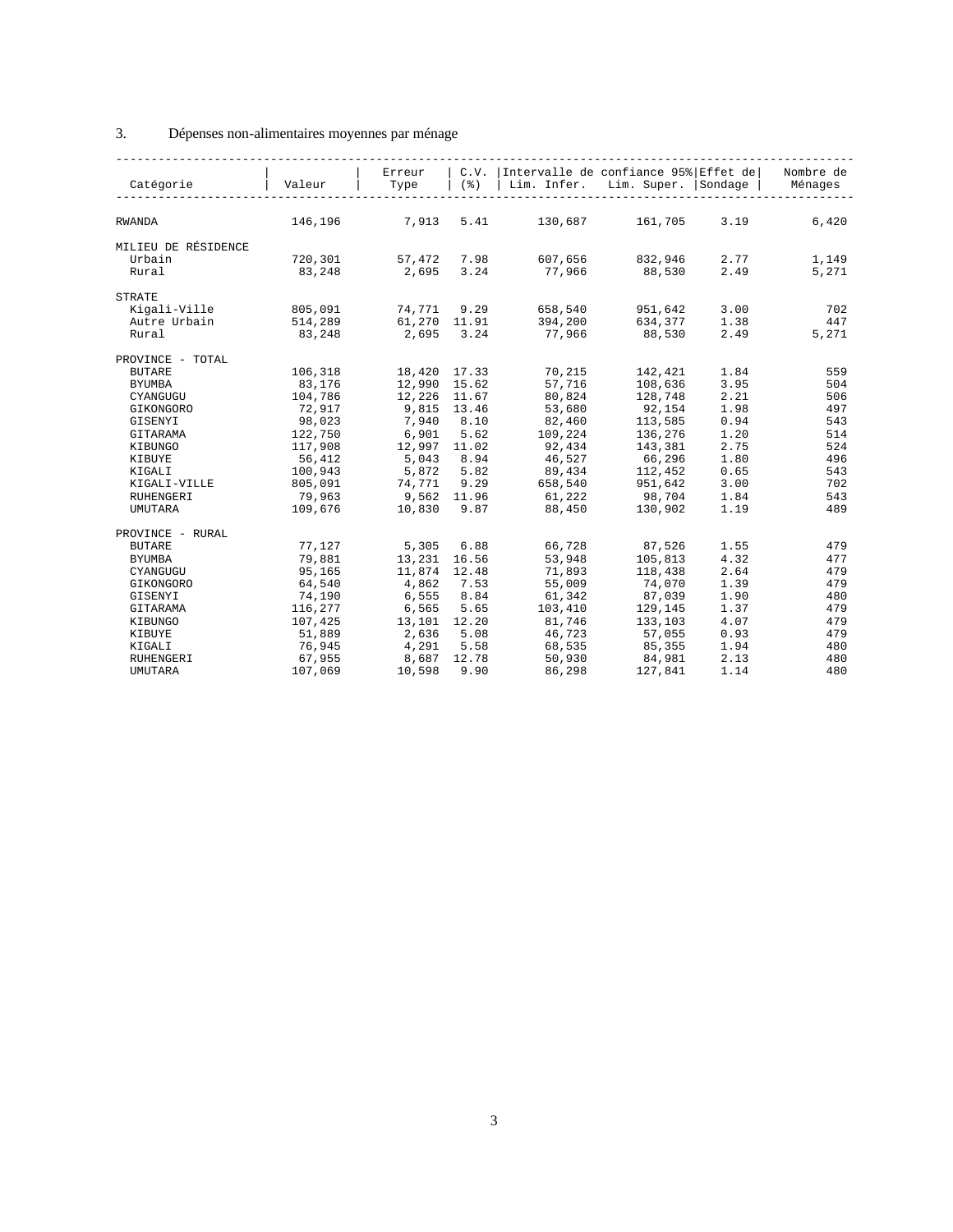### 4. Pourcentage de dépenses alimentaires dans les dépenses totales

|                     | Valeur |              |              | Erreur   C.V.   Intervalle de confiance 95%   Effet de   Nombre de     |                      |             |               |
|---------------------|--------|--------------|--------------|------------------------------------------------------------------------|----------------------|-------------|---------------|
| Catégorie           |        |              |              | (%)   Type (%)   (%)   Lim. Infer. Lim. Super.   Sondage   Ménages     |                      |             |               |
|                     |        |              |              |                                                                        |                      |             |               |
|                     |        |              |              |                                                                        |                      |             |               |
| <b>RWANDA</b>       | 56.7   | $1.0 \t1.70$ |              |                                                                        | 54.8 58.6 2.53 6,420 |             |               |
|                     |        |              |              |                                                                        |                      |             |               |
| MILIEU DE RÉSIDENCE |        |              |              |                                                                        |                      |             |               |
| Urbain              | 35.1   | $0.9$ 2.53   |              | $0.9$ $2.53$ $33.3$ $36.8$ $1.23$<br>$0.5$ $0.77$ $66.0$ $68.1$ $1.85$ |                      |             | 1,149         |
| Rural               | 67.1   |              |              |                                                                        |                      |             | 5,271         |
| <b>STRATE</b>       |        |              |              |                                                                        |                      |             |               |
| Kigali-Ville        | 33.8   | 1.0 3.00     |              |                                                                        | 31.9 35.8            | 1.30        | 702           |
| Autre Urbain        | 39.4   |              | $1.7$ 4.25   |                                                                        |                      | 0.92        | 447           |
| Rural               | 67.1   | 0.5          | 0.77         | 36.1<br>66.0                                                           | $42.6$<br>68.1       |             | 1.85<br>5,271 |
|                     |        |              |              |                                                                        |                      |             |               |
| PROVINCE - TOTAL    |        |              |              |                                                                        |                      |             |               |
| <b>BUTARE</b>       | 58.9   | 3.3 5.53     |              | 52.6                                                                   | 65.3                 | 1.72        | 559           |
| <b>BYUMBA</b>       | 69.7   |              | 1.9 2.76     | 65.9                                                                   | 73.5                 | 2.14        | 504           |
| CYANGUGU            | 64.3   | $1.5$ $2.40$ |              | 61.2                                                                   | 67.3                 | 1.18        | 506           |
| GIKONGORO           | 65.2   | 2.7 4.07     |              |                                                                        | 60.0<br>70.4         | 2.06        | 497           |
| GISENYI             | 67.1   | $1.6$ $2.32$ |              |                                                                        | 64.1<br>70.2         | 1.00        | 543           |
| GITARAMA            | 61.0   |              | $1.4$ 2.33   | 58.2                                                                   |                      | 1.81        | 514           |
| KIBUNGO             | 63.3   |              | $1.8$ $2.82$ | 59.8                                                                   | $63.8$<br>$66.8$     | 2.02        | 524           |
| KIBUYE              | 73.9   | $1.7$ $2.23$ |              | 70.6                                                                   |                      | $77.1$ 2.12 | 496           |
| KIGALI              | 60.7   | $1.5 \t2.44$ |              |                                                                        | 57.8<br>63.6         | 1.02        | 543           |
| KIGALI-VILLE        | 33.8   | $1.0 \t3.00$ |              |                                                                        | 31.9<br>35.8         | 1.30        | 702           |
| RUHENGERI           | 64.7   |              | $1.7$ 2.68   | 61.3                                                                   |                      | 1.03        | 543           |
| <b>UMUTARA</b>      | 65.7   |              | 1.7 2.54     | 62.4                                                                   | 68.1<br>69.0         | 0.98        | 489           |
|                     |        |              |              |                                                                        |                      |             |               |
| PROVINCE - RURAL    |        |              |              |                                                                        |                      |             |               |
| <b>BUTARE</b>       | 64.6   | $1.3$ $2.02$ |              | 62.0                                                                   | 67.1                 | 1.59        | 479           |
| <b>BYUMBA</b>       | 70.5   |              | 2.1 2.91     | 66.4                                                                   | 74.5                 | 2.47        | 477           |
| CYANGUGU            | 65.7   | $1.7$ 2.51   |              | 62.5                                                                   |                      | $68.9$ 1.36 | 479           |
| GIKONGORO           | 67.6   | $1.6$ $2.43$ |              |                                                                        | 70.8<br>64.4         | 2.08        | 479           |
| GISENYI             | 72.2   |              | $1.5$ $2.11$ | 69.2                                                                   | 75.1                 | 1.90        | 480           |
| GITARAMA            | 62.2   |              | $1.4$ 2.25   | 59.5                                                                   | 65.0<br>68.8         | 2.17        | 479           |
| KIBUNGO             | 65.0   |              | $1.9$ $3.00$ | 61.2                                                                   |                      | 3.16        | 479           |
| KIBUYE              | 75.2   | $0.8$ 1.09   |              | 73.6                                                                   | 76.8                 | 0.94        | 479           |
| KIGALI              | 65.5   |              | $1.5$ $2.28$ |                                                                        | 62.6<br>68.4         | 2.95        | 480           |
| <b>RUHENGERI</b>    | 67.5   |              | $1.8$ 2.69   | 63.9                                                                   | 71.0                 | 1.17        | 480           |
| <b>UMUTARA</b>      | 65.8   | 1.7          | 2.62         | 62.4                                                                   | 69.2                 | 0.99        | 480           |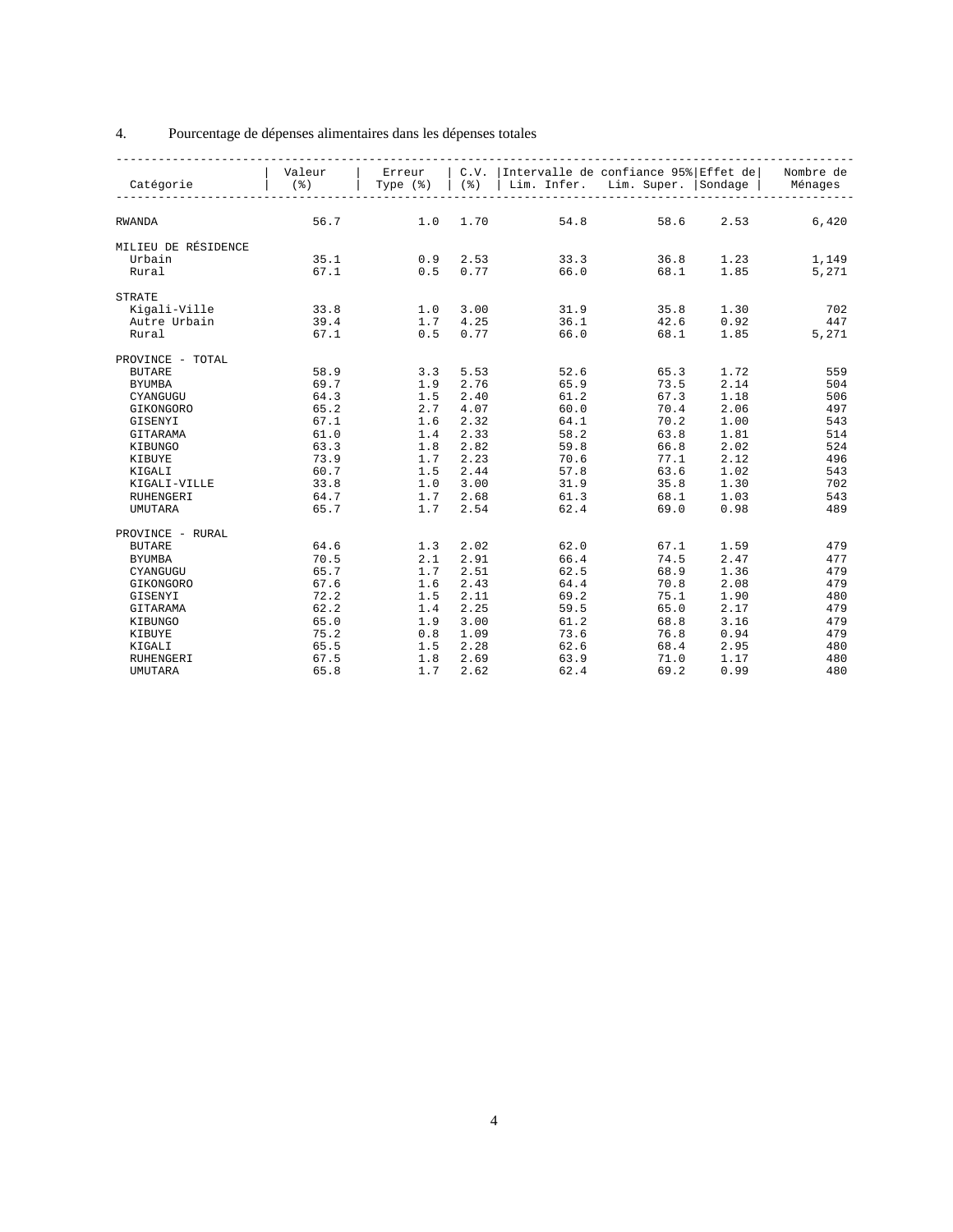### 5. Pourcentage de dépenses non-alimentaires dans les dépenses totales

|                     |      |                              |          | Valeur   Erreur   C.V.   Intervalle de confiance 95%   Effet de   Nombre de    |                                |      |               |
|---------------------|------|------------------------------|----------|--------------------------------------------------------------------------------|--------------------------------|------|---------------|
| Catégorie           |      |                              |          | (%)   Type (%)   (%)   Lim. Infer. Lim. Super.   Sondage   Ménages             |                                |      |               |
|                     |      |                              |          |                                                                                |                                |      |               |
|                     |      |                              |          |                                                                                |                                |      |               |
| RWANDA              |      |                              |          | $42.4$ 1.0 2.28 40.5 44.3 2.58 6,420                                           |                                |      |               |
|                     |      |                              |          |                                                                                |                                |      |               |
| MILIEU DE RÉSIDENCE |      |                              |          |                                                                                |                                |      |               |
| Urbain              | 63.8 |                              |          |                                                                                |                                |      |               |
| Rural               | 32.2 |                              |          | $0.9$ 1.35 $62.1$ $65.5$ 1.14 $1,149$<br>$0.5$ 1.51 $31.2$ $33.2$ 1.75 $5,271$ |                                |      |               |
|                     |      |                              |          |                                                                                |                                |      |               |
| <b>STRATE</b>       |      |                              |          |                                                                                |                                |      |               |
| Kigali-Ville        | 65.0 |                              |          | $1.0 \t1.47$ $63.2$ $66.9$                                                     |                                | 1.15 | 702           |
| Autre Urbain        | 59.4 |                              |          |                                                                                |                                | 0.92 | 447           |
| Rural               | 32.2 |                              |          | $1.7$ $2.89$ $56.1$ $62.8$<br>0.5 $1.51$ $31.2$ $33.2$                         |                                |      | 1.75<br>5,271 |
|                     |      |                              |          |                                                                                |                                |      |               |
| PROVINCE - TOTAL    |      |                              |          |                                                                                |                                |      |               |
| <b>BUTARE</b>       | 40.0 |                              |          | 3.3 8.27 33.5 46.5                                                             |                                | 1.74 | 559           |
| <b>BYUMBA</b>       | 29.0 | $1.5$ $5.07$<br>$1.5$ $4.31$ |          |                                                                                | $26.1$ $31.9$<br>31.9 37.8     | 1.62 | 504           |
| CYANGUGU            | 34.8 |                              |          |                                                                                |                                | 1.14 | 506           |
| GIKONGORO           | 33.4 | 2.5 7.64                     |          | 28.4 38.4                                                                      |                                | 2.00 | 497           |
| GISENYI             | 32.6 | $1.5$ 4.75                   |          | 29.6 35.6                                                                      |                                | 1.02 | 543           |
| GITARAMA            | 38.4 | 1.4 3.64                     |          |                                                                                | $35.6$ $41.1$<br>$32.9$ $39.8$ | 1.82 | 514           |
| KIBUNGO             | 36.3 |                              | 1.8 4.86 |                                                                                |                                | 2.05 | 524           |
| KIBUYE              | 25.6 | $1.6 \t 6.40$                |          |                                                                                | $22.4$ $28.9$                  | 2.12 | 496           |
| KIGALI              | 38.7 |                              |          | $1.4$ $3.59$ $36.0$ $41.4$                                                     |                                | 0.93 | 543           |
| KIGALI-VILLE        | 65.0 |                              |          | $1.0 \t1.47$ 63.2                                                              | 66.9                           | 1.15 | 702           |
| RUHENGERI           | 34.1 | 1.8 5.24                     |          | 30.6                                                                           | 37.5<br>36.8                   | 1.04 | 543           |
| <b>UMUTARA</b>      | 33.7 |                              | 1.5 4.57 | 30.7                                                                           |                                | 0.92 | 489           |
|                     |      |                              |          |                                                                                |                                |      |               |
| PROVINCE - RURAL    |      |                              |          |                                                                                |                                |      |               |
| <b>BUTARE</b>       | 34.5 | $1.2$ $3.45$                 |          | 32.2 36.8                                                                      |                                | 1.49 | 479           |
| <b>BYUMBA</b>       | 28.2 | $1.6$ 5.59<br>$1.6$ 4.82     |          | 25.1                                                                           | 31.3                           | 1.95 | 477           |
| CYANGUGU            | 33.4 |                              |          | 30.3                                                                           | 36.6                           | 1.31 | 479           |
| GIKONGORO           | 31.1 | 1.5 4.85                     |          | 28.1 34.0                                                                      |                                | 2.03 | 479           |
| GISENYI             | 27.7 | $1.5$ $5.48$                 |          | 24.7                                                                           | 30.7                           | 1.89 | 480           |
| GITARAMA            | 37.2 | $1.4$ 3.72                   |          | 34.5                                                                           | 39.9<br>38.5                   | 2.15 | 479           |
| KIBUNGO             | 34.7 | 1.9 5.59                     |          | 30.9                                                                           |                                | 3.12 | 479           |
| KIBUYE              | 24.3 | $0.8$ 3.33                   |          | 22.7                                                                           | 25.9                           | 0.94 | 479           |
| KIGALI              | 33.9 | 1.4 4.04                     |          | 31.2                                                                           | 36.6                           | 2.77 | 480           |
| RUHENGERI           | 31.2 |                              |          | 1.9 5.97 27.6                                                                  | 34.9                           | 1.18 | 480           |
| <b>UMUTARA</b>      | 33.6 | 1.6                          | 4.74     | 30.5                                                                           | 36.7                           | 0.92 | 480           |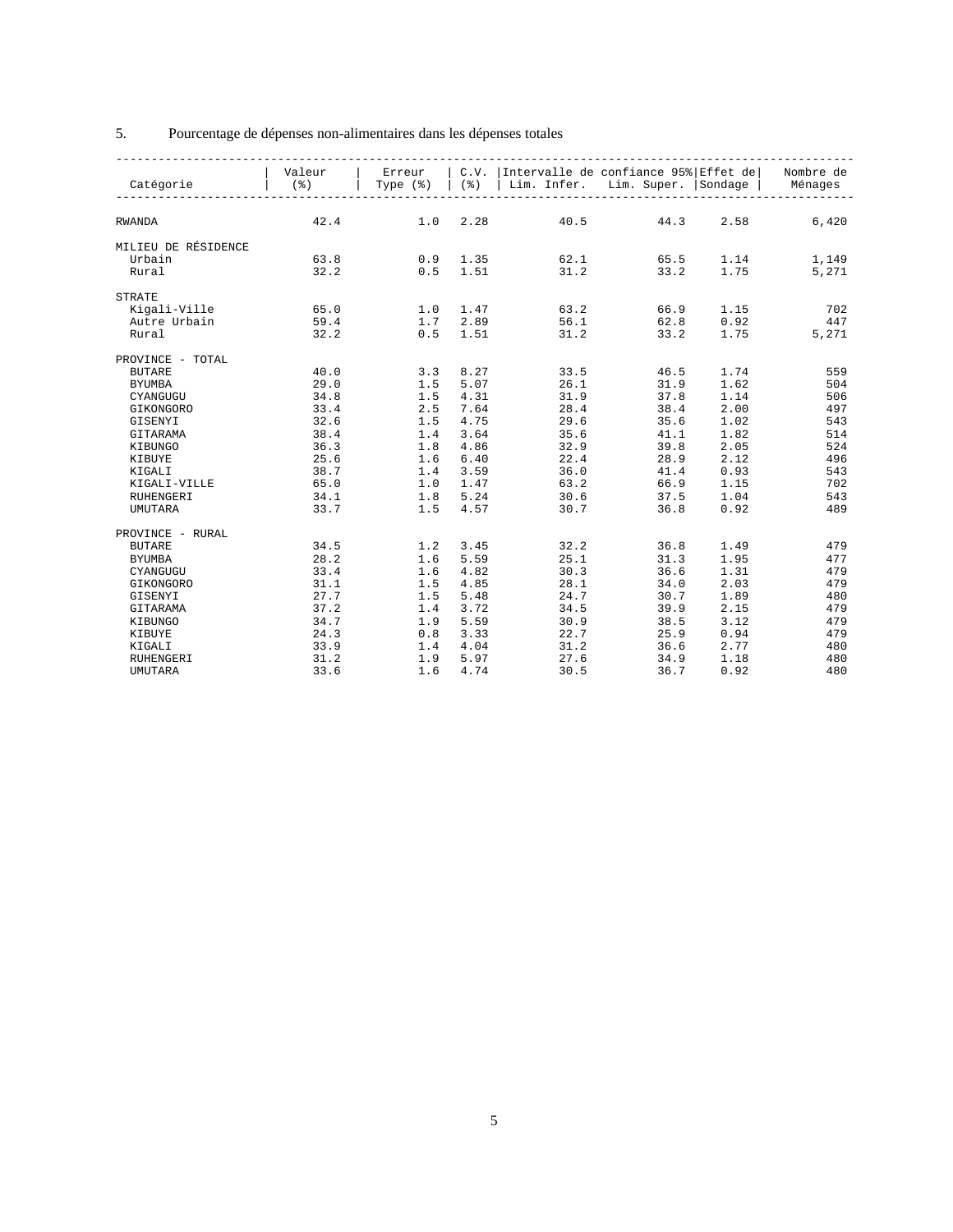### 6. Nombre total pondéré de ménages

| Catégorie           | Valeur    | Erreur<br>Type | C.V.<br>(응) | Intervalle de confiance 95% Effet de<br>Lim. Infer. | Lim. Super. Sondage |        | Nombre de<br>Ménages |
|---------------------|-----------|----------------|-------------|-----------------------------------------------------|---------------------|--------|----------------------|
|                     |           |                |             |                                                     |                     |        |                      |
| RWANDA              | 1,610,147 | 26,200         | 1.63        | 1,558,795                                           | 1,661,498           | ****** | 6,420                |
| MILIEU DE RÉSIDENCE |           |                |             |                                                     |                     |        |                      |
| Urbain              | 159,101   | 9,828          | 6.18        | 139,838                                             | 178,363             | 2.69   | 1,149                |
| Rural               | 1,451,046 | 24, 287 1.67   |             | 1,403,445                                           | 1,498,648           | 16.40  | 5,271                |
| <b>STRATE</b>       |           |                |             |                                                     |                     |        |                      |
| Kigali-Ville        | 112,711   | 9,420          | 8.36        | 94,249                                              | 131,173             | 3.37   | 702                  |
|                     | 46,389    |                | 6.04        | 40,896                                              | 51,883              | 0.70   | 447                  |
| Autre Urbain        |           | 2,803          |             | 1,403,445                                           |                     |        |                      |
| Rural               | 1,451,046 | 24,287         | 1.67        |                                                     | 1,498,648           | 16.40  | 5,271                |
| PROVINCE - TOTAL    |           |                |             |                                                     |                     |        |                      |
| <b>BUTARE</b>       | 141,071   | 5,785          | 4.10        | 129,733                                             | 152,409             | 1.04   | 559                  |
| <b>BYUMBA</b>       | 152,475   | 7,288          | 4.78        | 138,191                                             | 166,759             | 1.53   | 504                  |
| CYANGUGU            | 112,511   | 4,074          | 3.62        | 104,526                                             | 120,497             | 0.63   | 506                  |
| GIKONGORO           | 101,889   | 2,173          | 2.13        | 97,630                                              | 106,148             | 0.20   | 497                  |
| GISENYI             | 152,389   | 12,988         | 8.52        | 126,933                                             | 177,845             | 4.87   | 543                  |
| GITARAMA            | 170,983   | 5,072          | 2.97        | 161,042                                             | 180,924             | 0.67   | 514                  |
| KIBUNGO             | 133,324   | 12,534         | 9.40        | 108,757                                             | 157,890             | 5.12   | 524                  |
| KIBUYE              | 96,310    | 3,338          | 3.47        | 89,767                                              | 102,852             | 0.49   | 496                  |
| KIGALI              | 187,095   | 8,009          | 4.28        | 171,397                                             | 202,792             | 1.55   | 543                  |
| KIGALI-VILLE        | 112,711   | 9,420          | 8.36        | 94,249                                              | 131,173             | 3.37   | 702                  |
| <b>RUHENGERI</b>    | 187,188   | 6,612          | 3.53        | 174,230                                             | 200,147             | 1.05   | 543                  |
| <b>UMUTARA</b>      | 62,201    | 4,578          | 7.36        | 53,228                                              | 71,175              | 1.40   | 489                  |
|                     |           |                |             |                                                     |                     |        |                      |
| PROVINCE - RURAL    |           |                |             |                                                     |                     |        |                      |
| <b>BUTARE</b>       | 133,951   | 5,684          | 4.24        | 122,810                                             | 145,092             | 1.05   | 479                  |
| <b>BYUMBA</b>       | 150,026   | 7,283          | 4.85        | 135,751                                             | 164,301             | 1.55   | 477                  |
| CYANGUGU            | 109,660   | 3,995          | 3.64        | 101,831                                             | 117,489             | 0.62   | 479                  |
| GIKONGORO           | 99,707    | 2,135          | 2.14        | 95,522                                              | 103,891             | 0.19   | 479                  |
| GISENYI             | 146,203   | 12,952         | 8.86        | 120,817                                             | 171,589             | 5.03   | 480                  |
| GITARAMA            | 165,716   | 4,914          | 2.97        | 156,085                                             | 175,347             | 0.65   | 479                  |
| KIBUNGO             | 128,792   | 12,488         | 9.70        | 104,316                                             | 153,268             | 5.25   | 479                  |
| KIBUYE              | 93,377    | 3,122          | 3.34        | 87,258                                              | 99,497              | 0.44   | 479                  |
| KIGALI              | 181,299   | 7,976          | 4.40        | 165,667                                             | 196,931             | 1.58   | 480                  |
| RUHENGERI           | 181,029   | 6,530          | 3.61        | 168,229                                             | 193,828             | 1.06   | 480                  |
| <b>UMUTARA</b>      | 61,286    | 4,486          | 7.32        | 52,494                                              | 70,079              | 1.36   | 480                  |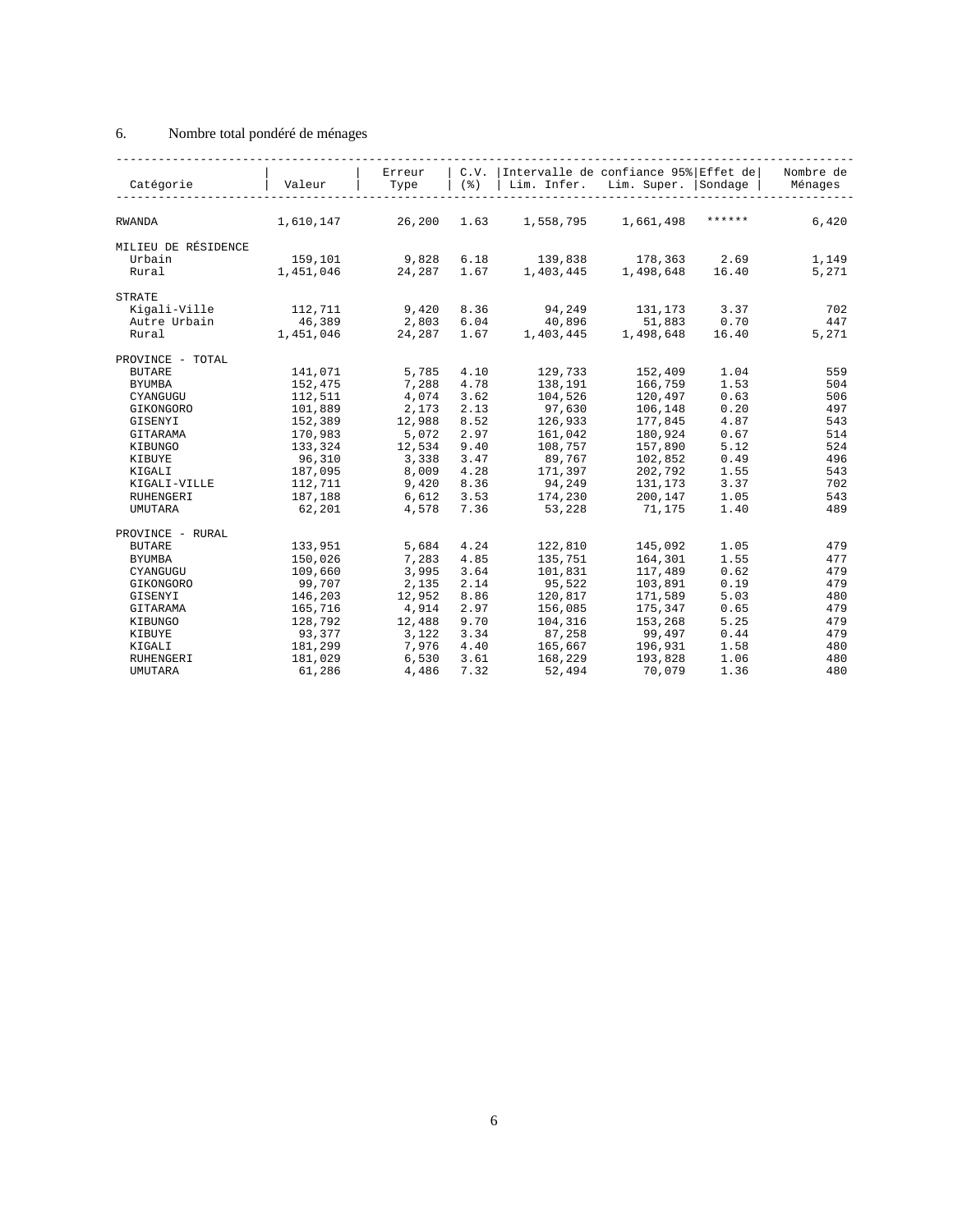| Page 1          |                                          | Data Dictionary: QUIBBMEN<br>Created: 30/05/04 12:02:41 | IMPS Version 3.1  |                   |                                                                          |                 |
|-----------------|------------------------------------------|---------------------------------------------------------|-------------------|-------------------|--------------------------------------------------------------------------|-----------------|
|                 |                                          |                                                         | Record Length: 44 |                   |                                                                          |                 |
|                 | The following records have been defined: |                                                         |                   |                   |                                                                          |                 |
|                 | Record<br>Name                           |                                                         | Record Type Value |                   | (RECTYPE) Required                                                       | Max.<br>Records |
|                 | MENAGE                                   |                                                         |                   |                   | Y                                                                        | 99              |
|                 |                                          |                                                         |                   |                   | The following COMMON items have been defined. They occur on all records. |                 |
|                 | Item (occurs) Data                       |                                                         |                   | Item              | Subitem (occurs) Type Position Len. Value Name Values                    |                 |
| <b>CVSTRATE</b> |                                          |                                                         | $N = 1-3$ 3       |                   |                                                                          |                 |
|                 | STRATE                                   | N                                                       | 3 <sup>7</sup>    | $1 \qquad \qquad$ | Kigali-Ville<br>Autre Urbain<br>Rural                                    | 1<br>2<br>3     |
| GRAPPE          |                                          | N                                                       | $4 - 6$           | 3                 |                                                                          |                 |

# **ANNEX D. IMPS Data Dictionary for CENVAR Analysis of QUIBB 2002 Data**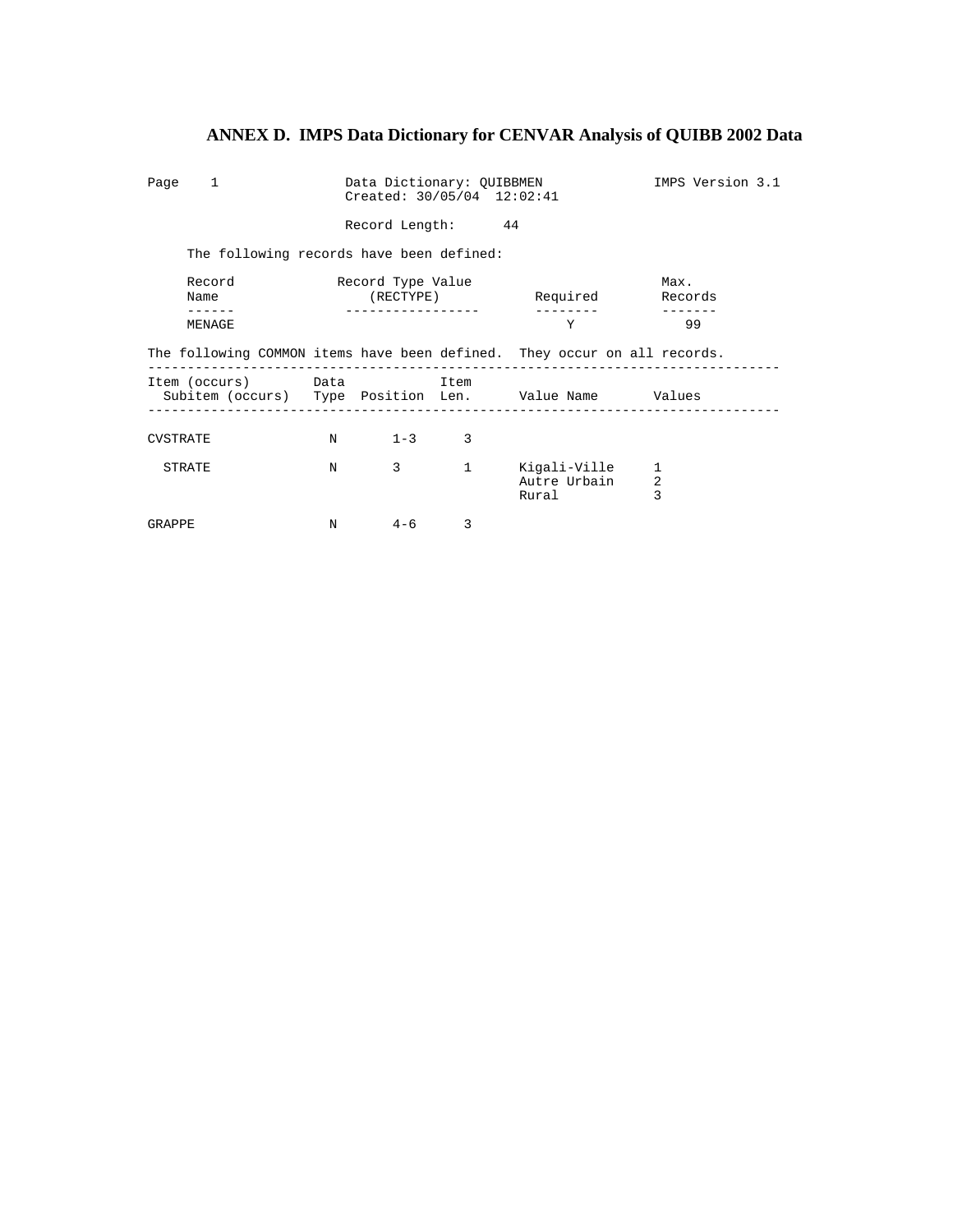|                                                                                  |             | Created: 30/05/04 12:02:41   |              |                          |                                                                                                                                                |                                                                      |  |
|----------------------------------------------------------------------------------|-------------|------------------------------|--------------|--------------------------|------------------------------------------------------------------------------------------------------------------------------------------------|----------------------------------------------------------------------|--|
| Record Name: MENAGE                                                              |             |                              |              |                          | Record Type:                                                                                                                                   |                                                                      |  |
| Item (occurs) Data<br>Subitem (occurs) Type Position Len. Dec. Value Name Values |             |                              | Item         |                          |                                                                                                                                                |                                                                      |  |
| PONDERATION                                                                      |             | N 7-15 9 4                   |              |                          |                                                                                                                                                |                                                                      |  |
| PROVINCE                                                                         |             | N 16-17 2 0                  |              |                          | <b>BUTARE</b><br>BYUMBA<br>CYANGUGU<br>GIKONGORO<br>GISENYI<br>GITARAMA<br>KIBUNGO<br>KIBUYE<br>KIGALI<br>KIGALI-VILLE<br>RUHENGERI<br>UMUTARA | 01<br>02<br>03<br>04<br>05<br>06<br>07<br>08<br>09<br>10<br>11<br>12 |  |
| URBRUR                                                                           | $N$ and $N$ | 18 1 0                       |              |                          | Urbain<br>Rural                                                                                                                                | 1<br>2                                                               |  |
| FEMMECHEF                                                                        | N           | 19 1 0                       |              |                          |                                                                                                                                                |                                                                      |  |
| CHEFVEUF                                                                         | $_{\rm N}$  | $20 \qquad \qquad 1 \quad 0$ |              |                          |                                                                                                                                                |                                                                      |  |
| TEMPSEAU                                                                         | N           | $21 - 23$ 3 0                |              |                          |                                                                                                                                                |                                                                      |  |
| TEMPSMARCHE                                                                      | N           | $24 - 26$                    |              | $3 \quad 0$              |                                                                                                                                                |                                                                      |  |
| TEMPSTRANSPORT                                                                   | $\mathbf N$ | $27 - 29$ 3                  |              | $\overline{0}$           |                                                                                                                                                |                                                                      |  |
| TEMPSROUTE                                                                       | N           | $30 - 32$ 3                  |              | $\Omega$                 |                                                                                                                                                |                                                                      |  |
| TEMPPRIMAIRE                                                                     | N           | $33 - 35$                    | $\mathbf{3}$ | $\overline{0}$           |                                                                                                                                                |                                                                      |  |
| TEMPSSECONDAIRE N                                                                |             | $36 - 38$ 3 0                |              |                          |                                                                                                                                                |                                                                      |  |
| TEMPSHOPITAL                                                                     | $\mathbb N$ | $39 - 41$ 3                  |              | $\overline{\phantom{0}}$ |                                                                                                                                                |                                                                      |  |
| TEMPSBUREAU                                                                      | N           | $42 - 44$                    | 3            | $\Omega$                 |                                                                                                                                                |                                                                      |  |

Page 2 2 Data Dictionary: QUIBBMEN 1MPS Version 3.1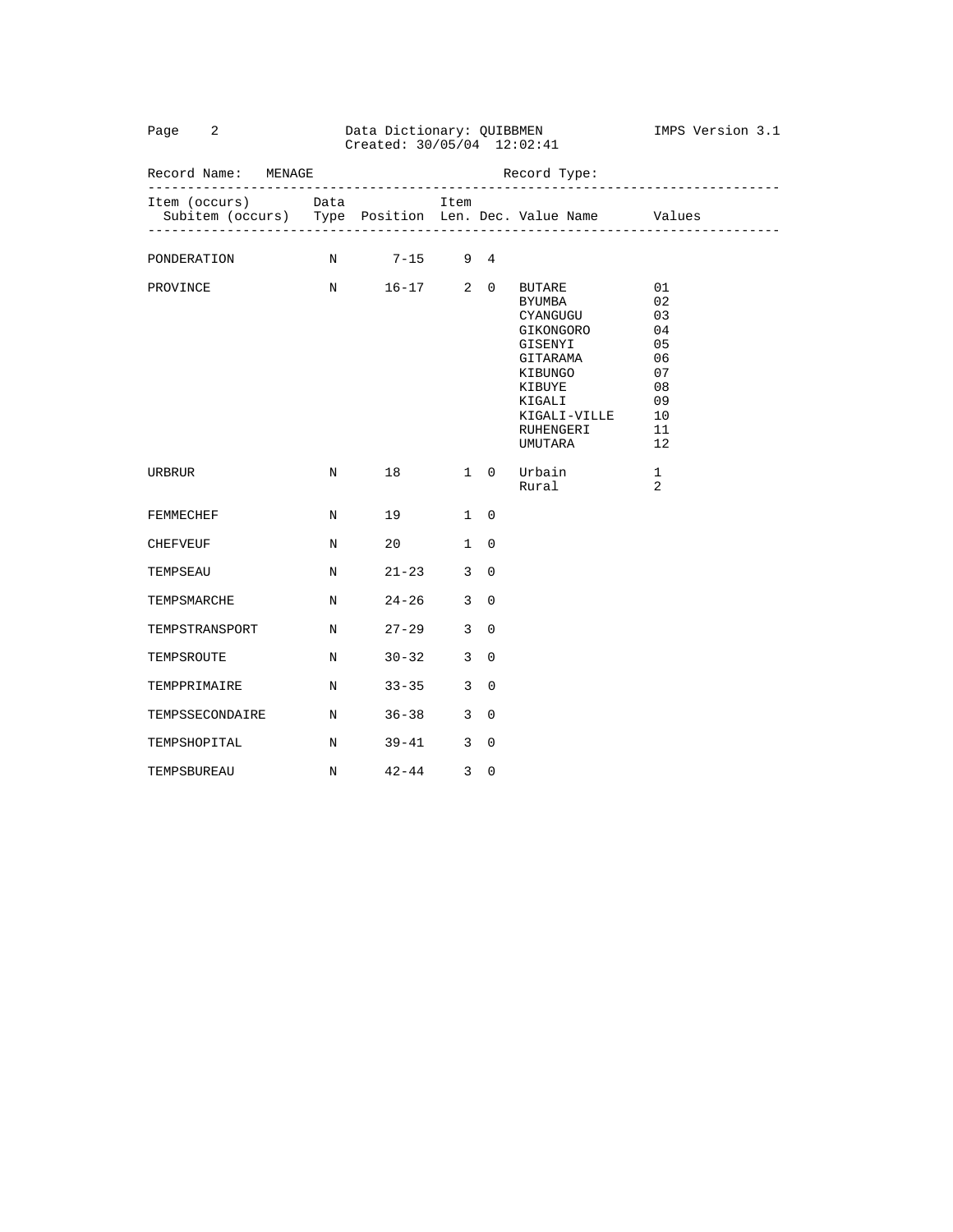Page 1 Data Dictionary: QUIBBIND IMPS Version 3.1 Created: 29/05/04 15:13:15

Record Length: 27

The following records have been defined:

|          | Record<br>Name |   | Record Type Value<br>(RECTYPE) |              | Required                                                                 | Max.<br>Records |  |
|----------|----------------|---|--------------------------------|--------------|--------------------------------------------------------------------------|-----------------|--|
|          | INDIVIDU       |   |                                |              | Y                                                                        | 99              |  |
|          |                |   |                                |              | The following COMMON items have been defined. They occur on all records. |                 |  |
|          |                |   | Item (occurs) Data Datem Item  |              | Subitem (occurs) Type Position Len. Value Name Values                    |                 |  |
| CVSTRATE |                |   | $N = 1-3$                      | 3            |                                                                          |                 |  |
|          | STRATE         | N | $3 \sim$                       | $\mathbf{1}$ | Kiqali-Ville<br>Autre Urbain<br>Rural                                    | 2<br>3          |  |
| GRAPPE   |                | N | $4 - 6$                        | 3            |                                                                          |                 |  |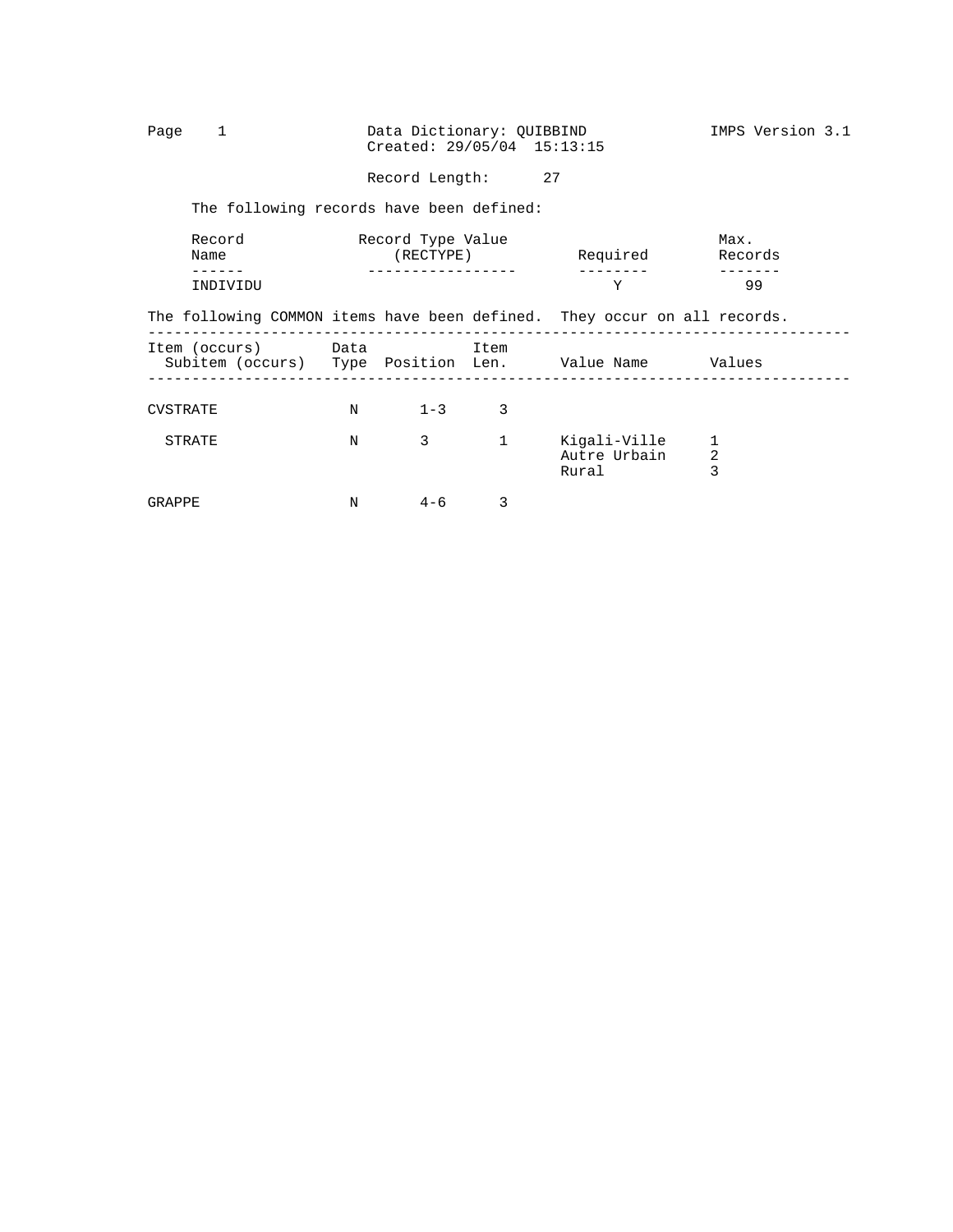| Page 2                                                                           |   | Data Dictionary: QUIBBIND<br>Created: 29/05/04 15:13:15 |             | IMPS Version 3.1 |                                                                                                                                  |                                                                      |
|----------------------------------------------------------------------------------|---|---------------------------------------------------------|-------------|------------------|----------------------------------------------------------------------------------------------------------------------------------|----------------------------------------------------------------------|
| Record Name: INDIVIDU                                                            |   |                                                         |             |                  |                                                                                                                                  |                                                                      |
| Item (occurs) Data<br>Subitem (occurs) Type Position Len. Dec. Value Name Values |   |                                                         | Item        |                  |                                                                                                                                  |                                                                      |
| PONDERATION                                                                      |   | N 7-15 9 4                                              |             |                  |                                                                                                                                  |                                                                      |
| PROVINCE N 16-17 2 0 BUTARE                                                      |   |                                                         |             |                  | BYUMBA<br>CYANGUGU<br>GIKONGORO<br>GISENYI<br>GITARAMA<br>KIBUNGO<br>KIBUYE<br>KIGALI<br>KIGALI-VILLE<br>RUHENGERI<br>UMUTARA    | 01<br>02<br>03<br>04<br>05<br>06<br>07<br>08<br>09<br>10<br>11<br>12 |
| URBRUR                                                                           | N |                                                         |             |                  | 18 1 0 Urbain<br>Rural                                                                                                           | $\mathbf 1$<br>2                                                     |
| SEXE                                                                             | N | 19                                                      |             |                  | 1 0 Homme<br>Femme                                                                                                               | 1<br>2                                                               |
| GROUPAGE                                                                         |   | N 20                                                    | $1 \quad 0$ |                  | Moins de 15 ans<br>15 a 19 ans<br>20 a 29 ans<br>30 a 39 ans 4<br>40 a 49 ans<br>$50$ a $59$ ans<br>$60$ and<br>60 ans et plus 7 | 1<br>$\overline{2}$<br>3<br>- 5<br>6                                 |
| AGE7A13                                                                          |   | N 21 1 0                                                |             |                  |                                                                                                                                  |                                                                      |
| ESCOLARITE                                                                       |   | N 22                                                    |             | $1 \quad 0$      |                                                                                                                                  |                                                                      |
| AGE15PLUS                                                                        |   | N 23                                                    | 1           | $\Omega$         |                                                                                                                                  |                                                                      |
| ALFABET                                                                          |   | N 24                                                    |             | $1 \quad 0$      |                                                                                                                                  |                                                                      |
| ECONOMICACT                                                                      |   | N 25                                                    | $1 \quad 0$ |                  |                                                                                                                                  |                                                                      |
| EMPLOYE                                                                          |   | N 26 1 0                                                |             |                  |                                                                                                                                  |                                                                      |
| <b>CHOMEUR</b>                                                                   | N | 27                                                      |             | $1 \quad 0$      |                                                                                                                                  |                                                                      |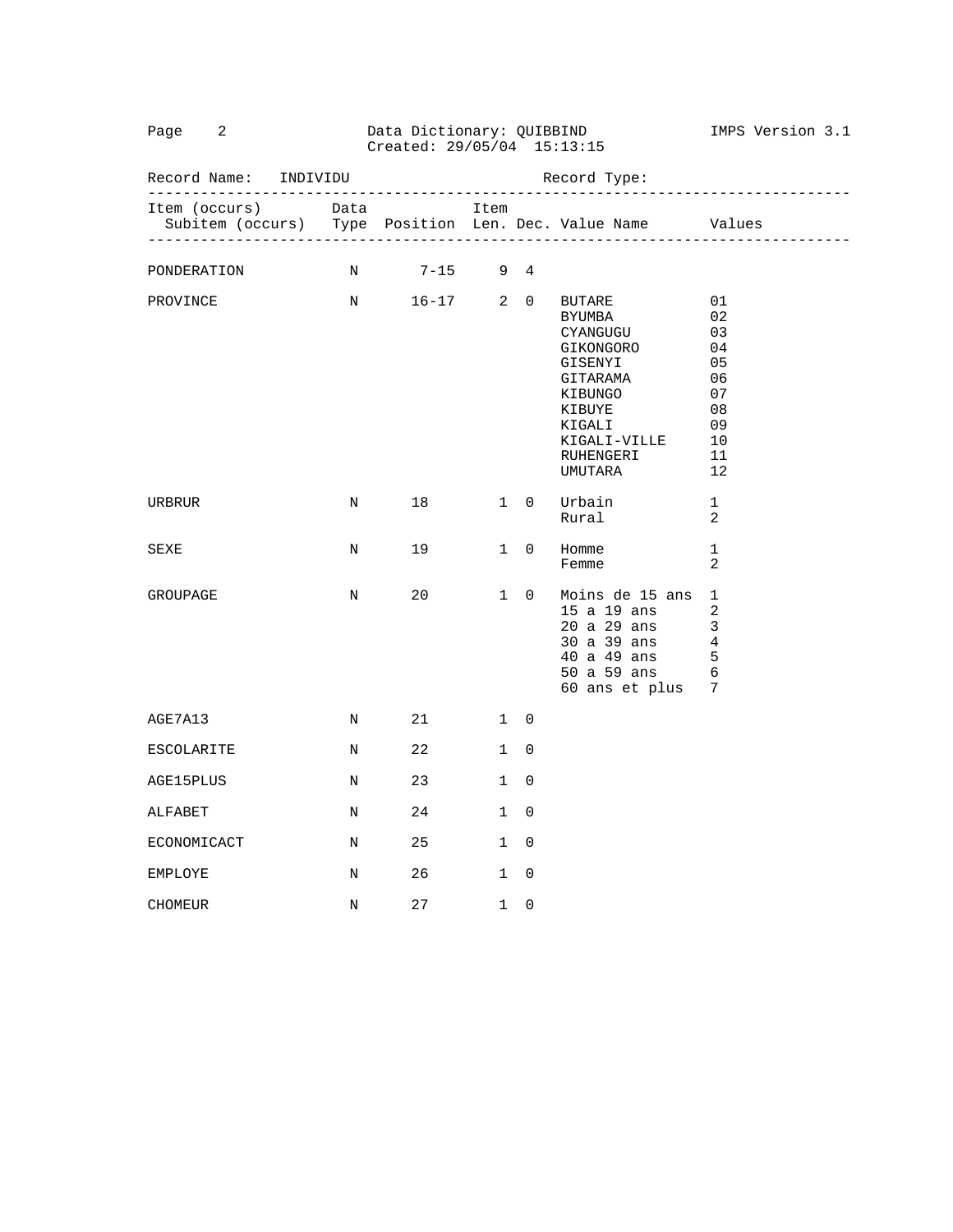# **ANNEX E. Calcul des estimations et erreurs de sondage pour les donneés du QUIBB 2002**

#### A. Estimations au niveau individuel

| Taux de scolarisation (pourcentage), enfants de 7 a 13 ans |  |  |  |  |  |
|------------------------------------------------------------|--|--|--|--|--|
|------------------------------------------------------------|--|--|--|--|--|

| Catégorie                    | Valeur<br>$($ $\delta$ $)$ | Type $(\frac{1}{6})$ | (응)              | Erreur   C.V.   Intervalle de confiance 95%   Effet de   Nombre de<br>  Lim. Infer. Lim. Super.   Sondage   Ménages |                |      |              |
|------------------------------|----------------------------|----------------------|------------------|---------------------------------------------------------------------------------------------------------------------|----------------|------|--------------|
|                              |                            |                      |                  |                                                                                                                     |                |      |              |
| RWANDA                       | 79.1                       |                      | $0.8 \t0.95$     |                                                                                                                     | 77.7<br>80.6   | 1.90 | 28,511       |
| MILIEU DE RÉSIDENCE          |                            |                      |                  |                                                                                                                     |                |      |              |
| Urbain                       | 89.7                       |                      |                  | 1.2 1.34 87.3 92.0                                                                                                  |                |      | $1.05$ 6,043 |
| Rural                        | 77.7                       | $0.8$ 1.08           |                  | 76.0                                                                                                                | 79.3           |      | 1.97 22,468  |
| <b>STRATE</b>                |                            |                      |                  |                                                                                                                     |                |      |              |
| Kigali-Ville                 | 90.7                       | 1.5 1.62             |                  | 87.8                                                                                                                | 93.6           |      | $0.96$ 3,772 |
| Autre Urbain                 | 88.4                       |                      |                  | $2.0$ $2.24$ $84.5$ $92.3$ $1.17$ $2.271$                                                                           |                |      |              |
| Rural                        | 77.7                       |                      | $0.8$ 1.08       |                                                                                                                     | 76.0<br>79.3   | 1.97 | 22,468       |
| PROVINCE                     |                            |                      |                  |                                                                                                                     |                |      |              |
| <b>BUTARE</b>                | 72.4                       | 2.7 3.67             |                  | 67.2                                                                                                                | 77.6           | 1.50 | 2,215        |
| <b>BYUMBA</b>                | 78.6                       | 2.5 3.18             |                  | 73.7                                                                                                                | 83.5           | 1.78 | 2,215        |
| CYANGUGU                     | 72.3                       | 2.6                  | 3.61             | 67.2                                                                                                                | 77.4           | 1.34 | 2,273        |
| GIKONGORO                    | 75.4                       |                      | $3.4$ 4.45       | 68.8                                                                                                                | 81.9           | 1.88 | 2,161        |
| GISENYI                      | 78.4                       |                      | $3.0$ $3.80$     | 72.5                                                                                                                | 84.2           | 3.09 | 2,273        |
| GITARAMA                     | 81.5                       |                      | $2.0$ $2.50$     | 77.5                                                                                                                | 84.2<br>85.4   | 1.70 | 2,447        |
| KIBUNGO                      | 77.6                       | 2.5                  | 3.21             | 72.7                                                                                                                | 82.5           | 1.85 | 2,273        |
| KIBUYE                       | 80.3                       |                      | $2.3$ $2.88$     | 75.8                                                                                                                | 84.8           | 1.17 | 2,162        |
| KIGALI NGALI                 | 79.3                       |                      | $2.9$ $3.62$     | 73.7                                                                                                                | 84.9           | 2.49 | 2,063        |
| KIGALI-VILLE                 | 90.7                       |                      | $1.5$ 1.62       | 87.8                                                                                                                | 93.6           | 0.96 | 3,772        |
| RUHENGERI                    | 82.7                       |                      | 2.1 2.59         | 78.5                                                                                                                | $86.9$<br>84.6 | 2.17 | 2,356        |
| <b>UMUTARA</b>               | 78.1                       |                      | $3.3$ 4.27       | 71.5                                                                                                                | 84.6           | 2.21 | 2,301        |
| <b>SEXE</b>                  |                            |                      |                  |                                                                                                                     |                |      |              |
| Masculin                     | 78.2                       |                      |                  | $1.0 \t 1.30 \t 76.2 \t 80.2$                                                                                       |                | 1.66 | 13,383       |
| Féminin                      | 80.1                       | $0.9$ 1.11           |                  |                                                                                                                     | 78.3 81.8      | 1.41 | 15,128       |
| MILIEU DE RÉSIDENCE PAR SEXE |                            |                      |                  |                                                                                                                     |                |      |              |
| Urbain                       |                            |                      |                  |                                                                                                                     |                |      |              |
| Homme                        | 89.8                       | 1.6 1.80             |                  | 86.6                                                                                                                | 93.0           |      | $0.93$ 2,888 |
| Femme                        | 89.6                       |                      | $1.4$ 1.54       |                                                                                                                     | 86.9<br>92.3   | 0.71 | 3,155        |
| Rural                        |                            |                      |                  |                                                                                                                     |                |      |              |
| Homme                        | 76.6                       |                      | $1.1 \quad 1.47$ | 74.4                                                                                                                | 78.8           | 1.71 | 10,495       |
| Femme                        | 78.7                       | 1.0                  | 1.27             | 76.8                                                                                                                | 80.7           | 1.47 | 11,973       |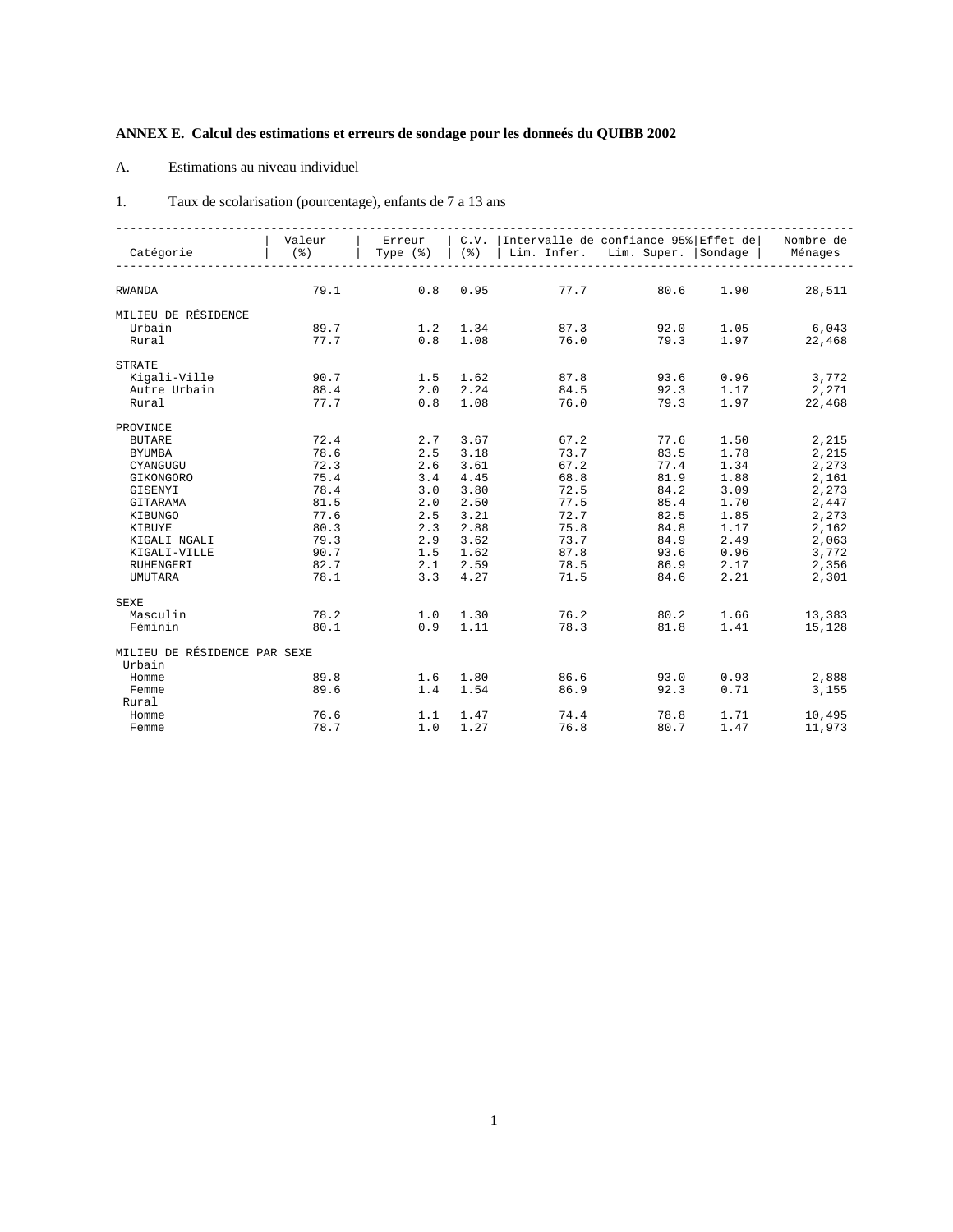|                   | Valeur  | Erreur   | C.V.             | Intervalle de confiance 95% Effet de |                                 |      | Nombre de |
|-------------------|---------|----------|------------------|--------------------------------------|---------------------------------|------|-----------|
| Catégorie         | $($ $)$ | Type (%) | $($ $\delta$ $)$ |                                      | Lim. Infer. Lim. Super. Sondage |      | Ménages   |
|                   |         |          |                  |                                      |                                 |      |           |
| PROVINCE PAR SEXE |         |          |                  |                                      |                                 |      |           |
| <b>BUTARE</b>     |         |          |                  |                                      |                                 |      |           |
| Homme             | 69.2    | 3.6      | 5.24             | 62.1                                 | 76.3                            | 1.22 | 966       |
| Femme             | 75.1    | 3.1      | 4.07             | 69.1                                 | 81.1                            | 1.14 | 1,249     |
| <b>BYUMBA</b>     |         |          |                  |                                      |                                 |      |           |
| Homme             | 78.1    | 3.1      | 3.95             | 72.1                                 | 84.2                            | 1.35 | 1,040     |
| Femme             | 79.0    | 3.4      | 4.29             | 72.4                                 | 85.7                            | 1.66 | 1,175     |
| CYANGUGU          |         |          |                  |                                      |                                 |      |           |
| Homme             | 67.9    | 3.8      | 5.66             | 60.4                                 | 75.4                            | 1.30 | 1,046     |
| Femme             | 76.5    | 2.8      | 3.60             | 71.1                                 | 81.9                            | 0.85 | 1,227     |
| GIKONGORO         |         |          |                  |                                      |                                 |      |           |
| Homme             | 73.4    | 4.6      | 6.31             | 64.3                                 | 82.4                            | 1.74 | 1,056     |
| Femme             | 77.4    | 3.8      | 4.93             | 70.0                                 | 84.9                            | 1.27 | 1,105     |
| GISENYI           |         |          |                  |                                      |                                 |      |           |
| Homme             | 77.2    | 4.1      | 5.28             | 69.2                                 | 85.2                            | 2.55 | 1,070     |
| Femme             | 79.3    | 3.6      | 4.50             | 72.3                                 | 86.3                            | 2.50 | 1,203     |
| GITARAMA          |         |          |                  |                                      |                                 |      |           |
| Homme             | 78.5    | 3.0      | 3.79             | 72.7                                 | 84.4                            | 1.57 | 1,137     |
| Femme             | 84.2    | 2.4      | 2.80             | 79.6                                 | 88.8                            | 1.33 | 1,310     |
| KIBUNGO           |         |          |                  |                                      |                                 |      |           |
| Homme             | 79.4    | 3.2      | 3.98             | 73.2                                 | 85.6                            | 1.62 | 1,060     |
| Femme             | 75.7    | 3.4      | 4.49             | 69.1                                 | 82.4                            | 1.59 | 1,213     |
| KIBUYE            |         |          |                  |                                      |                                 |      |           |
| Homme             | 79.8    | 3.5      | 4.37             | 73.0                                 | 86.7                            | 1.34 | 1,047     |
| Femme             | 80.8    | 2.9      | 3.54             | 75.2                                 | 86.4                            | 0.89 | 1,115     |
| KIGALI NGALI      |         |          |                  |                                      |                                 |      |           |
| Homme             | 78.3    | 3.6      | 4.59             | 71.3                                 | 85.4                            | 1.92 | 953       |
| Femme             | 80.3    | 3.3      | 4.08             | 73.9                                 | 86.7                            | 1.65 | 1,110     |
| KIGALI-VILLE      |         |          |                  |                                      |                                 |      |           |
| Homme             | 91.3    | 1.9      | 2.12             | 87.5                                 | 95.1                            | 0.89 | 1,829     |
| Femme             | 90.2    | 1.7      | 1.92             | 86.8                                 | 93.5                            | 0.62 | 1,943     |
| RUHENGERI         |         |          |                  |                                      |                                 |      |           |
| Homme             | 83.8    | 2.9      | 3.48             | 78.1                                 | 89.5                            | 2.06 | 1,086     |
| Femme             | 81.8    | 2.3      | 2.79             | 77.3                                 | 86.2                            | 1.20 | 1,270     |
| <b>UMUTARA</b>    |         |          |                  |                                      |                                 |      |           |
| Homme             | 77.0    | 4.1      | 5.32             | 68.9                                 | 85.0                            | 1.65 | 1,093     |
| Femme             | 79.3    | 3.6      | 4.51             | 72.3                                 | 86.3                            | 1.28 | 1,208     |
|                   |         |          |                  |                                      |                                 |      |           |

### 1. Taux de scolarisation (pourcentage), enfants de 7 a 13 ans – contin.

#### 2. Taux de alphabétisation (pourcentage)

| Catégorie                                       | Valeur<br>(응)        | C.V.<br>Erreur<br>' 응 )<br>Type $(\frac{1}{6})$ | Lim. Infer.          | Intervalle de confiance 95% Effet de <br>Lim. Super. | Sondage              | Nombre de<br>Ménages     |
|-------------------------------------------------|----------------------|-------------------------------------------------|----------------------|------------------------------------------------------|----------------------|--------------------------|
| <b>RWANDA</b>                                   | 58.8                 | 0.6<br>1.10                                     | 57.6                 | 60.1                                                 | 2.72                 | 28,511                   |
| MILIEU DE RÉSIDENCE<br>Urbain<br>Rural          | 79.1<br>55.8         | 1.5<br>1.86<br>0.7<br>1.27                      | 76.2<br>54.4         | 82.0<br>57.2                                         | 2.73<br>2.79         | 6.043<br>22,468          |
| STRATE<br>Kigali-Ville<br>Autre Urbain<br>Rural | 82.7<br>73.5<br>55.8 | 2.38<br>2.0<br>3.05<br>2.2<br>0.7<br>1.27       | 78.9<br>69.1<br>54.4 | 86.6<br>77.9<br>57.2                                 | 3.42<br>2.08<br>2.79 | 3,772<br>2,271<br>22,468 |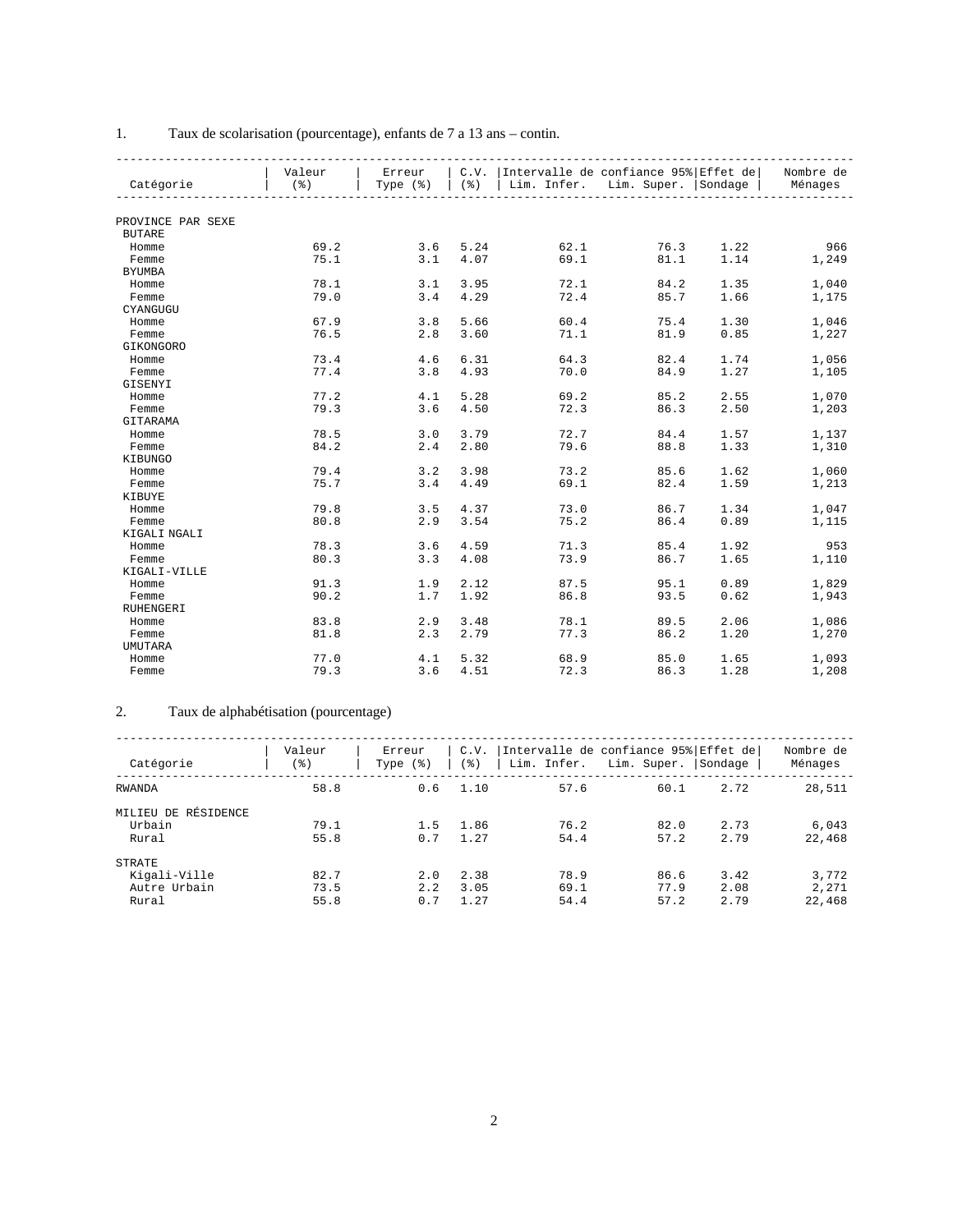### 2. Taux de alphabétisation (pourcentage) – contin.

|                              | Valeur           | Erreur               |            | C.V.   Intervalle de confiance 95%   Effet de   Nombre de |      |      |        |
|------------------------------|------------------|----------------------|------------|-----------------------------------------------------------|------|------|--------|
| Catégorie                    | $($ $\delta$ $)$ | Type $(\frac{1}{6})$ |            | (%)   Lim. Infer. Lim. Super.   Sondage   Ménages         |      |      |        |
|                              |                  |                      |            |                                                           |      |      |        |
| PROVINCE                     |                  |                      |            |                                                           |      |      |        |
| <b>BUTARE</b>                | 53.4             | 2.1                  | 3.87       | 49.4                                                      | 57.5 | 2.42 | 2,215  |
| <b>BYUMBA</b>                | 57.4             | 2.4                  | 4.15       | 52.7                                                      | 62.0 | 3.11 | 2,215  |
| CYANGUGU                     | 53.8             | 2.5                  | 4.57       | 49.0                                                      | 58.7 | 2.72 | 2,273  |
| GIKONGORO                    | 51.8             | 2.3                  | 4.42       | 47.3                                                      | 56.2 | 2.05 | 2,161  |
| GISENYI                      | 56.8             | 2.4                  | 4.21       | 52.1                                                      | 61.5 | 3.67 | 2,273  |
| GITARAMA                     | 61.5             | 1.8                  | 2.86       | 58.1                                                      | 64.9 | 2.37 | 2,447  |
| KIBUNGO                      | 58.2             | 1.7                  | 3.00       | 54.7                                                      | 61.6 | 1.70 | 2,273  |
| KIBUYE                       | 56.7             | 2.3                  | 4.02       | 52.2                                                      | 61.1 | 1.91 | 2,162  |
| KIGALI NGALI                 | 60.1             | 2.4                  | 3.96       | 55.4                                                      | 64.7 | 3.68 | 2,063  |
| KIGALI-VILLE                 | 82.7             | 2.0                  | 2.38       | 78.9                                                      | 86.6 | 3.42 | 3,772  |
| <b>RUHENGERI</b>             | 51.7             |                      | $2.3$ 4.53 | 47.1                                                      | 56.3 | 3.57 | 2,356  |
| <b>UMUTARA</b>               | 62.2             | 2.3                  | 3.74       | 57.6                                                      | 66.7 | 1.92 | 2,301  |
| <b>SEXE</b>                  |                  |                      |            |                                                           |      |      |        |
| Homme                        | 65.0             | 0.8                  | 1.18       | 63.5                                                      | 66.5 | 1.83 | 13,383 |
| Femme                        | 53.8             | 0.7                  | 1.39       | 52.3                                                      | 55.2 | 1.95 | 15,128 |
| GROUPE D'ÂGE                 |                  |                      |            |                                                           |      |      |        |
| 15 a 19 ans                  | 71.2             | 1.0                  | 1.46       | 69.2                                                      | 73.2 | 1.94 | 3,626  |
| 20 a 29 ans                  | 72.0             | 0.9                  | 1.23       | 70.2                                                      | 73.7 | 1.77 | 4,608  |
| 30 a 39 ans                  | 63.4             | 1.1                  | 1.73       | 61.3                                                      | 65.6 | 1.38 | 2,724  |
| 40 a 49 ans                  | 47.3             | 1.2                  | 2.54       | 44.9                                                      | 49.6 | 1.32 | 2,282  |
| 50 a 59 ans                  | 32.5             | 1.5                  | 4.56       | 29.6                                                      | 35.4 | 1.26 | 1,248  |
| 60 ans et plus               | 17.4             | 1.1                  | 6.60       | 15.2                                                      | 19.7 | 1.27 | 1,353  |
| MILIEU DE RÉSIDENCE PAR SEXE |                  |                      |            |                                                           |      |      |        |
| Urbain                       |                  |                      |            |                                                           |      |      |        |
| Homme                        | 83.8             | 1.4                  | 1.68       | 81.1                                                      | 86.6 | 1.41 | 2,888  |
| Femme                        | 75.0             | 1.7                  | 2.24       | 71.7                                                      | 78.3 | 1.68 | 3,155  |
| Rural                        |                  |                      |            |                                                           |      |      |        |
| Homme                        | 62.0             | 0.9                  | 1.37       | 60.4                                                      | 63.7 | 1.89 | 10,495 |
| Femme                        | 50.7             | 0.8                  | 1.62       | 49.0                                                      | 52.3 | 2.04 | 11,973 |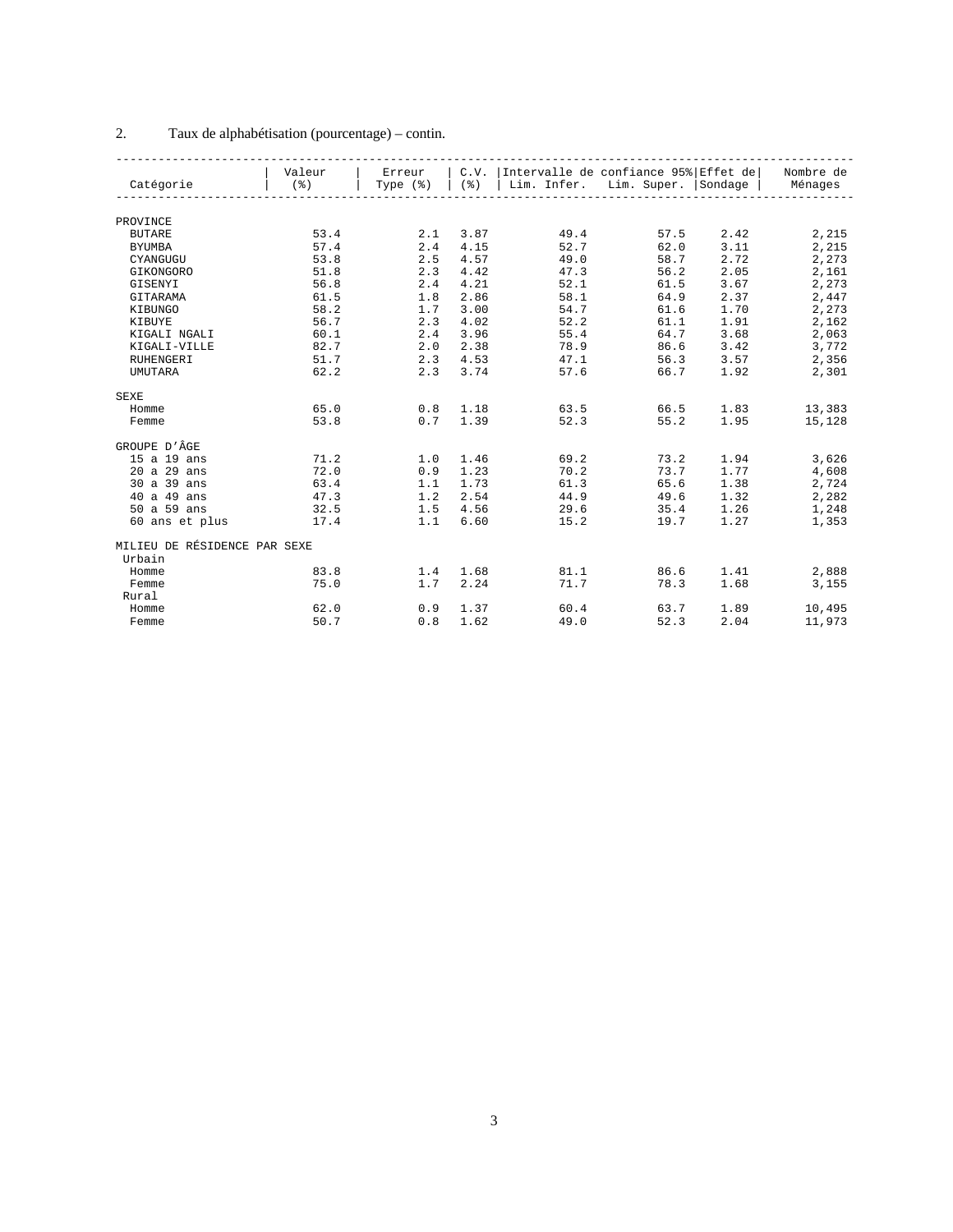### 2. Taux de alphabétisation (pourcentage) – contin.

|                                      | Valeur           | Erreur |           | C.V.  Intervalle de confiance 95% Effet de       |                  |      | Nombre de |
|--------------------------------------|------------------|--------|-----------|--------------------------------------------------|------------------|------|-----------|
| Catégorie                            | $($ $\delta$ $)$ |        |           | Type $(*)$ $(%)$ Lim. Infer. Lim. Super. Sondage |                  |      | Ménages   |
|                                      |                  |        |           |                                                  | ---------------- |      |           |
| PROVINCE PAR SEXE                    |                  |        |           |                                                  |                  |      |           |
| <b>BUTARE</b>                        |                  |        |           |                                                  |                  |      |           |
| Homme                                | 57.5             | 2.6    | 4.53      | 52.4                                             | 62.6             | 1.61 | 966       |
| Femme                                | 50.6             | 2.3    | 4.46      | 46.2                                             | 55.0             | 1.70 | 1,249     |
| <b>BYUMBA</b>                        |                  |        |           |                                                  |                  |      |           |
| Homme                                | 67.7             | 2.7    | 4.03      | 62.4                                             | 73.1             | 2.14 | 1,040     |
| Femme                                | 48.2             | 2.8    | 5.87      | 42.7                                             | 53.8             | 2.30 | 1,175     |
| CYANGUGU                             |                  |        |           |                                                  |                  |      |           |
| Homme                                | 60.9             | 3.0    | 4.87      | 55.1                                             | 66.7             | 1.80 | 1,046     |
| Femme                                | 48.4             | 2.6    | 5.34      | 43.3                                             | 53.4             | 1.67 | 1,227     |
| GIKONGORO                            |                  |        |           |                                                  |                  |      |           |
| Homme                                | 53.9             | 2.7    | 4.94      | 48.6                                             | 59.1             | 1.31 | 1,056     |
| Femme                                | 49.9             | 2.5    | 5.02      | 45.0                                             | 54.8             | 1.30 | 1,105     |
| GISENYI                              |                  |        |           |                                                  |                  |      |           |
| Homme                                | 66.4             | 2.7    | 4.02      | 61.2                                             | 71.6             | 2.38 | 1,070     |
| Femme                                | 48.1             | 2.8    | 5.81      | 42.6                                             | 53.6             | 2.57 | 1,203     |
| GITARAMA                             |                  |        |           |                                                  |                  |      |           |
| Homme                                | 64.4             | 2.2    | 3.38      | 60.2                                             | 68.7             | 1.70 | 1,137     |
| Femme                                | 59.1             | 2.3    | 3.87      | 54.6                                             | 63.6             | 2.16 | 1,310     |
| KIBUNGO                              |                  |        |           |                                                  |                  |      |           |
| Homme                                | 63.5             | 2.1    | 3.25      | 59.4                                             | 67.5             | 1.08 | 1,060     |
| Femme                                | 54.1             | 2.0    | 3.69      | 50.2                                             | 58.0             | 1.24 | 1,213     |
| KIBUYE                               |                  |        |           |                                                  |                  |      |           |
| Homme                                | 61.1             | 2.5    | 4.15      | 56.1                                             | 66.1             | 1.10 | 1,047     |
| Femme                                | 53.0             | 2.6    | 4.96      | 47.9                                             | 58.2             | 1.38 | 1,115     |
| KIGALI NGALI                         |                  |        |           |                                                  |                  |      |           |
| Homme                                | 63.7             | 2.8    | 4.34      | 58.3                                             | 69.1             | 2.29 | 953       |
| Femme                                | 57.2             | 2.6    | 4.50      | 52.1                                             | 62.2             | 2.34 | 1,110     |
| KIGALI-VILLE                         |                  |        |           |                                                  |                  |      |           |
| Homme                                | 86.9             | 1.9    | 2.21      | 83.2                                             | 90.7             | 1.93 | 1,829     |
| Femme                                | 79.0             | 2.2    | 2.79      | 74.6                                             | 83.3             | 1.96 | 1,943     |
| RUHENGERI                            |                  |        |           |                                                  |                  |      |           |
| Homme                                | 60.5             | 3.0    | 4.93      | 54.6                                             | 66.3             | 2.72 | 1,086     |
| Femme                                | 44.6             | 2.9    | 6.57      | 38.8                                             | 50.3             | 3.12 | 1,270     |
| UMUTARA                              |                  |        |           |                                                  |                  |      |           |
| Homme                                | 72.1             | 2.5    | 3.50      | 67.2                                             | 77.1             | 1.21 | 1,093     |
| Femme                                | 53.7             | 2.7    | 4.93      | 48.5                                             | 58.9             | 1.28 | 1,208     |
|                                      |                  |        |           |                                                  |                  |      |           |
| MILIEU DE RÉSIDENCE PAR GROUPE D'ÂGE |                  |        |           |                                                  |                  |      |           |
| Urbain                               |                  |        |           |                                                  |                  |      |           |
| 15 a 19 ans                          | 85.4             | 1.6    | 1.89      | 82.2                                             | 88.6             | 0.92 | 731       |
| 20 a 29 ans                          | 87.5             | 1.3    | 1.49      | 85.0                                             | 90.1             | 1.10 | 1,186     |
| 30 a 39 ans                          | 85.8             | 1.9    | 2.18      | 82.2                                             | 89.5             | 1.14 | 662       |
| 40 a 49 ans                          | 69.2             | 2.9    | 4.12      | 63.6                                             | 74.8             | 1.08 | 469       |
| 50 a 59 ans                          | 59.1             | 3.9    | 6.56      | 51.5                                             | 66.6             | 0.76 | 205       |
| 60 ans et plus                       | 31.4             |        | 3.7 11.94 | 24.0                                             | 38.7             | 0.83 | 211       |
| Rural                                |                  |        |           |                                                  |                  |      |           |
| 15 a 19 ans                          | 69.3             | 1.2    | 1.67      | 67.0                                             | 71.6             | 2.04 | 2,895     |
| 20 a 29 ans                          | 69.1             | 1.0    | 1.47      | 67.1                                             | 71.1             | 1.83 | 3,422     |
| 30 a 39 ans                          | 59.5             | 1.2    | 2.07      | 57.1                                             | 61.9             | 1.43 | 2,062     |
| 40 a 49 ans                          | 44.2             | 1.3    | 2.94      | 41.7                                             | 46.8             | 1.37 | 1,813     |
| 50 a 59 ans                          | 29.6             | 1.6    | 5.36      | 26.5                                             | 32.7             | 1.37 | 1,043     |
| 60 ans et plus                       | 16.0             | 1.2    | 7.51      | 13.6                                             | 18.4             | 1.35 | 1,142     |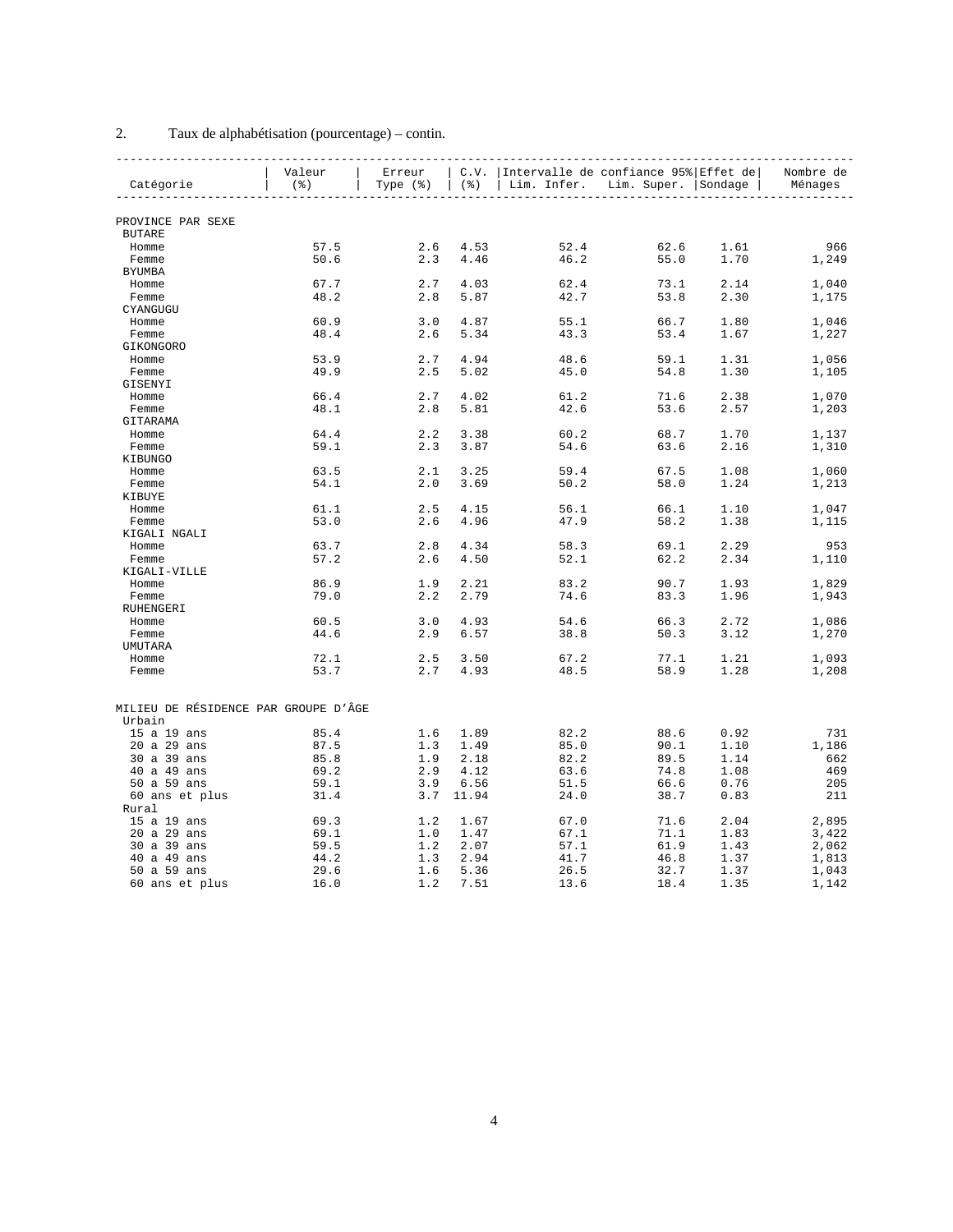### 2. Taux de alphabétisation (pourcentage) – contin.

| Catégorie             | Valeur<br>(%) | Erreur<br>Type $(\frac{1}{6})$ | C.V.<br>(응) | Lim. Infer. | Intervalle de confiance 95% Effet de<br>Lim. Super. | Sondage | Nombre de<br>Ménages |
|-----------------------|---------------|--------------------------------|-------------|-------------|-----------------------------------------------------|---------|----------------------|
|                       |               |                                |             |             |                                                     |         |                      |
| SEXE PAR GROUPE D'ÂGE |               |                                |             |             |                                                     |         |                      |
| Homme                 |               |                                |             |             |                                                     |         |                      |
| 15 a 19 ans           | 70.6          | 1.4                            | 1.91        | 68.0        | 73.3                                                | 1.57    | 1,756                |
| 20 a 29<br>ans        | 73.7          | 1.1                            | 1.56        | 71.4        | 75.9                                                | 1.35    | 2,035                |
| 30 a 39<br>ans        | 69.5          | 1.4                            | 2.07        | 66.7        | 72.3                                                | 1.12    | 1,186                |
| 40 a 49<br>ans        | 60.2          | 1.7                            | 2.87        | 56.8        | 63.6                                                | 1.32    | 1,059                |
| 50 a 59<br>ans        | 50.6          | 2.2                            | 4.44        | 46.2        | 55.0                                                | 1.12    | 554                  |
| 60 ans et plus        | 32.2          | 2.1                            | 6.52        | 28.1        | 36.3                                                | 1.20    | 585                  |
| Femme                 |               |                                |             |             |                                                     |         |                      |
| 15a19<br>ans          | 71.8          | 1.3                            | 1.80        | 69.2        | 74.3                                                | 1.55    | 1,870                |
| 20 a 29<br>ans        | 70.6          | 1.2                            | 1.63        | 68.4        | 72.9                                                | 1.61    | 2,573                |
| 30a39<br>ans          | 58.8          | 1.4                            | 2.31        | 56.2        | 61.5                                                | 1.17    | 1,538                |
| 40a49<br>ans          | 36.2          | 1.4                            | 3.98        | 33.3        | 39.0                                                | 1.10    | 1,223                |
| 50 a 59<br>ans        | 18.3          | 1.6                            | 8.75        | 15.1        | 21.4                                                | 1.21    | 694                  |
| 60 ans et plus        | 6.2           | 0.8                            | 13.33       | 4.6         | 7.9                                                 | 0.93    | 768                  |

### 3. Taux de chômage (pourcentage)

| Catégorie           | Valeur<br>$($ $\frac{6}{6}$ $)$ |             |               | Erreur   C.V.  Intervalle de confiance 95% Effet de <br>  Type (%)   (%)   Lim. Infer. Lim. Super.   Sondage   Ménages |                                           |                                                                       | Nombre de    |
|---------------------|---------------------------------|-------------|---------------|------------------------------------------------------------------------------------------------------------------------|-------------------------------------------|-----------------------------------------------------------------------|--------------|
|                     |                                 |             |               |                                                                                                                        |                                           |                                                                       |              |
| RWANDA              | 1.7                             | $0.2$ 9.30  |               |                                                                                                                        | 1.3<br>2.0                                | 1.89                                                                  | 28,511       |
| MILIEU DE RÉSIDENCE |                                 |             |               |                                                                                                                        |                                           |                                                                       |              |
| Urbain              | 10.6                            | 1.1 10.72   |               |                                                                                                                        | 8.4 12.9 1.91 6,043                       |                                                                       |              |
| Rural               | 0.6                             |             |               | $0.1 \quad 17.57$                                                                                                      | $0.4$ 0.8                                 |                                                                       | 2.08 22,468  |
| <b>STRATE</b>       |                                 |             |               |                                                                                                                        |                                           |                                                                       |              |
| Kigali-Ville        | 14.5                            |             |               | $1.8$ $12.41$ $11.0$ $18.0$                                                                                            |                                           |                                                                       | 2.15 3,772   |
| Autre Urbain        | 5.1                             |             |               | $1.1 \quad 20.92 \quad 3.0$                                                                                            | 7.1                                       |                                                                       | 1.33 2,271   |
| Rural               | 0.6                             |             |               | $0.1 \quad 17.57$                                                                                                      | 0.4<br>0.8                                | 2.08                                                                  | 22,468       |
| PROVINCE            |                                 |             |               |                                                                                                                        |                                           |                                                                       |              |
| <b>BUTARE</b>       | 0.2                             | $0.1$ 50.14 |               | 0.0                                                                                                                    | 0.4                                       |                                                                       | $0.66$ 2,215 |
| <b>BYUMBA</b>       | 0.9                             |             |               | $0.3$ 35.24 0.3                                                                                                        | 1.6                                       |                                                                       | $1.40$ 2,215 |
| CYANGUGU            | 1.9                             |             | $0.6$ 33.15   | 0.7                                                                                                                    | 3.1                                       | 1.94                                                                  | 2,273        |
| GIKONGORO           | 0.5                             |             | $0.3$ 64.95   | $-0.1$                                                                                                                 | $\frac{1}{2}$ . 1                         | 1.71                                                                  | 2,161        |
| GISENYI             | 1.3                             |             | $0.4$ 32.58   | 0.5                                                                                                                    |                                           | 1.91                                                                  | 2,273        |
| GITARAMA            | 0.6                             |             | $0.3$ 53.91   | $-0.0$                                                                                                                 | 1.2                                       | 2.58                                                                  | 2,447        |
| KIBUNGO             | 0.5                             |             | $0.2$ 51.70   | $-0.0$                                                                                                                 | 1.0                                       |                                                                       | 1.46 2,273   |
| KIBUYE              | 0.4                             |             | $0.3$ 70.00   |                                                                                                                        | $-0.2$<br>1.0                             | 1.56                                                                  | 2,162        |
| KIGALI NGALI        | 0.8                             |             | $0.4$ 57.56   | $-0.1$                                                                                                                 | $1.6$                                     | 3.37                                                                  | 2,063        |
| KIGALI-VILLE        | 14.5                            |             | 1.8 12.41     | 11.0                                                                                                                   |                                           | $\begin{array}{ccc} 18.0 & \quad 2.15 \ 0.9 & \quad 0.85 \end{array}$ | 3,772        |
| RUHENGERI           | 0.5                             |             | $0.2$ 35.35   | 0.2                                                                                                                    |                                           |                                                                       | 2,356        |
| UMUTARA             | 1.3                             |             | $0.5$ 38.62   | 0.3                                                                                                                    | 2.2                                       | 1.26                                                                  | 2,301        |
| SEXE                |                                 |             |               |                                                                                                                        |                                           |                                                                       |              |
| Homme               | 1.9                             |             | $0.2$ 10.09   | 1.6                                                                                                                    | $2.3$<br>$1.8$                            | 1.16                                                                  | 13,383       |
| Femme               | 1.4                             |             | $0.2$ 13.11   | 1.1                                                                                                                    |                                           | 1.80                                                                  | 15,128       |
| GROUPE D'ÂGE        |                                 |             |               |                                                                                                                        |                                           |                                                                       |              |
| 15 a 19 ans         | 2.3                             | $0.4$ 15.79 |               | 1.6                                                                                                                    | 3.0                                       |                                                                       | 1.23 3,626   |
| 20 a 29 ans         | 2.6                             | $0.3$ 11.04 |               | 2.0                                                                                                                    | 3.1                                       | 1.29                                                                  | 4,608        |
| 30 a 39 ans         | 1.6                             |             | $0.2$ 15.67   | 1.1                                                                                                                    |                                           | 1.01                                                                  | 2,724        |
| 40 a 49 ans         | 0.7                             |             | $0.1$ $21.10$ | 0.4                                                                                                                    | $\begin{array}{c} 2.1 \\ 0.9 \end{array}$ | 0.64                                                                  | 2,282        |
| 50 a 59 ans         | 0.3                             | $0.1$ 40.26 |               | 0.1                                                                                                                    |                                           | 0.6 0.58                                                              | 1,248        |
| 60 ans et plus      | 0.6                             |             | $0.2$ 37.33   | 0.2                                                                                                                    | 1.0                                       | 0.81                                                                  | 1,353        |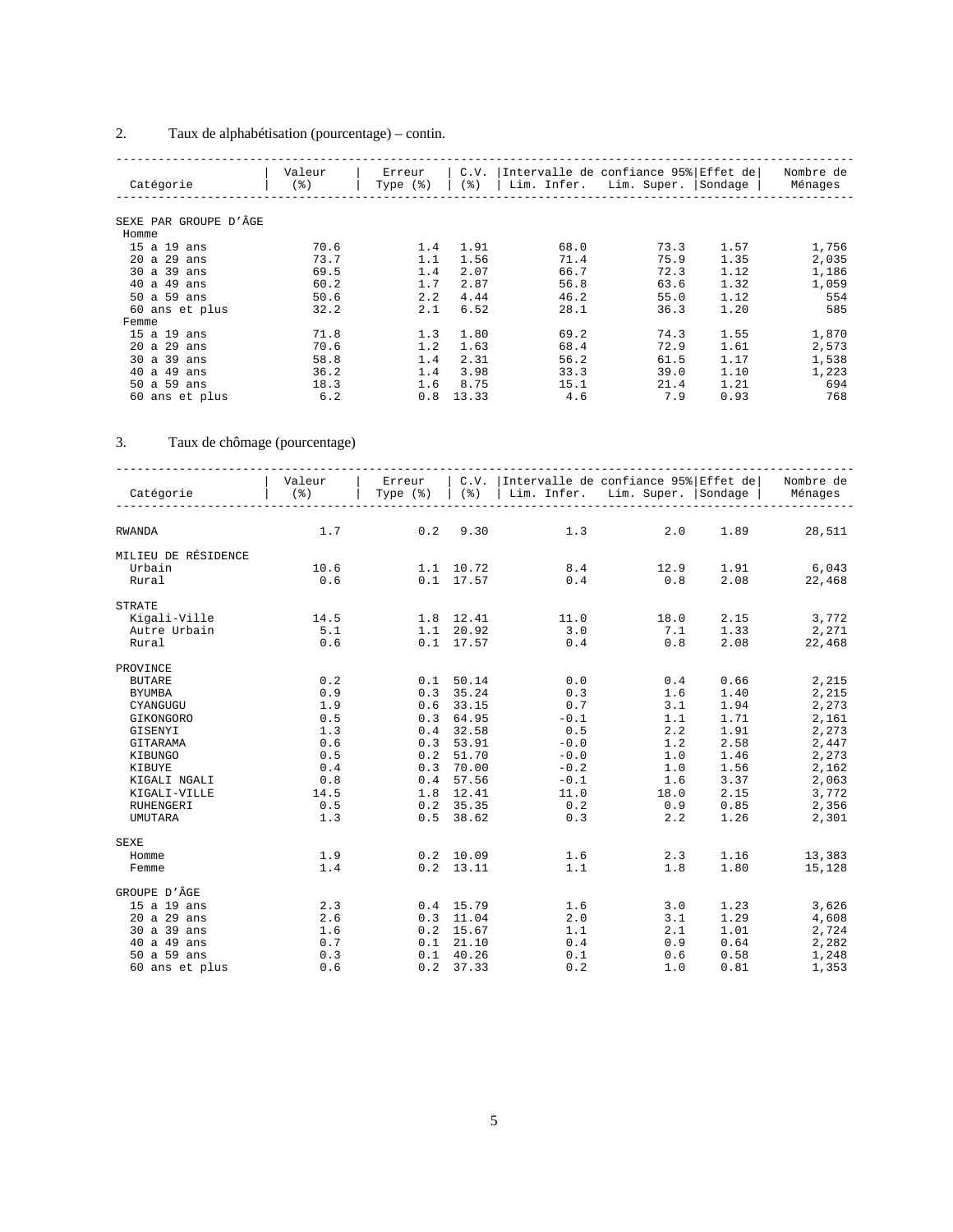### 3. Taux de chômage (pourcentage) – contin.

| Catégorie                            | Valeur<br>$($ $\frac{6}{3}$ $)$ | Erreur<br>Type $(\frac{1}{6})$ |                    | C.V.   Intervalle de confiance 95% Effet de  <br>(%)   Lim. Infer. Lim. Super.   Sondage |            |                | Nombre de<br>Ménages |
|--------------------------------------|---------------------------------|--------------------------------|--------------------|------------------------------------------------------------------------------------------|------------|----------------|----------------------|
| MILIEU DE RÉSIDENCE PAR SEXE         |                                 |                                |                    |                                                                                          |            |                |                      |
| Urbain                               |                                 |                                |                    |                                                                                          |            |                |                      |
| Homme                                | 10.6                            |                                | 1.2 11.43          | 8.2                                                                                      | 13.0       | 1.06           | 2,888                |
| Femme                                | 10.7                            |                                | 1.6 14.52          | 7.6                                                                                      | 13.7       | 1.79           | 3,155                |
| Rural                                |                                 |                                |                    |                                                                                          |            |                |                      |
| Homme                                | 0.8                             |                                | $0.1 \quad 17.93$  | 0.5                                                                                      | 1.1        | 1.28           | 10,495               |
| Femme                                | 0.4                             |                                | $0.1$ 28.64        | 0.2                                                                                      | 0.7        | 2.26           | 11,973               |
| PROVINCE PAR SEXE                    |                                 |                                |                    |                                                                                          |            |                |                      |
| <b>BUTARE</b>                        |                                 |                                |                    |                                                                                          |            |                |                      |
| Homme                                | 0.1                             |                                | $0.1$ 99.79        | $-0.1$                                                                                   | 0.4        | 0.65           | 966                  |
| Femme                                | 0.3                             | 0.2                            | 68.53              | $-0.1$                                                                                   | 0.7        | 0.92           | 1,249                |
| <b>BYUMBA</b>                        |                                 |                                |                    |                                                                                          |            |                |                      |
| Homme                                | 1.1                             | 0.5                            | 41.65              | 0.2                                                                                      | 2.0        | 1.03           | 1,040                |
| Femme                                | 0.8                             | 0.4                            | 43.31              | 0.1                                                                                      | 1.5        | 1.01           | 1,175                |
| CYANGUGU                             |                                 |                                |                    |                                                                                          |            |                |                      |
| Homme                                | 2.3                             | 0.7                            | 32.66              | 0.8                                                                                      | 3.7        | 0.96           | 1,046                |
| Femme                                | 1.6                             | 0.6                            | 39.93              | 0.3                                                                                      | 2.9        | 1.39           | 1,227                |
| GIKONGORO                            |                                 |                                |                    |                                                                                          |            |                |                      |
| Homme                                | 1.0                             |                                | 0.764.95           | $-0.3$                                                                                   | 2.4        | 1.72<br>****** | 1,056                |
| Femme<br>GISENYI                     | 0.0                             |                                | $0.0$ ******       | 0.0                                                                                      | 0.0        |                | 1,105                |
|                                      | 1.7                             |                                | $0.4$ 21.78        |                                                                                          | 2.5        |                |                      |
| Homme<br>Femme                       | 1.0                             | 0.6                            | 63.14              | 1.0<br>$-0.2$                                                                            | 2.2        | 0.51<br>2.90   | 1,070<br>1,203       |
| GITARAMA                             |                                 |                                |                    |                                                                                          |            |                |                      |
| Homme                                | 0.8                             |                                | $0.4$ 43.35        | 0.1                                                                                      | 1.5        | 1.02           | 1,137                |
| Femme                                | 0.4                             | 0.3                            | 84.07              | $-0.3$                                                                                   | 1.1        | 2.43           | 1,310                |
| KIBUNGO                              |                                 |                                |                    |                                                                                          |            |                |                      |
| Homme                                | 0.7                             |                                | $0.5$ 73.24        | $-0.3$                                                                                   | 1.7        | 1.88           | 1,060                |
| Femme                                | 0.3                             |                                | $0.2$ 63.58        | $-0.1$                                                                                   | 0.7        | 0.80           | 1,213                |
| KIBUYE                               |                                 |                                |                    |                                                                                          |            |                |                      |
| Homme                                | 0.2                             |                                | 0.2 100.03         | $-0.2$                                                                                   | 0.7        | 0.80           | 1,047                |
| Femme                                | 0.5                             |                                | $0.4$ 74.08        | $-0.2$                                                                                   | 1.3        | 1.31           | 1,115                |
| KIGALI NGALI                         |                                 |                                |                    |                                                                                          |            |                |                      |
| Homme                                | 0.8                             |                                | $0.4$ 51.01        | 0.0                                                                                      | 1.7        | 1.23           | 953                  |
| Femme                                | 0.7                             |                                | 0.7 100.15         | $-0.7$                                                                                   | 2.1        | 5.45           | 1,110                |
| KIGALI-VILLE                         |                                 |                                |                    |                                                                                          |            |                |                      |
| Homme                                | 13.9                            | 1.9                            | 13.36              | 10.2                                                                                     | 17.5       | 1.21           | 1,829                |
| Femme                                | 15.2                            | 2.5                            | 16.43              | 10.3                                                                                     | 20.0       | 1.94           | 1,943                |
| RUHENGERI                            |                                 |                                |                    |                                                                                          |            |                |                      |
| Homme                                | 0.3                             | 0.2                            | 63.87              | $-0.1$                                                                                   | 0.8        | 0.80           | 1,086                |
| Femme                                | 0.7                             | 0.3                            | 48.98              | 0.0                                                                                      | 1.3        | 1.16           | 1,270                |
| UMUTARA                              |                                 |                                |                    |                                                                                          |            |                |                      |
| Homme<br>Femme                       | 2.4<br>0.4                      | 1.0                            | 40.52<br>0.3 68.24 | 0.5<br>$-0.1$                                                                            | 4.2<br>0.9 | 1.17<br>0.65   | 1,093<br>1,208       |
| MILIEU DE RÉSIDENCE PAR GROUPE D'ÂGE |                                 |                                |                    |                                                                                          |            |                |                      |
| Urbain                               |                                 |                                |                    |                                                                                          |            |                |                      |
| 15 a 19 ans                          | 16.2                            |                                | 3.0 18.85          | 10.2                                                                                     | 22.1       | 0.85           | 731                  |
| 20 a 29 ans                          | 15.3                            |                                | 1.8 11.55          | 11.9                                                                                     | 18.8       | 1.18           | 1,186                |
| 30 a 39 ans                          | 9.1                             |                                | 1.3 14.73          | 6.4                                                                                      | 11.7       | 0.76           | 662                  |
| 40 a 49 ans                          | 5.7                             |                                | 1.2 21.02          | 3.3                                                                                      | 8.0        | 0.67           | 469                  |
| 50 a 59 ans                          | 3.4                             |                                | 1.4 40.94          | 0.7                                                                                      | 6.1        | 0.62           | 205                  |
| 60 ans et plus                       | 5.2                             | 2.1                            | 40.00              | 1.1                                                                                      | 9.3        | 0.60           | 211                  |
| Rural                                |                                 |                                |                    |                                                                                          |            |                |                      |
| 15 a 19 ans                          | 1.4                             |                                | $0.3$ 23.66        | 0.8                                                                                      | 2.1        | 1.59           | 2,895                |
| 20 a 29 ans                          | 0.8                             |                                | $0.2$ 21.83        | 0.5                                                                                      | 1.1        | 1.35           | 3,422                |
| 30 a 39 ans                          | 0.4                             |                                | $0.2$ 46.29        | 0.0                                                                                      | 0.7        | 1.85           | 2,062                |
| 40 a 49 ans                          | 0.0                             |                                | $0.0$ ******       | 0.0                                                                                      | 0.0        | ******         | 1,813                |
| 50 a 59 ans                          | 0.0                             |                                | $0.0$ ******       | 0.0                                                                                      | 0.0        | ******         | 1,043                |
| 60 ans et plus                       | 0.2                             |                                | $0.2$ 73.16        | $-0.1$                                                                                   | 0.6        | 1.18           | 1,142                |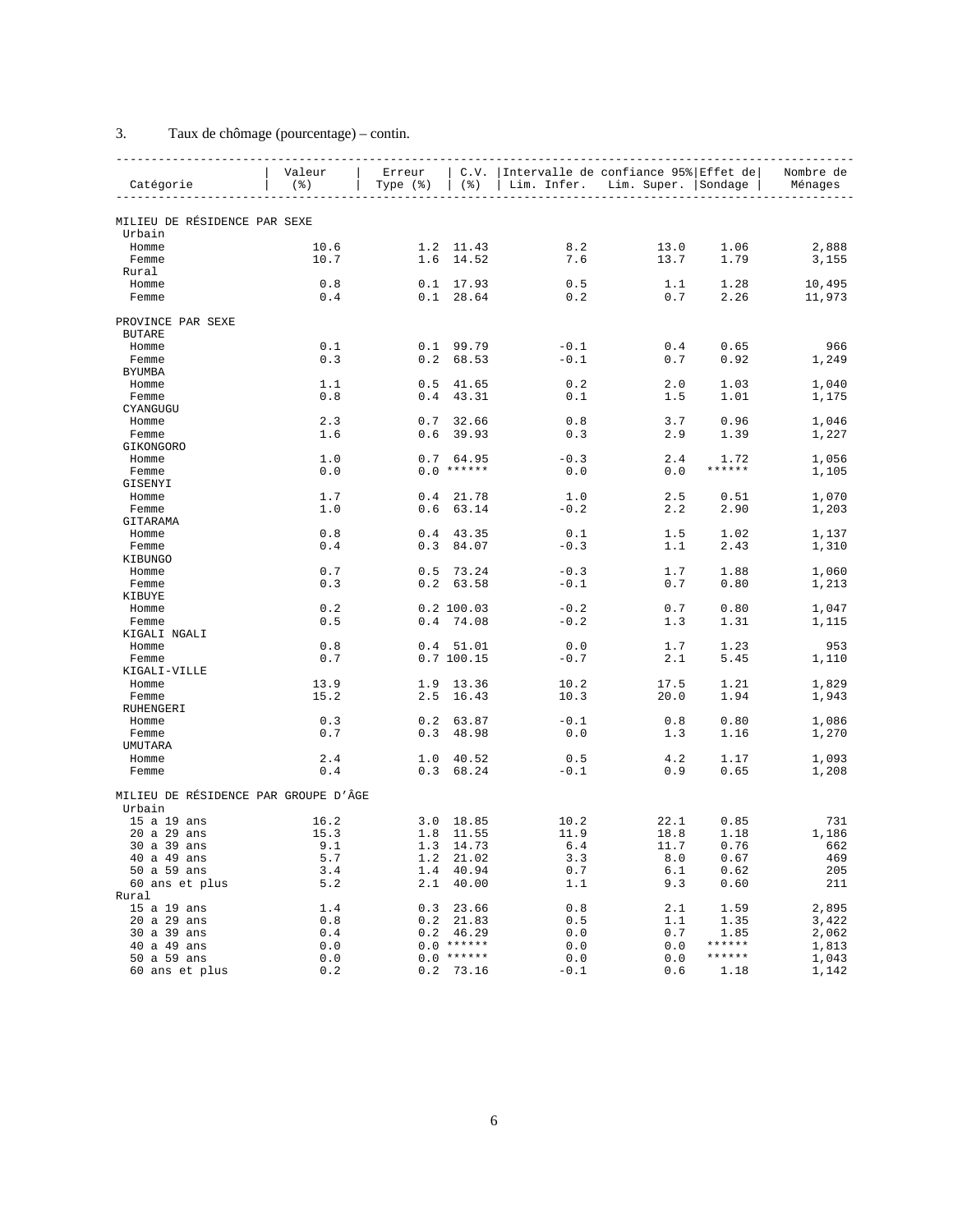### 3. Taux de chômage (pourcentage) – contin.

| Catégorie                | Valeur<br>(%) | Erreur<br>Type $(\frac{1}{6})$ | C.V.<br>(응) | Intervalle de confiance 95% Effet de<br>Lim. Infer. | Lim. Super. | Sondage | Nombre de<br>Ménages |
|--------------------------|---------------|--------------------------------|-------------|-----------------------------------------------------|-------------|---------|----------------------|
|                          |               |                                |             |                                                     |             |         |                      |
| PAR GROUPE D'ÂGE<br>SEXE |               |                                |             |                                                     |             |         |                      |
| Homme                    |               |                                |             |                                                     |             |         |                      |
| 15 a 19 ans              | 2.6           |                                | $0.5$ 18.79 | 1.7                                                 | 3.6         | 0.92    | 1,756                |
| $20$ a $29$<br>ans       | 2.9           | 0.4                            | 14.84       | 2.0                                                 | 3.7         | 1.14    | 2,035                |
| 30 a 39<br>ans           | 1.9           | 0.4                            | 19.11       | 1.2                                                 | 2.7         | 0.79    | 1,186                |
| 40 a 49<br>ans           | 0.7           | 0.2                            | 30.34       | 0.3                                                 | 1.0         | 0.59    | 1,059                |
| 50 a 59<br>ans           | 0.7           | 0.3                            | 40.33       | 0.2                                                 | 1.3         | 0.59    | 554                  |
| 60 ans et plus           | 1.1           | 0.5                            | 40.03       | 0.2                                                 | 2.0         | 0.83    | 585                  |
| Femme                    |               |                                |             |                                                     |             |         |                      |
| 15a19<br>ans             | 2.0           |                                | $0.5$ 22.43 | 1.1                                                 | 2.9         | 1.17    | 1,870                |
| 20 a 29<br>ans           | 2.3           | 0.3                            | 14.46       | 1.7                                                 | 3.0         | 1.13    | 2,573                |
| 30a39<br>ans             | 1.3           | 0.2                            | 18.84       | 0.8                                                 | 1.8         | 0.69    | 1,538                |
| 40a49<br>ans             | 0.7           | 0.2                            | 25.63       | 0.3                                                 | 1.0         | 0.53    | 1,223                |
| 59<br>50 a<br>ans        | 0.0           | 0.0                            | ******      | 0.0                                                 | 0.0         | ******  | 694                  |
| 60 ans et plus           | 0.1           | 0.1                            | 99.89       | $-0.1$                                              | 0.3         | 0.65    | 768                  |

#### 4. Taux de participation économique (pourcentage)

| Catégorie           | Valeur<br>$($ $\frac{6}{6}$ $)$ | Erreur<br>Type $(\frac{1}{6})$ |      | C.V. Intervalle de confiance 95% Effet de<br>(%)   Lim. Infer. Lim. Super.   Sondage |           |      | Nombre de<br>Ménages |
|---------------------|---------------------------------|--------------------------------|------|--------------------------------------------------------------------------------------|-----------|------|----------------------|
| <b>RWANDA</b>       | 82.4                            | 0.4                            | 0.52 | 81.6                                                                                 | 83.3      | 1.99 | 28,511               |
| MILIEU DE RÉSIDENCE |                                 |                                |      |                                                                                      |           |      |                      |
| Urbain              | 67.1                            | 1.4 2.04                       |      | 64.4                                                                                 |           |      | 69.7 1.75 6,043      |
| Rural               | 84.8                            | $0.4$ 0.52                     |      |                                                                                      | 83.9 85.6 |      | 2.08 22,468          |
| <b>STRATE</b>       |                                 |                                |      |                                                                                      |           |      |                      |
| Kigali-Ville        | 65.0                            | 1.9 2.94                       |      | 61.3                                                                                 | 68.8      | 2.03 | 3,772                |
| Autre Urbain        | 70.2                            | 1.8                            | 2.55 | 66.7                                                                                 | 73.7      | 1.24 | 2,271                |
| Rural               | 84.8                            | 0.4                            | 0.52 | 83.9                                                                                 | 85.6      | 2.08 | 22,468               |
| PROVINCE            |                                 |                                |      |                                                                                      |           |      |                      |
| <b>BUTARE</b>       | 82.0                            | 1.4                            | 1.74 | 79.2                                                                                 | 84.8      | 1.96 | 2,215                |
| <b>BYUMBA</b>       | 88.4                            | 1.2                            | 1.39 | 86.0                                                                                 | 90.8      | 1.98 | 2,215                |
| CYANGUGU            | 82.6                            | 1.5                            | 1.84 | 79.6                                                                                 | 85.6      | 1.80 | 2,273                |
| GIKONGORO           | 86.4                            | 1.3                            | 1.52 | 83.8                                                                                 | 89.0      | 1.43 | 2,161                |
| GISENYI             | 86.3                            | 1.2                            | 1.41 | 83.9                                                                                 | 88.7      | 1.96 | 2,273                |
| GITARAMA            | 83.6                            | 1.0                            | 1.25 | 81.6                                                                                 | 85.7      | 1.46 | 2,447                |
| KIBUNGO             | 83.8                            | 1.5                            | 1.74 | 81.0                                                                                 | 86.7      | 2.15 | 2,273                |
| KIBUYE              | 85.8                            | 1.2                            | 1.44 | 83.4                                                                                 | 88.2      | 1.13 | 2,162                |
| KIGALI NGALI        | 84.6                            | 1.6                            | 1.89 | 81.5                                                                                 | 87.7      | 3.06 | 2,063                |
| KIGALI-VILLE        | 65.0                            | 1.9                            | 2.94 | 61.3                                                                                 | 68.8      | 2.03 | 3,772                |
| RUHENGERI           | 80.7                            | 1.5                            | 1.92 | 77.6                                                                                 | 83.7      | 2.50 | 2,356                |
| <b>UMUTARA</b>      | 79.0                            | 1.8                            | 2.23 | 75.5                                                                                 | 82.4      | 1.56 | 2,301                |
| <b>SEXE</b>         |                                 |                                |      |                                                                                      |           |      |                      |
| Homme               | 80.4                            | 0.6                            | 0.72 | 79.3                                                                                 | 81.6      | 1.54 | 13,383               |
| Femme               | 84.1                            | 0.5                            | 0.57 | 83.2                                                                                 | 85.0      | 1.50 | 15,128               |
| GROUPE D'ÂGE        |                                 |                                |      |                                                                                      |           |      |                      |
| 15 a 19 ans         | 57.1                            | 1.1                            | 1.88 | 55.0                                                                                 | 59.2      | 1.73 | 3,626                |
| 20 a 29 ans         | 89.0                            | 0.6                            | 0.65 | 87.8                                                                                 | 90.1      | 1.57 | 4,608                |
| 30 a 39 ans         | 95.9                            | 0.4                            | 0.40 | 95.2                                                                                 | 96.7      | 1.02 | 2,724                |
| 40 a 49 ans         | 94.1                            | 0.5                            | 0.55 | 93.1                                                                                 | 95.1      | 1.11 | 2,282                |
| 50 a 59 ans         | 92.3                            | 0.8                            | 0.85 | 90.7                                                                                 | 93.8      | 1.09 | 1,248                |
| 60 ans et plus      | 74.1                            | 1.2                            | 1.69 | 71.6                                                                                 | 76.5      | 1.12 | 1,353                |
|                     |                                 |                                |      |                                                                                      |           |      |                      |

7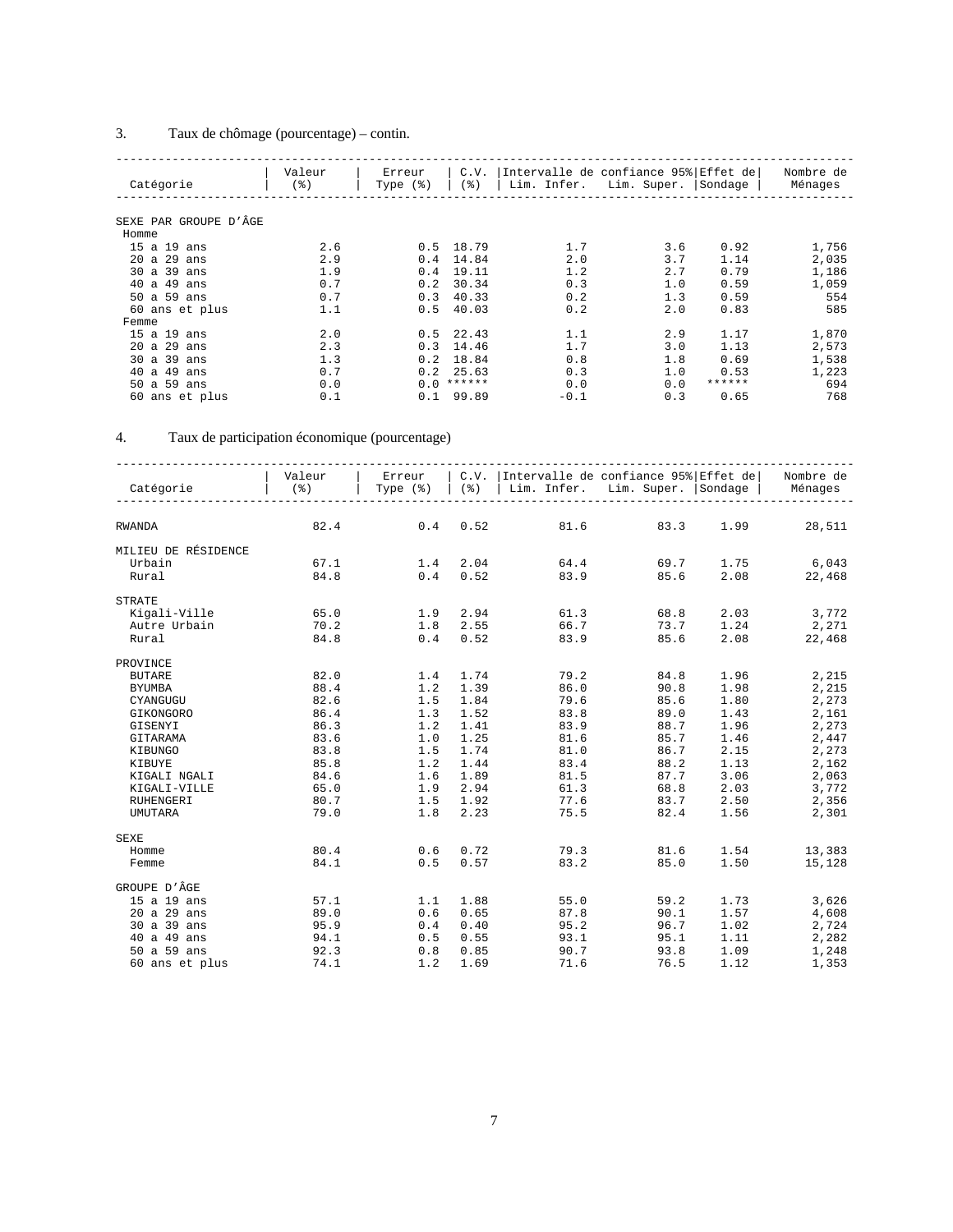|                                                | Valeur           | Erreur               |            | C.V.   Intervalle de confiance 95% Effet de |                     |      | Nombre de |
|------------------------------------------------|------------------|----------------------|------------|---------------------------------------------|---------------------|------|-----------|
| Catégorie                                      | $($ $\delta$ $)$ | Type $(\frac{1}{6})$ | ( % )      | Lim. Infer.                                 | Lim. Super. Sondage |      | Ménages   |
|                                                |                  |                      |            |                                             |                     |      |           |
| MILIEU DE RÉSIDENCE PAR SEXE                   |                  |                      |            |                                             |                     |      |           |
| Urbain                                         |                  |                      |            |                                             |                     |      |           |
| Homme                                          | 70.7             | 1.4                  | 1.97       | 67.9                                        | 73.4                | 0.90 | 2,888     |
| Femme                                          | 63.9             | 1.8                  | 2.88       | 60.3                                        | 67.5                | 1.63 | 3,155     |
| Rural                                          |                  |                      |            |                                             |                     |      |           |
| Homme                                          | 82.0             | 0.6                  | 0.77       | 80.7                                        | 83.2                | 1.68 | 10,495    |
| Femme                                          | 87.1             | 0.5                  | 0.55       | 86.1                                        | 88.0                | 1.52 | 11,973    |
| PROVINCE PAR SEXE<br><b>BUTARE</b>             |                  |                      |            |                                             |                     |      |           |
| Homme                                          | 78.8             | 2.2                  | 2.75       | 74.5                                        | 83.0                | 1.63 | 966       |
| Femme                                          | 84.2             | 1.4                  | 1.67       | 81.5                                        | 87.0                | 1.24 | 1,249     |
| <b>BYUMBA</b>                                  |                  |                      |            |                                             |                     |      |           |
| Homme                                          | 85.5             | 2.1                  | 2.43       | 81.4                                        | 89.5                | 2.18 | 1,040     |
| Femme                                          | 90.9             | 1.3                  | 1.40       | 88.4                                        | 93.4                | 1.41 | 1,175     |
| CYANGUGU                                       |                  |                      |            |                                             |                     |      |           |
| Homme                                          | 79.2             | 2.3                  | 2.89       | 74.7                                        | 83.7                | 1.55 | 1,046     |
| Femme                                          | 85.3             | 1.5                  | 1.71       | 82.4                                        | 88.1                | 1.06 | 1,227     |
| GIKONGORO                                      |                  |                      |            |                                             |                     |      |           |
| Homme                                          | 84.2             | 1.6                  | 1.90       | 81.1                                        | 87.3                | 0.88 | 1,056     |
| Femme<br>GISENYI                               | 88.4             | 1.6                  | 1.84       | 85.2                                        | 91.5                | 1.32 | 1,105     |
| Homme                                          | 82.6             | 1.5                  | 1.80       | 79.6                                        | 85.5                | 1.15 | 1,070     |
| Femme                                          | 89.7             | 1.4                  | 1.58       | 86.9                                        | 92.5                | 1.79 | 1,203     |
| GITARAMA                                       |                  |                      |            |                                             |                     |      |           |
| Homme                                          | 80.6             | 1.9                  | 2.30       | 77.0                                        | 84.2                | 1.80 | 1,137     |
| Femme                                          | 86.1             | 1.2                  | 1.38       | 83.8                                        | 88.5                | 1.18 | 1,310     |
| KIBUNGO                                        |                  |                      |            |                                             |                     |      |           |
| Homme                                          | 82.6             | 1.8                  | 2.14       | 79.1                                        | 86.0                | 1.28 | 1,060     |
| Femme                                          | 84.8             | 1.7                  | 2.01       | 81.5                                        | 88.2                | 1.74 | 1,213     |
| KIBUYE                                         |                  |                      |            |                                             |                     |      |           |
| Homme                                          | 83.4             | 2.2                  | 2.63       | 79.1                                        | 87.7                | 1.42 | 1,047     |
| Femme                                          | 87.8             | 1.1                  | 1.26       | 85.6                                        | 89.9                | 0.57 | 1,115     |
| KIGALI NGALI                                   |                  |                      |            |                                             |                     |      |           |
| Homme                                          | 81.9             | 2.2                  | 2.67       | 77.6                                        | 86.2                | 2.24 | 953       |
| Femme                                          | 86.8             | 1.7                  | 1.93       | 83.5                                        | 90.1                | 2.12 | 1,110     |
| KIGALI-VILLE                                   |                  |                      |            |                                             |                     |      |           |
| Homme                                          | 70.8             | 1.8                  | 2.48       | 67.4                                        | 74.3                | 0.89 | 1,829     |
| Femme<br>RUHENGERI                             | 59.9             | 2.8                  | 4.60       | 54.5                                        | 65.3                | 2.11 | 1,943     |
| Homme                                          | 78.4             | 2.2                  | 2.79       | 74.1                                        | 82.7                | 2.05 | 1,086     |
| Femme                                          | 82.5             | 1.6                  | 2.00       | 79.3                                        | 85.8                | 1.69 | 1,270     |
| UMUTARA                                        |                  |                      |            |                                             |                     |      |           |
| Homme                                          | 77.2             | 2.2                  | 2.80       | 72.9                                        | 81.4                | 1.02 | 1,093     |
| Femme                                          | 80.5             | 2.0                  | 2.46       | 76.6                                        | 84.4                | 1.14 | 1,208     |
|                                                |                  |                      |            |                                             |                     |      |           |
| MILIEU DE RÉSIDENCE PAR GROUPE D'ÂGE<br>Urbain |                  |                      |            |                                             |                     |      |           |
| 15 a 19 ans                                    | 28.4             | 2.4                  | 8.39       | 23.7                                        | 33.0                | 1.22 | 731       |
| 20 a 29 ans                                    | 68.9             | 2.2                  | 3.13       | 64.7                                        | 73.2                | 1.54 | 1,186     |
| 30 a 39 ans                                    | 88.5             |                      | $1.4$ 1.54 | 85.9                                        | 91.2                | 0.72 | 662       |
| 40 a 49 ans                                    | 90.2             | 1.5                  | 1.64       | 87.3                                        | 93.1                | 0.70 | 469       |
| 50 a 59 ans                                    | 86.0             | 3.0                  | 3.46       | 80.2                                        | 91.8                | 0.91 | 205       |
| 60 ans et plus                                 | 53.8             | 3.7                  | 6.87       | 46.6                                        | 61.0                | 0.70 | 211       |
| Rural                                          |                  |                      |            |                                             |                     |      |           |
| 15 a 19 ans                                    | 61.0             | 1.2                  | 1.93       | 58.7                                        | 63.3                | 1.88 | 2,895     |
| 20 a 29 ans                                    | 92.7             | 0.5                  | 0.56       | 91.7                                        | 93.7                | 1.54 | 3,422     |
| 30 a 39 ans                                    | 97.2             | 0.4                  | 0.39       | 96.5                                        | 98.0                | 1.22 | 2,062     |
| 40 a 49 ans                                    | 94.7             | 0.6                  | 0.58       | 93.6                                        | 95.8                | 1.21 | 1,813     |
| 50 a 59 ans                                    | 93.0             | 0.8                  | 0.87       | 91.4                                        | 94.5                | 1.13 | 1,043     |
| 60 ans et plus                                 | 76.1             | 1.3                  | 1.72       | 73.6                                        | 78.7                | 1.19 | 1,142     |

### 4. Taux de participation économique (pourcentage) – contin.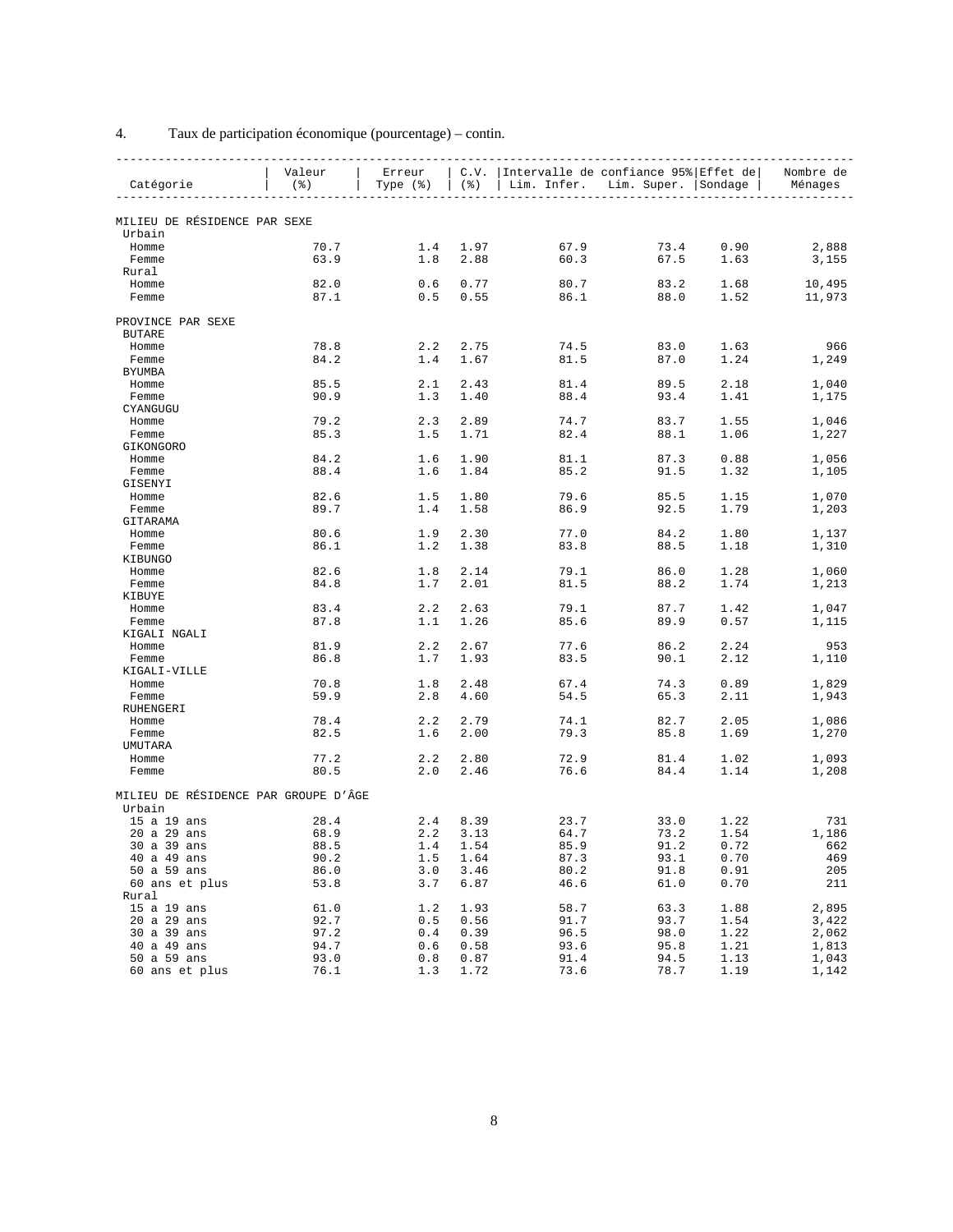### 4. Taux de participation économique (pourcentage) – contin.

| Catégorie             | Valeur<br>$($ % $)$ | Erreur<br>Type $(\frac{1}{6})$ | C.V.<br>ಿ ) | Lim. Infer. | Intervalle de confiance 95% Effet de<br>Lim. Super. | Sondage | Nombre de<br>Ménages |
|-----------------------|---------------------|--------------------------------|-------------|-------------|-----------------------------------------------------|---------|----------------------|
|                       |                     |                                |             |             |                                                     |         |                      |
| SEXE PAR GROUPE D'ÂGE |                     |                                |             |             |                                                     |         |                      |
| Homme                 |                     |                                |             |             |                                                     |         |                      |
| 15 a 19 ans           | 54.4                | 1.4                            | 2.59        | 51.6        | 57.1                                                | 1.42    | 1,756                |
| 20 a 29<br>ans        | 88.1                | 0.8                            | 0.94        | 86.5        | 89.7                                                | 1.31    | 2,035                |
| 30 a 39<br>ans        | 95.7                | 0.6                            | 0.67        | 94.4        | 97.0                                                | 1.15    | 1,186                |
| a 49 ans<br>40        | 92.0                | 0.9                            | 0.99        | 90.2        | 93.7                                                | 1.17    | 1,059                |
| a 59 ans<br>50        | 88.7                | 1.4                            | 1.53        | 86.0        | 91.3                                                | 1.01    | 554                  |
| 60 ans et plus        | 75.3                | 1.9                            | 2.46        | 71.7        | 79.0                                                | 1.10    | 585                  |
| Femme                 |                     |                                |             |             |                                                     |         |                      |
| 15 a 19 ans           | 59.7                | 1.4                            | 2.37        | 56.9        | 62.4                                                | 1.57    | 1,870                |
| $20$ a $29$ ans       | 89.7                | 0.7                            | 0.77        | 88.3        | 91.0                                                | 1.31    | 2,573                |
| 30 a 39 ans           | 96.1                | 0.5                            | 0.48        | 95.2        | 97.0                                                | 0.87    | 1,538                |
| a 49<br>40<br>ans     | 96.0                | 0.5                            | 0.55        | 94.9        | 97.0                                                | 0.89    | 1,223                |
| a 59<br>50<br>ans     | 95.1                | 0.9                            | 0.91        | 93.4        | 96.8                                                | 1.13    | 694                  |
| 60 ans et plus        | 73.1                | 1.6                            | 2.21        | 69.9        | 76.3                                                | 1.05    | 768                  |

### 5. Effectif de la population

| Catégorie           | Valeur    | Erreur<br>Type | C.V.<br>$($ $\frac{6}{6}$ $)$ | Lim. Infer. | Intervalle de confiance 95% Effet de<br>Lim. Super. | Sondage | Nombre de<br>Ménages |
|---------------------|-----------|----------------|-------------------------------|-------------|-----------------------------------------------------|---------|----------------------|
| <b>RWANDA</b>       | 8,062,277 | 55,464         | 0.69                          | 7,953,568   | 8,170,987                                           | ******  | 28,511               |
|                     |           |                |                               |             |                                                     |         |                      |
| MILIEU DE RÉSIDENCE |           |                |                               |             |                                                     |         |                      |
| Urbain              | 1,025,987 | 15,129         | 1.47                          | 996,334     | 1,055,640                                           | 0.90    | 6,043                |
| Rural               | 7,036,290 | 53,361         | 0.76                          | 6,931,703   | 7,140,878                                           | 11.24   | 22,468               |
| <b>STRATE</b>       |           |                |                               |             |                                                     |         |                      |
| Kigali-Ville        | 606,096   | 12,027         | 1.98                          | 582,523     | 629,668                                             | 0.91    | 3,772                |
| Autre Urbain        | 419,891   | 9,178          | 2.19                          | 401,902     | 437,880                                             | 0.75    | 2,271                |
| Rural               | 7,036,290 | 53,361         | 0.76                          | 6,931,703   | 7,140,878                                           | 11.24   | 22,468               |
| PROVINCE            |           |                |                               |             |                                                     |         |                      |
| <b>BUTARE</b>       | 684,456   | 16,447         | 2.40                          | 652,220     | 716,693                                             | 1.53    | 2,215                |
| <b>BYUMBA</b>       | 712,826   | 14,929         | 2.09                          | 683,565     | 742,087                                             | 1.21    | 2,215                |
| CYANGUGU            | 556,824   | 9,983          | 1.79                          | 537,258     | 576,391                                             | 0.68    | 2,273                |
| GIKONGORO           | 486,925   | 10,427         | 2.14                          | 466,488     | 507,362                                             | 0.84    | 2,161                |
| GISENYI             | 835,394   | 18,764         | 2.25                          | 798,617     | 872,171                                             | 1.66    | 2,273                |
| GITARAMA            | 886,100   | 22,944         | 2.59                          | 841,130     | 931,071                                             | 2.36    | 2,447                |
| KIBUNGO             | 707,181   | 18,021         | 2.55                          | 671,861     | 742,501                                             | 1.78    | 2,273                |
| KIBUYE              | 480,614   | 11,949         | 2.49                          | 457,194     | 504,035                                             | 1.12    | 2,162                |
| KIGALI NGALI        | 758,871   | 19,423         | 2.56                          | 720,801     | 796,940                                             | 1.94    | 2,063                |
| KIGALI-VILLE        | 606,096   | 12,027         | 1.98                          | 582,523     | 629,668                                             | 0.91    | 3,772                |
| RUHENGERI           | 895,058   | 19,607         | 2.19                          | 856,628     | 933,489                                             | 1.71    | 2,356                |
| <b>UMUTARA</b>      | 451,932   | 11,049         | 2.44                          | 430,275     | 473,589                                             | 1.01    | 2,301                |
| <b>SEXE</b>         |           |                |                               |             |                                                     |         |                      |
| Homme               | 3,765,559 | 37,577         | 1.00                          | 3,691,909   | 3,839,209                                           | 2.49    | 13,383               |
| Femme               | 4,296,718 | 34,661         | 0.81                          | 4,228,783   | 4,364,654                                           | 2.12    | 15,128               |
| GROUPE D'ÂGE        |           |                |                               |             |                                                     |         |                      |
| Moins de 15 ans     | 3,594,917 | 38,531         | 1.07                          | 3,519,396   | 3,670,437                                           | 2.64    | 12,670               |
| 15 a 19 ans         | 1,038,333 | 19,927         | 1.92                          | 999,275     | 1,077,390                                           | 1.55    | 3,626                |
| 20 a 29 ans         | 1,278,344 | 20,751         | 1.62                          | 1,237,672   | 1,319,016                                           | 1.42    | 4,608                |
| 30 a 39 ans         | 755,887   | 15,292         | 2.02                          | 725,916     | 785,859                                             | 1.21    | 2,724                |
| 40 a 49 ans         | 646,737   | 15,280         | 2.36                          | 616,787     | 676,686                                             | 1.39    | 2,282                |
| 50 a 59 ans         | 356,310   | 11,240         | 3.15                          | 334,280     | 378,340                                             | 1.31    | 1,248                |
| 60 ans et plus      | 391,750   | 12,246         | 3.13                          | 367,748     | 415,751                                             | 1.42    | 1,353                |
|                     |           |                |                               |             |                                                     |         |                      |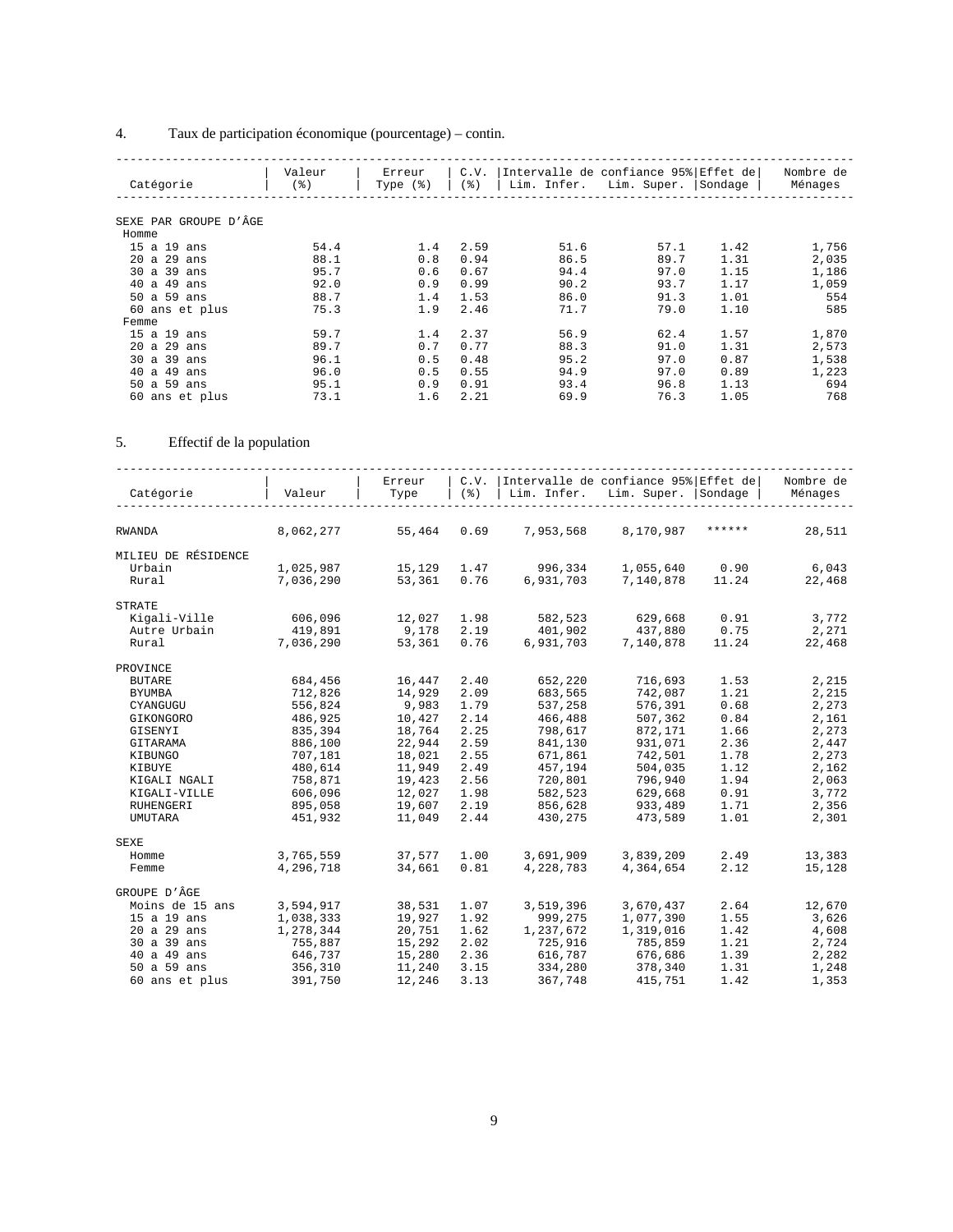### 5. Effectif de la population – contin.

| Catégorie                            | Valeur    | Erreur<br>Type  | C.V.<br>(응)  | Lim. Infer.        | Intervalle de confiance 95% Effet de<br>Lim. Super. Sondage |              | Nombre de<br>Ménages |
|--------------------------------------|-----------|-----------------|--------------|--------------------|-------------------------------------------------------------|--------------|----------------------|
|                                      |           |                 |              |                    |                                                             |              |                      |
| MILIEU DE RÉSIDENCE PAR SEXE         |           |                 |              |                    |                                                             |              |                      |
| Urbain<br>Homme                      |           |                 |              |                    |                                                             |              |                      |
|                                      | 489,690   | 9,854<br>10,185 | 2.01<br>1.90 | 470,377<br>516,335 | 509,003<br>556,258                                          | 0.75<br>0.73 | 2,888<br>3,155       |
| Femme<br>Rural                       | 536,297   |                 |              |                    |                                                             |              |                      |
| Homme                                | 3,275,869 | 36,262          | 1.11         | 3,204,796          | 3,346,942                                                   | 2.39         | 10,495               |
| Femme                                | 3,760,422 | 33,131          | 0.88         | 3,695,485          | 3,825,358                                                   | 1.93         | 11,973               |
| PROVINCE PAR SEXE                    |           |                 |              |                    |                                                             |              |                      |
| <b>BUTARE</b>                        |           |                 |              |                    |                                                             |              |                      |
| Homme                                | 298,156   | 11,548          | 3.87         | 275,522            | 320,789                                                     | 1.64         | 966                  |
| Femme                                | 386,301   | 10,961          | 2.84         | 364,818            | 407,784                                                     | 1.16         | 1,249                |
| BYUMBA                               |           |                 |              |                    |                                                             |              |                      |
| Homme                                | 333,590   | 10,736          | 3.22         | 312,548            | 354,632                                                     | 1.27         | 1,040                |
| Femme                                | 379,236   | 9,861           | 2.60         | 359,908            | 398,564                                                     | 0.95         | 1,175                |
| CYANGUGU                             |           |                 |              |                    |                                                             |              |                      |
| Homme                                | 255,960   | 7,537           | 2.94         | 241,187            | 270,733                                                     | 0.81         | 1,046                |
| Femme                                | 300,864   | 6,023           | 2.00         | 289,060            | 312,669                                                     | 0.44         | 1,227                |
| GIKONGORO                            |           |                 |              |                    |                                                             |              |                      |
| Homme                                | 238,121   | 8,079           | 3.39         | 222,285            | 253,956                                                     | 1.00         | 1,056                |
| Femme                                | 248,805   | 5,594           | 2.25         | 237,840            | 259,769                                                     | 0.46         | 1,105                |
| GISENYI                              |           |                 |              |                    |                                                             |              |                      |
| Homme                                | 394,024   | 13,550          | 3.44         | 367,466            | 420,581                                                     | 1.73         | 1,070                |
| Femme                                | 441,370   | 10,447          | 2.37         | 420,893            | 461,847                                                     | 0.93         | 1,203                |
| GITARAMA                             |           |                 |              |                    |                                                             |              |                      |
| Homme                                | 412,753   | 15,284          | 3.70         | 382,797            | 442,709                                                     | 2.11         | 1,137                |
| Femme                                | 473,347   | 13,461          | 2.84         | 446,964            | 499,730                                                     | 1.44         | 1,310                |
| KIBUNGO                              |           |                 |              |                    |                                                             |              |                      |
| Homme                                | 330,578   | 9,579           | 2.90         | 311,803            | 349,353                                                     | 1.02         | 1,060                |
| Femme                                | 376,603   | 12,305          | 3.27         | 352,486            | 400,720                                                     | 1.49         | 1,213                |
| KIBUYE                               |           |                 |              |                    |                                                             |              |                      |
| Homme                                | 232,681   | 6,784           | 2.92         | 219,384            | 245,977                                                     | 0.72         | 1,047                |
| Femme                                | 247,933   | 7,506           | 3.03         | 233,222            | 262,645                                                     | 0.83         | 1,115                |
| KIGALI NGALI                         |           |                 |              |                    |                                                             |              |                      |
| Homme                                | 349,375   | 13,728          | 3.93         | 322,468            | 376,283                                                     | 1.99         | 953                  |
| Femme<br>KIGALI-VILLE                | 409,495   | 12,140          | 2.96         | 385,702            | 433,289                                                     | 1.34         | 1,110                |
|                                      | 293,889   | 7,548           | 2.57         | 279,095            | 308,682                                                     | 0.71         | 1,829                |
| Homme<br>Femme                       | 312,207   | 8,031           | 2.57         | 296,466            | 327,947                                                     | 0.76         | 1,943                |
| RUHENGERI                            |           |                 |              |                    |                                                             |              |                      |
| Homme                                | 411,750   | 14,111          | 3.43         | 384,093            | 439,408                                                     | 1.80         | 1,086                |
| Femme                                | 483,308   | 11,717          | 2.42         | 460,342            | 506,274                                                     | 1.07         | 1,270                |
| UMUTARA                              |           |                 |              |                    |                                                             |              |                      |
| Homme                                | 214,683   | 6,465           | 3.01         | 202,012            | 227,353                                                     | 0.71         | 1,093                |
| Femme                                | 237,249   | 8,318           | 3.51         | 220,946            | 253,553                                                     | 1.06         | 1,208                |
| MILIEU DE RÉSIDENCE PAR GROUPE D'ÂGE |           |                 |              |                    |                                                             |              |                      |
| Urbain<br>Moins de 15 ans            | 439,458   | 11,228          | 2.55         | 417,451            | 461,465                                                     | 1.07         | 2,579                |
| 15 a 19 ans                          | 124,020   | 5,301           | 4.27         | 113,630            | 134,410                                                     | 0.81         | 731                  |
| 20 a 29 ans                          | 200,012   | 6,571           | 3.29         | 187,133            | 212,890                                                     | 0.78         | 1,186                |
| 30 a 39 ans                          | 111,892   | 4,690           | 4.19         | 102,700            | 121,084                                                     | 0.70         | 662                  |
| 40 a 49 ans                          | 79,549    | 3,564           | 4.48         | 72,563             | 86,534                                                      | 0.57         | 469                  |
| 50 a 59 ans                          | 34,877    | 2,474           | 7.09         | 30,028             | 39,725                                                      | 0.62         | 205                  |
| 60 ans et plus                       | 36,180    | 2,995           | 8.28         | 30,310             | 42,049                                                      | 0.88         | 211                  |
| Rural                                |           |                 |              |                    |                                                             |              |                      |
| Moins de 15 ans                      | 3,155,458 | 36,859          | 1.17         | 3,083,215          | 3,227,702                                                   | 2.50         | 10,091               |
| 15 a 19 ans                          | 914,313   | 19,209          | 2.10         | 876,663            | 951,963                                                     | 1.61         | 2,895                |
| 20 a 29 ans                          | 1,078,332 | 19,683          | 1.83         | 1,039,753          | 1,116,911                                                   | 1.47         | 3,422                |
| 30 a 39 ans                          | 643,995   | 14,555          | 2.26         | 615,468            | 672,522                                                     | 1.26         | 2,062                |
| 40 a 49 ans                          | 567,188   | 14,859          | 2.62         | 538,065            | 596,312                                                     | 1.48         | 1,813                |
| 50 a 59 ans                          | 321,433   | 10,964          | 3.41         | 299,943            | 342,923                                                     | 1.38         | 1,043                |
| 60 ans et plus                       | 355,570   | 11,874          | 3.34         | 332,297            | 378,843                                                     | 1.47         | 1,142                |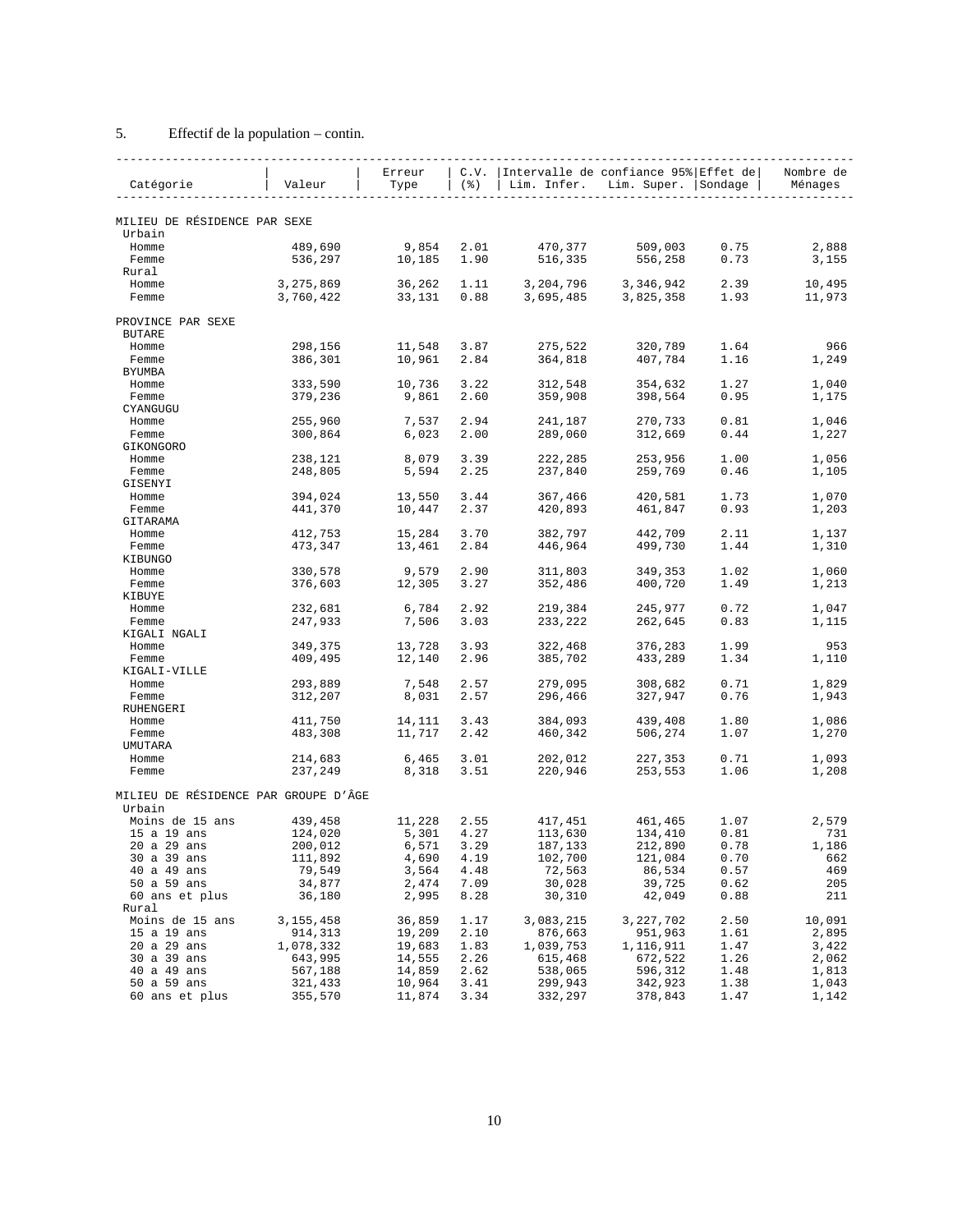### 5. Effectif de la population – contin.

| Catégorie             | Valeur    | Erreur<br>Type | C.V.<br>(응) | Lim. Infer. | Intervalle de confiance 95% Effet de <br>Lim. Super. | Sondage | Nombre de<br>Ménages |
|-----------------------|-----------|----------------|-------------|-------------|------------------------------------------------------|---------|----------------------|
|                       |           |                |             |             |                                                      |         |                      |
| SEXE PAR GROUPE D'ÂGE |           |                |             |             |                                                      |         |                      |
| Homme                 |           |                |             |             |                                                      |         |                      |
| Moins de 15 ans       | 1,749,999 | 26,447         | 1.51        | 1,698,164   | 1,801,835                                            | 1.81    | 6,208                |
| 15a19<br>ans          | 503,428   | 13,021         | 2.59        | 477,907     | 528,948                                              | 1.27    | 1,756                |
| $20$ a $29$ ans       | 565,168   | 13,775         | 2.44        | 538,168     | 592,168                                              | 1.28    | 2,035                |
| 30 a 39 ans           | 322,858   | 9,420          | 2.92        | 304,395     | 341,321                                              | 1.01    | 1,186                |
| 40a49<br>ans          | 298,697   | 9,471          | 3.17        | 280,133     | 317,260                                              | 1.10    | 1,059                |
| 50 a 59 ans           | 156,457   | 7,085          | 4.53        | 142,569     | 170,344                                              | 1.16    | 554                  |
| 60 ans et plus        | 168,953   | 7,112          | 4.21        | 155,014     | 182,892                                              | 1.08    | 585                  |
| Femme                 |           |                |             |             |                                                      |         |                      |
| Moins de 15 ans       | 1,844,917 | 26,303         | 1.43        | 1,793,363   | 1,896,472                                            | 1.72    | 6,462                |
| 15 a 19 ans           | 534,905   | 13,326         | 2.49        | 508,787     | 561,023                                              | 1.26    | 1,870                |
| 20 a 29 ans           | 713,176   | 13,096         | 1.84        | 687,508     | 738,844                                              | 0.93    | 2,573                |
| 30 a 39<br>ans        | 433,029   | 10,078         | 2.33        | 413,277     | 452,782                                              | 0.88    | 1,538                |
| 40 a 49<br>ans        | 348,040   | 9,667          | 2.78        | 329,092     | 366,989                                              | 0.99    | 1,223                |
| 50 a 59 ans           | 199,854   | 7,336          | 3.67        | 185,476     | 214,231                                              | 0.98    | 694                  |
| 60 ans et plus        | 222,797   | 7,928          | 3.56        | 207,259     | 238,335                                              | 1.03    | 768                  |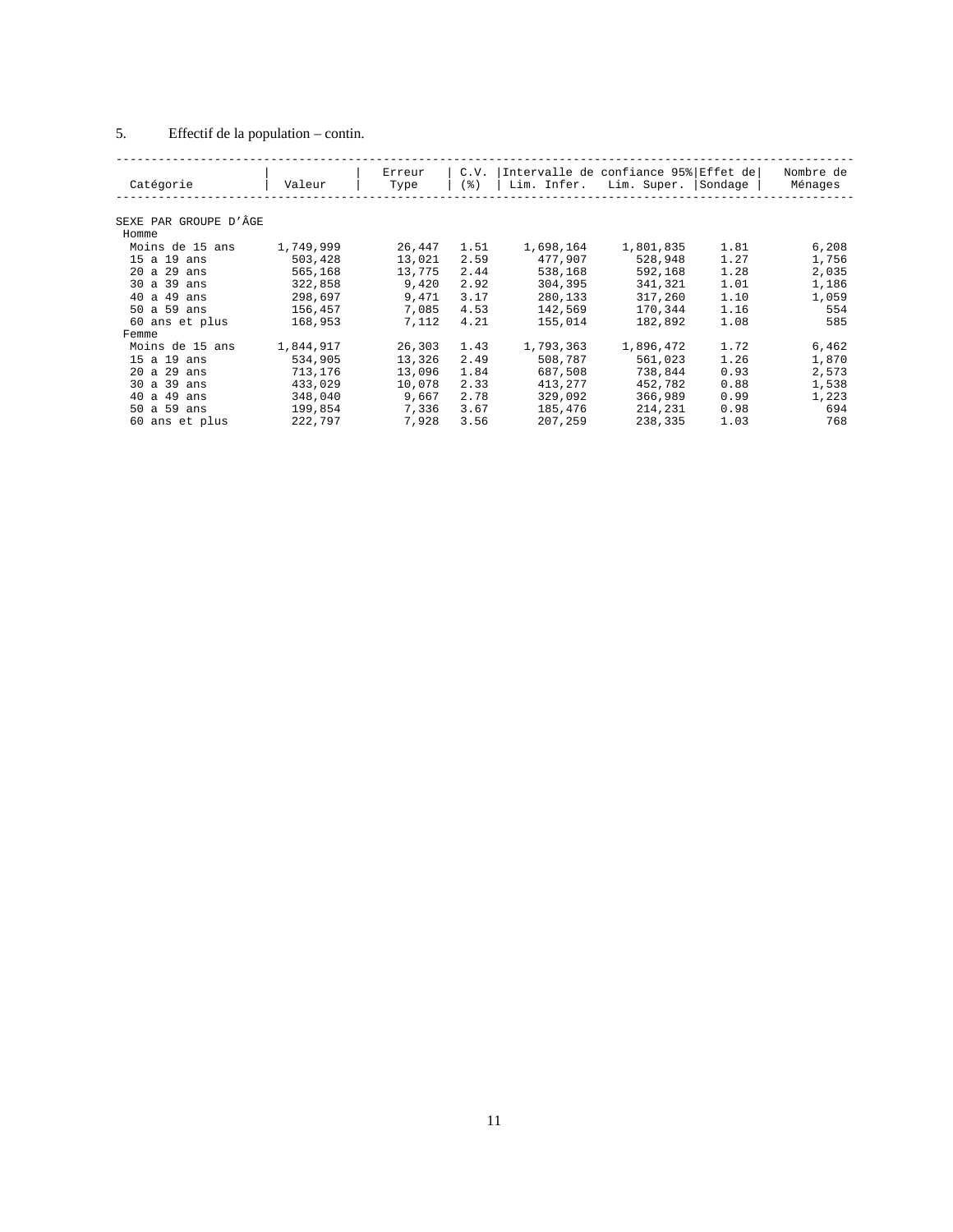### B. Estimations au niveau de ménage

### 1. Pourcentage de ménages avec chef de ménage femme

| Catégorie           | Valeur<br>$($ $\frac{6}{6}$ $)$ | Erreur<br>Type $(*)$ | C.V.<br>$($ $\mathcal{E})$ | Intervalle de confiance 95% Effet de<br>Lim. Infer. | Lim. Super. | Sondage | Nombre de<br>Ménages |
|---------------------|---------------------------------|----------------------|----------------------------|-----------------------------------------------------|-------------|---------|----------------------|
|                     |                                 |                      |                            |                                                     |             |         |                      |
|                     |                                 |                      |                            |                                                     |             |         |                      |
| <b>RWANDA</b>       | 29.3                            | 0.7                  | 2.40                       | 27.9                                                | 30.7        | 1.38    | 5,760                |
| MILIEU DE RÉSIDENCE |                                 |                      |                            |                                                     |             |         |                      |
| Urbain              | 28.4                            | 1.5                  | 5.25                       | 25.5                                                | 31.3        | 0.74    | 1,140                |
| Rural               | 29.4                            | 0.8                  | 2.63                       | 27.9                                                | 30.9        | 1.46    | 4,620                |
| <b>STRATE</b>       |                                 |                      |                            |                                                     |             |         |                      |
| Kigali-Ville        | 27.4                            | 1.9                  | 6.93                       | 23.6                                                | 31.1        | 0.73    | 720                  |
| Autre Urbain        | 30.0                            | 2.4                  | 8.03                       | 25.3                                                | 34.7        | 0.75    | 420                  |
| Rural               | 29.4                            | 0.8                  | 2.63                       | 27.9                                                | 30.9        | 1.46    | 4,620                |
| PROVINCE            |                                 |                      |                            |                                                     |             |         |                      |
| <b>BUTARE</b>       | 39.6                            | 2.1                  | 5.41                       | 35.4                                                | 43.8        | 1.03    | 492                  |
| <b>BYUMBA</b>       | 28.0                            | 2.1                  | 7.37                       | 23.9                                                | 32.0        | 1.06    | 444                  |
| CYANGUGU            | 26.7                            | 2.3                  | 8.45                       | 22.3                                                | 31.1        | 0.99    | 444                  |
| GIKONGORO           | 23.9                            | 2.1                  | 8.79                       | 19.8                                                | 28.0        | 0.85    | 444                  |
| GISENYI             | 25.8                            | 2.5                  | 9.62                       | 20.9                                                | 30.6        | 1.94    | 468                  |
| GITARAMA            | 27.5                            | 2.8                  | 9.99                       | 22.2                                                | 32.9        | 2.33    | 480                  |
| KIBUNGO             | 33.1                            | 2.3                  | 7.07                       | 28.5                                                | 37.7        | 1.27    | 468                  |
| KIBUYE              | 25.0                            | 2.4                  | 9.79                       | 20.2                                                | 29.8        | 1.10    | 444                  |
| KIGALI NGALI        | 31.8                            | 2.8                  | 8.85                       | 26.3                                                | 37.3        | 2.11    | 444                  |
| KIGALI-VILLE        | 27.4                            | 1.9                  | 6.93                       | 23.6                                                | 31.1        | 0.73    | 720                  |
| <b>RUHENGERI</b>    | 29.2                            | 2.0                  | 6.93                       | 25.2                                                | 33.1        | 1.24    | 468                  |
| UMUTARA             | 30.2                            | 2.8                  | 9.15                       | 24.8                                                | 35.6        | 1.11    | 444                  |

### 2. Pourcentage de femmes chefs de ménage veuves

| Catégorie           | Valeur<br>$($ $\frac{6}{6}$ $)$ | Erreur<br>Type $(*)$ | C.V.<br>$($ $\mathcal{E})$ | Intervalle de confiance 95% Effet de<br>Lim. Infer. | Lim. Super.  | Sondage      | Nombre de<br>Ménages |
|---------------------|---------------------------------|----------------------|----------------------------|-----------------------------------------------------|--------------|--------------|----------------------|
| <b>RWANDA</b>       | 81.1                            | 1.0                  | 1.22                       | 79.2                                                | 83.1         | 1.08         | 5,760                |
| MILIEU DE RÉSIDENCE |                                 |                      |                            |                                                     |              |              |                      |
| Urbain<br>Rural     | 79.2<br>81.4                    | 2.5<br>1.1           | 3.11<br>1.32               | 74.4<br>79.3                                        | 84.1<br>83.5 | 0.71<br>1.13 | 1,140<br>4,620       |
| <b>STRATE</b>       |                                 |                      |                            |                                                     |              |              |                      |
| Kigali-Ville        | 75.6                            | 3.7                  | 4.95                       | 68.3                                                | 83.0         | 0.84         | 720                  |
| Autre Urbain        | 84.1                            | 2.8                  | 3.37                       | 78.6                                                | 89.7         | 0.49         | 420                  |
| Rural               | 81.4                            | 1.1                  | 1.32                       | 79.3                                                | 83.5         | 1.13         | 4,620                |
| PROVINCE            |                                 |                      |                            |                                                     |              |              |                      |
| <b>BUTARE</b>       | 83.7                            | 2.5                  | 2.95                       | 78.8                                                | 88.5         | 0.95         | 492                  |
| <b>BYUMBA</b>       | 77.7                            | 3.6                  | 4.61                       | 70.7                                                | 84.8         | 1.04         | 444                  |
| CYANGUGU            | 75.6                            | 3.7                  | 4.90                       | 68.4                                                | 82.9         | 0.76         | 444                  |
| GIKONGORO           | 85.7                            | 3.0                  | 3.51                       | 79.8                                                | 91.6         | 0.62         | 444                  |
| GISENYI             | 82.5                            | 3.3                  | 3.95                       | 76.1                                                | 88.9         | 1.15         | 468                  |
| GITARAMA            | 88.8                            | 2.3                  | 2.62                       | 84.2                                                | 93.3         | 0.92         | 480                  |
| <b>KIBUNGO</b>      | 76.8                            | 3.3                  | 4.31                       | 70.4                                                | 83.3         | 1.04         | 468                  |
| KIBUYE              | 83.8                            | 3.5                  | 4.17                       | 76.9                                                | 90.6         | 0.78         | 444                  |
| KIGALI NGALI        | 79.6                            | 3.7                  | 4.66                       | 72.3                                                | 86.9         | 1.56         | 444                  |
| KIGALI-VILLE        | 75.6                            | 3.7                  | 4.95                       | 68.3                                                | 83.0         | 0.84         | 720                  |
| <b>RUHENGERI</b>    | 82.6                            | 3.8                  | 4.56                       | 75.2                                                | 89.9         | 1.80         | 468                  |
| UMUTARA             | 78.3                            | 3.6                  | 4.53                       | 71.4                                                | 85.3         | 0.69         | 444                  |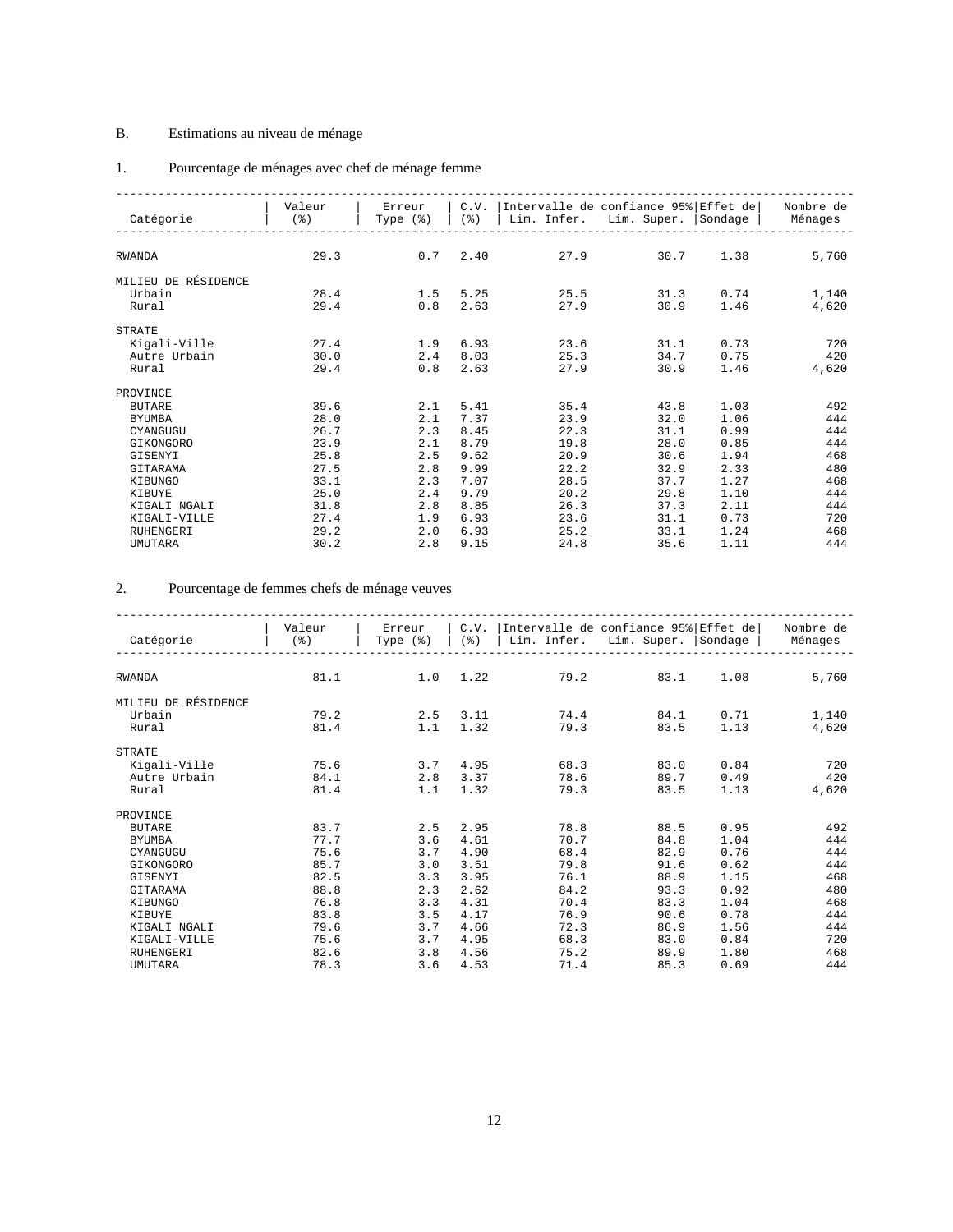| J. |  | Temps moyen (en minutes) pour les ménages d'atteindre à pied la plus proche source d'eau utilisée pour boire |  |  |  |
|----|--|--------------------------------------------------------------------------------------------------------------|--|--|--|
|    |  |                                                                                                              |  |  |  |

| Catégorie           | Valeur | Erreur<br>Type | C.V.<br>$($ $\frac{6}{6}$ $)$ | Lim. Infer. | Intervalle de confiance 95% Effet de<br>Lim. Super. | Sondage | Nombre de<br>Ménages |
|---------------------|--------|----------------|-------------------------------|-------------|-----------------------------------------------------|---------|----------------------|
|                     |        |                |                               |             |                                                     |         |                      |
| <b>RWANDA</b>       | 21     | $\mathbf{1}$   | 3.78                          | 19          | 22                                                  | 4.87    | 5,760                |
| MILIEU DE RÉSIDENCE |        |                |                               |             |                                                     |         |                      |
| Urbain              | 10     | 1.             | 11.58                         | 8           | 13                                                  | 4.00    | 1,140                |
| Rural               | 22     | $\mathbf{1}$   | 3.95                          | 21          | 24                                                  | 5.01    | 4,620                |
| <b>STRATE</b>       |        |                |                               |             |                                                     |         |                      |
| Kigali-Ville        | 10     | 2              | 18.04                         | 7           | 14                                                  | 4.47    | 720                  |
| Autre Urbain        | 10     | 1              | 10.48                         | 8           | 12                                                  | 2.37    | 420                  |
| Rural               | 22     | 1              | 3.95                          | 21          | 24                                                  | 5.01    | 4,620                |
| PROVINCE            |        |                |                               |             |                                                     |         |                      |
| <b>BUTARE</b>       | 19     | 1              | 7.41                          | 17          | 22                                                  | 3.31    | 492                  |
| <b>BYUMBA</b>       | 22     | 3              | 12.28                         | 17          | 27                                                  | 5.36    | 444                  |
| CYANGUGU            | 17     | 2              | 9.85                          | 14          | 20                                                  | 3.01    | 444                  |
| GIKONGORO           | 17     | 1              | 8.38                          | 14          | 20                                                  | 2.60    | 444                  |
| GISENYI             | 17     | $\overline{a}$ | 12.04                         | 13          | 21                                                  | 5.87    | 468                  |
| GITARAMA            | 16     | $\overline{a}$ | 10.55                         | 12          | 19                                                  | 5.01    | 480                  |
| KIBUNGO             | 29     | 3              | 10.71                         | 23          | 36                                                  | 6.10    | 468                  |
| KIBUYE              | 13     |                | 5.29                          | 12          | 14                                                  | 1.06    | 444                  |
| KIGALI NGALI        | 28     | 3              | 10.82                         | 22          | 34                                                  | 4.62    | 444                  |
| KIGALI-VILLE        | 10     | 2              | 18.04                         | 7           | 14                                                  | 4.47    | 720                  |
| <b>RUHENGERI</b>    | 27     | 4              | 14.25                         | 19          | 34                                                  | 7.12    | 468                  |
| <b>UMUTARA</b>      | 33     | 6              | 17.44                         | 22          | 45                                                  | 4.21    | 444                  |
|                     |        |                |                               |             |                                                     |         |                      |

### 4. Temps moyen ( en minutes) pour les ménages d'atteindre à pied le plus proche marché de produits alimentaires

| Catégorie           | Valeur | Erreur<br>Type | C.V.<br>$($ $\frac{6}{6}$ $)$ | Lim. Infer. | Intervalle de confiance 95% Effet de<br>Lim. Super. | Sondage | Nombre de<br>Ménages |
|---------------------|--------|----------------|-------------------------------|-------------|-----------------------------------------------------|---------|----------------------|
| <b>RWANDA</b>       | 84     | 3              | 3.19                          | 79          | 90                                                  | 7.54    | 5,760                |
| MILIEU DE RÉSIDENCE |        |                |                               |             |                                                     |         |                      |
| Urbain              | 35     | 4              | 11.43                         | 27          | 42                                                  | 4.99    | 1,140                |
| Rural               | 91     | 3              | 3.30                          | 85          | 97                                                  | 8.17    | 4,620                |
| <b>STRATE</b>       |        |                |                               |             |                                                     |         |                      |
| Kigali-Ville        | 39     | 6              | 16.14                         | 27          | 52                                                  | 5.31    | 720                  |
| Autre Urbain        | 28     | 3              | 10.15                         | 22          | 33                                                  | 3.34    | 420                  |
| Rural               | 91     | 3              | 3.30                          | 85          | 97                                                  | 8.17    | 4,620                |
| PROVINCE            |        |                |                               |             |                                                     |         |                      |
| <b>BUTARE</b>       | 75     | 8              | 10.63                         | 60          | 91                                                  | 7.95    | 492                  |
| <b>BYUMBA</b>       | 77     | 9              | 11.45                         | 60          | 94                                                  | 9.11    | 444                  |
| CYANGUGU            | 99     | 10             | 10.13                         | 79          | 118                                                 | 6.57    | 444                  |
| GIKONGORO           | 79     | 6              | 8.11                          | 66          | 91                                                  | 3.20    | 444                  |
| GISENYI             | 87     | 10             | 11.77                         | 67          | 107                                                 | 9.76    | 468                  |
| GITARAMA            | 64     | 6              | 10.02                         | 51          | 76                                                  | 8.23    | 480                  |
| KIBUNGO             | 92     | 9              | 10.31                         | 73          | 110                                                 | 8.27    | 468                  |
| KIBUYE              | 101    | 10             | 10.36                         | 80          | 121                                                 | 5.75    | 444                  |
| KIGALI NGALI        | 100    | 10             | 9.58                          | 81          | 119                                                 | 9.90    | 444                  |
| KIGALI-VILLE        | 39     | 6              | 16.14                         | 2.7         | 52                                                  | 5.31    | 720                  |
| <b>RUHENGERI</b>    | 107    | 10             | 9.66                          | 87          | 127                                                 | 9.59    | 468                  |
| <b>UMUTARA</b>      | 91     | 12             | 13.35                         | 67          | 115                                                 | 6.27    | 444                  |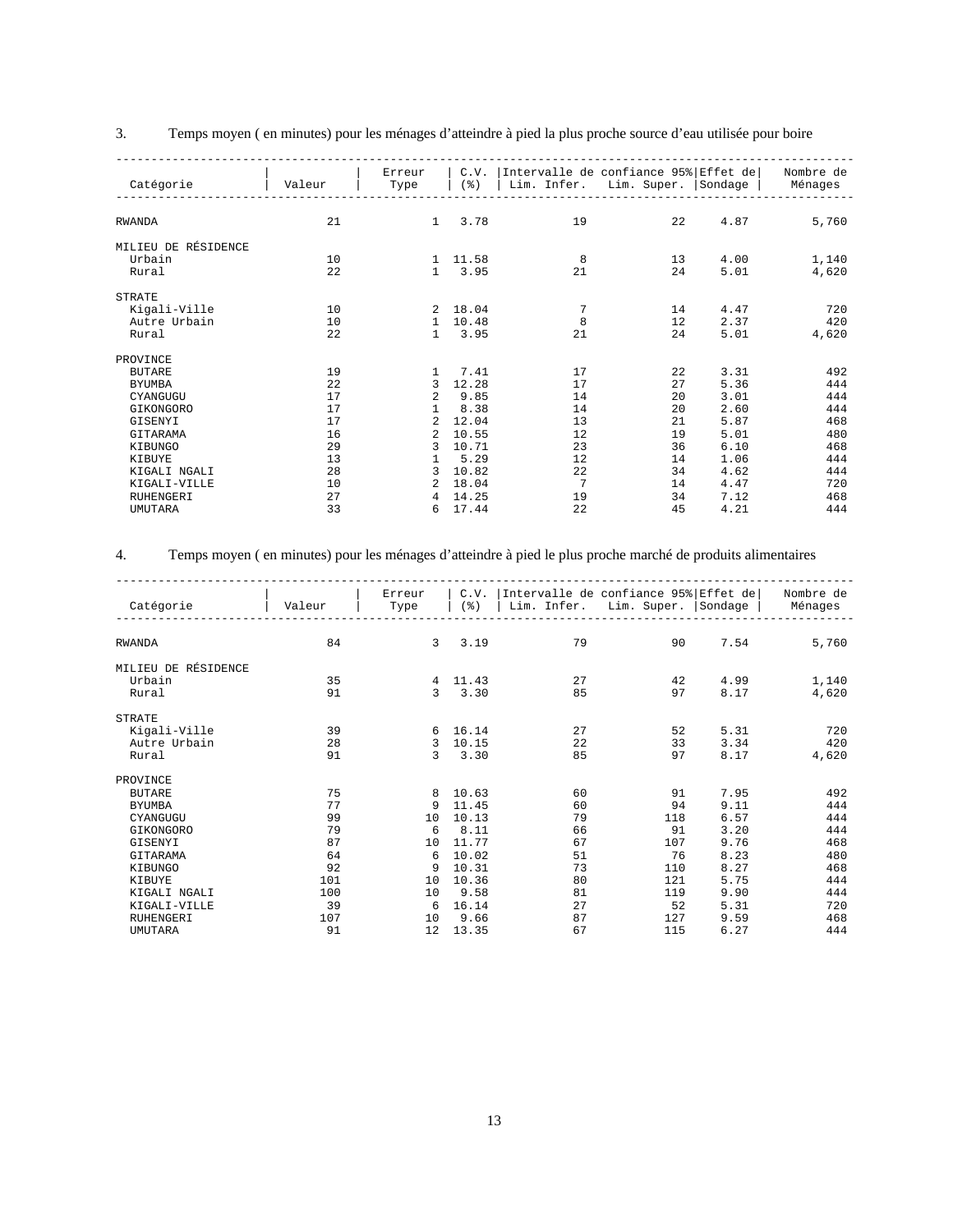### 5. Temps moyen ( en minutes) pour les ménages d'atteindre à pied le plus proche transport public

| Valeur | Erreur<br>Type | C.V.<br>$($ $\frac{6}{6}$ $)$ | Lim. Infer. | Lim. Super. | Sondage | Nombre de<br>Ménages                 |
|--------|----------------|-------------------------------|-------------|-------------|---------|--------------------------------------|
|        |                |                               |             |             |         |                                      |
| 111    | 4              | 3.73                          | 103         | 119         | 8.18    | 5,760                                |
|        |                |                               |             |             |         |                                      |
| 20     | 3              | 14.37                         | 14          | 25          | 5.42    | 1,140                                |
| 123    | 5              | 3.80                          | 114         | 132         | 9.05    | 4,620                                |
|        |                |                               |             |             |         |                                      |
| 20     | 5              | 22.02                         | 12          | 29          | 5.98    | 720                                  |
| 18     | $\overline{a}$ | 10.73                         | 14          | 22          | 2.59    | 420                                  |
| 123    | 5              | 3.80                          | 114         | 132         | 9.05    | 4,620                                |
|        |                |                               |             |             |         |                                      |
| 126    | 15             | 11.94                         | 96          | 155         | 8.39    | 492                                  |
| 119    | 13             | 10.65                         | 94          | 144         | 7.61    | 444                                  |
| 165    | 21             | 12.60                         | 124         | 205         | 8.91    | 444                                  |
| 163    | 11             | 6.71                          | 141         | 184         | 4.77    | 444                                  |
| 133    | 16             | 12.33                         | 101         | 166         | 11.22   | 468                                  |
| 94     | 12             | 12.44                         | 71          | 117         | 10.73   | 480                                  |
| 96     | 15             | 16.08                         | 66          | 126         | 10.78   | 468                                  |
| 134    | 16             | 11.66                         | 103         | 165         | 6.69    | 444                                  |
| 89     | 10             | 11.55                         | 69          | 109         | 8.30    | 444                                  |
| 20     | 5              | 22.02                         | 12          | 29          | 5.98    | 720                                  |
| 112    | 14             | 12.85                         | 84          | 141         | 10.48   | 468                                  |
| 89     | 15             | 17.01                         | 59          | 119         | 7.18    | 444                                  |
|        |                |                               |             |             |         | Intervalle de confiance 95% Effet de |

#### 6. Temps moyen ( en minutes) pour les ménages d'atteindre à pied la plus proche route fonctionnelle en toute saison

| Catégorie           | Valeur         | Erreur<br>Type | C.V.<br>$($ %) | Intervalle de confiance 95% Effet de<br>Lim. Infer. | Lim. Super. | Sondage | Nombre de<br>Ménages |
|---------------------|----------------|----------------|----------------|-----------------------------------------------------|-------------|---------|----------------------|
|                     |                |                |                |                                                     |             |         |                      |
| <b>RWANDA</b>       | 34             | 2              | 5.88           | 30                                                  | 38          | 5.24    | 5,760                |
| MILIEU DE RÉSIDENCE |                |                |                |                                                     |             |         |                      |
| Urbain              | 7              | 1              | 12.83          | 5                                                   | 9           | 2.15    | 1,140                |
| Rural               | 38             | $\mathcal{L}$  | 6.02           | 33                                                  | 42          | 5.38    | 4,620                |
| <b>STRATE</b>       |                |                |                |                                                     |             |         |                      |
| Kigali-Ville        | 7              | -1             | 19.19          | $\,4$                                               | 10          | 2.51    | 720                  |
| Autre Urbain        | 7              | $\mathbf{1}$   | 13.69          | 5                                                   | 9           | 1.30    | 420                  |
| Rural               | 38             | $\mathcal{L}$  | 6.02           | 33                                                  | 42          | 5.38    | 4,620                |
| PROVINCE            |                |                |                |                                                     |             |         |                      |
| <b>BUTARE</b>       | 44             |                | 14.93          | 31                                                  | 57          | 5.30    | 492                  |
| <b>BYUMBA</b>       | 16             | 3              | 18.33          | 10                                                  | 21          | 5.22    | 444                  |
| CYANGUGU            | 109            | 16             | 14.55          | 78                                                  | 140         | 8.00    | 444                  |
| GIKONGORO           | 20             | 4              | 18.96          | 12                                                  | 27          | 2.45    | 444                  |
| GISENYI             | 80             | 10             | 13.11          | 59                                                  | 100         | 6.74    | 468                  |
| GITARAMA            | 23             | $\overline{4}$ | 17.54          | 15                                                  | 31          | 5.20    | 480                  |
| KIBUNGO             | 3              | 1              | 20.33          | $\overline{a}$                                      | 4           | 2.00    | 468                  |
| KIBUYE              | 38             | 10             | 26.67          | 18                                                  | 58          | 7.38    | 444                  |
| KIGALI NGALI        | 14             | $\overline{2}$ | 15.60          | 10                                                  | 19          | 5.92    | 444                  |
| KIGALI-VILLE        | $\overline{7}$ | $\mathbf{1}$   | 19.19          | $\overline{4}$                                      | 10          | 2.51    | 720                  |
| <b>RUHENGERI</b>    | 35             | 5              | 14.65          | 25                                                  | 45          | 4.97    | 468                  |
| <b>UMUTARA</b>      | 21             | 10             | 48.92          | 1                                                   | 42          | 7.52    | 444                  |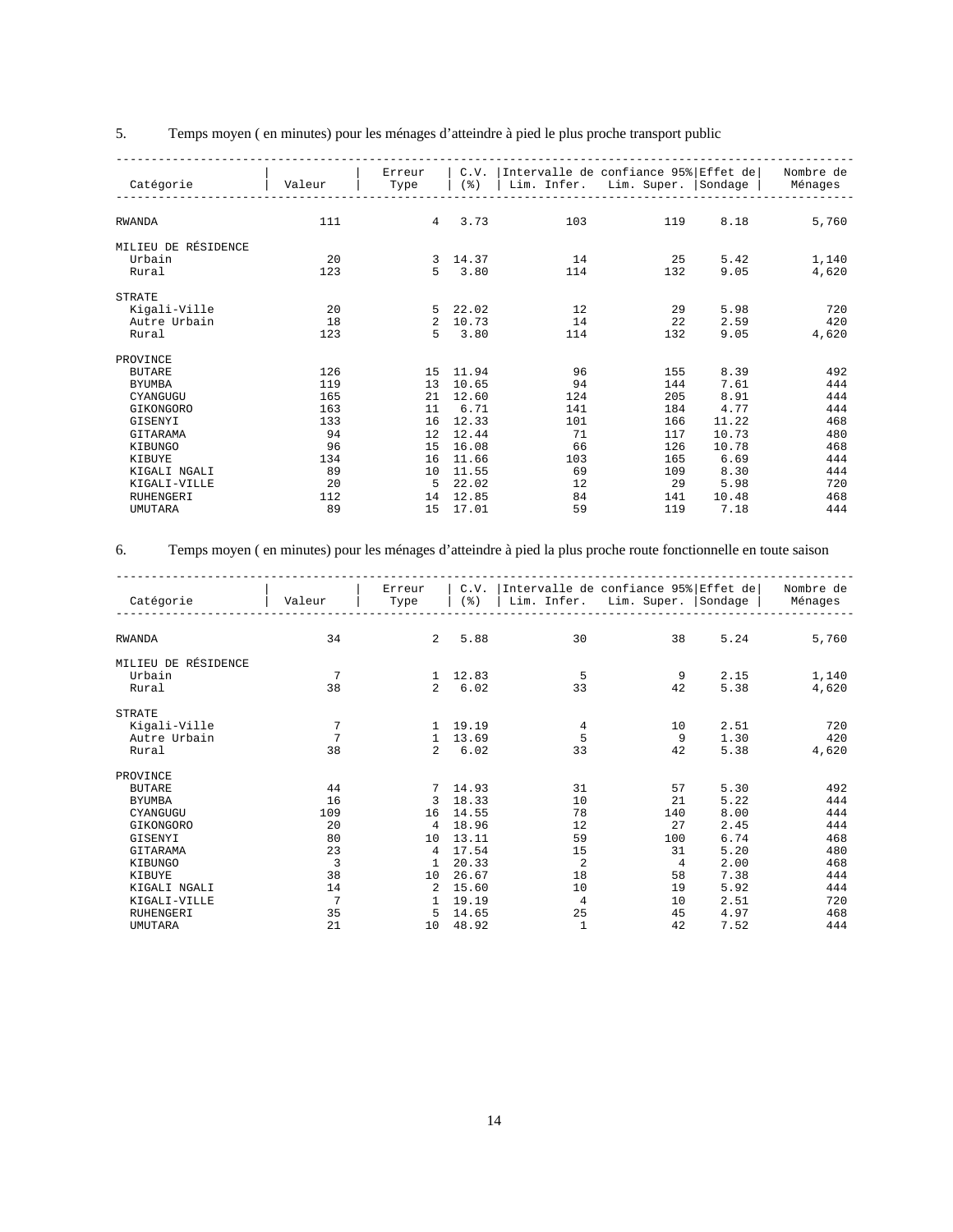# 7. Temps moyen ( en minutes) pour les ménages d'atteindre à pied le plus proche école primaire

| Catégorie           | Valeur | Erreur<br>Type | C.V.<br>$($ $\frac{6}{6}$ $)$ | Lim. Infer. | Intervalle de confiance 95% Effet de<br>Lim. Super. | Sondage | Nombre de<br>Ménages |
|---------------------|--------|----------------|-------------------------------|-------------|-----------------------------------------------------|---------|----------------------|
|                     |        |                |                               |             |                                                     |         |                      |
| <b>RWANDA</b>       | 31     | $\mathbf{1}$   | 2.95                          | 30          | 33                                                  | 4.58    | 5,760                |
| MILIEU DE RÉSIDENCE |        |                |                               |             |                                                     |         |                      |
| Urbain              | 19     | $\mathbf{1}$   | 7.37                          | 16          | 22                                                  | 2.66    | 1,140                |
| Rural               | 33     | $\mathbf{1}$   | 3.12                          | 31          | 35                                                  | 4.78    | 4,620                |
| <b>STRATE</b>       |        |                |                               |             |                                                     |         |                      |
| Kigali-Ville        | 19     | 2              | 11.28                         | 15          | 23                                                  | 2.92    | 720                  |
| Autre Urbain        | 19     | 1              | 7.30                          | 16          | 22                                                  | 1.81    | 420                  |
| Rural               | 33     | $\mathbf{1}$   | 3.12                          | 31          | 35                                                  | 4.78    | 4,620                |
| PROVINCE            |        |                |                               |             |                                                     |         |                      |
| <b>BUTARE</b>       | 29     | 3              | 9.38                          | 24          | 34                                                  | 4.65    | 492                  |
| <b>BYUMBA</b>       | 35     | 4              | 11.69                         | 27          | 43                                                  | 7.58    | 444                  |
| CYANGUGU            | 32     | 4              | 12.48                         | 25          | 40                                                  | 5.14    | 444                  |
| GIKONGORO           | 36     | 3              | 8.81                          | 30          | 42                                                  | 3.47    | 444                  |
| GISENYI             | 26     | 2              | 8.19                          | 22          | 30                                                  | 2.99    | 468                  |
| GITARAMA            | 27     | $\overline{a}$ | 8.20                          | 22          | 31                                                  | 5.04    | 480                  |
| KIBUNGO             | 37     | 3              | 8.95                          | 31          | 44                                                  | 5.64    | 468                  |
| KIBUYE              | 25     | 3              | 10.18                         | 20          | 30                                                  | 4.28    | 444                  |
| KIGALI NGALI        | 39     | 3              | 8.69                          | 32          | 45                                                  | 5.15    | 444                  |
| KIGALI-VILLE        | 19     | $\overline{a}$ | 11.28                         | 15          | 23                                                  | 2.92    | 720                  |
| <b>RUHENGERI</b>    | 32     | 3              | 9.17                          | 26          | 37                                                  | 4.34    | 468                  |
| <b>UMUTARA</b>      | 45     | 6              | 13.98                         | 33          | 57                                                  | 4.49    | 444                  |

### 8. Temps moyen ( en minutes) pour les ménages d'atteindre à pied le plus proche école secondaire

|                     |        | Erreur         | C.V.                  |             | Intervalle de confiance 95% Effet de |         | Nombre de |
|---------------------|--------|----------------|-----------------------|-------------|--------------------------------------|---------|-----------|
| Catégorie           | Valeur | Type           | $($ $\frac{6}{6}$ $)$ | Lim. Infer. | Lim. Super.                          | Sondage | Ménages   |
|                     |        |                |                       |             |                                      |         |           |
|                     |        |                |                       |             |                                      |         |           |
| <b>RWANDA</b>       | 132    | 4              | 2.98                  | 125         | 140                                  | 8.09    | 5,760     |
|                     |        |                |                       |             |                                      |         |           |
| MILIEU DE RÉSIDENCE |        |                |                       |             |                                      |         |           |
| Urbain              | 41     | 5              | 12.69                 | 31          | 51                                   | 5.38    | 1,140     |
| Rural               | 144    | $\overline{4}$ | 3.05                  | 136         | 153                                  | 9.15    | 4,620     |
| <b>STRATE</b>       |        |                |                       |             |                                      |         |           |
|                     | 50     | 8              | 16.75                 | 34          | 67                                   | 5.72    | 720       |
| Kigali-Ville        | 2.7    |                | 11.24                 | 21          | 33                                   |         |           |
| Autre Urbain        |        | 3              |                       |             |                                      | 4.08    | 420       |
| Rural               | 144    | $\overline{4}$ | 3.05                  | 136         | 153                                  | 9.15    | 4,620     |
| PROVINCE            |        |                |                       |             |                                      |         |           |
| <b>BUTARE</b>       | 140    | 14             | 9.73                  | 113         | 166                                  | 7.96    | 492       |
| <b>BYUMBA</b>       | 140    | 12             | 8.46                  | 117         | 163                                  | 9.14    | 444       |
| CYANGUGU            | 135    | 22             | 16.59                 | 91          | 179                                  | 9.23    | 444       |
| GIKONGORO           | 146    | 11             | 7.45                  | 125         | 167                                  | 5.66    | 444       |
| GISENYI             | 126    | 11             | 8.84                  | 104         | 148                                  | 9.82    | 468       |
| GITARAMA            | 125    | 11             | 8.99                  | 103         | 146                                  | 9.65    | 480       |
| KIBUNGO             | 147    | 15             | 10.46                 | 117         | 177                                  | 9.58    | 468       |
| KIBUYE              | 129    | 14             | 10.62                 | 102         | 156                                  | 5.87    | 444       |
| KIGALI NGALI        | 164    | 13             | 7.87                  | 138         | 189                                  | 9.35    | 444       |
| KIGALI-VILLE        | 50     | 8              | 16.75                 | 34          | 67                                   | 5.72    | 720       |
|                     |        |                |                       |             |                                      |         |           |
| <b>RUHENGERI</b>    | 133    | 13             | 9.94                  | 107         | 158                                  | 10.48   | 468       |
| <b>UMUTARA</b>      | 143    | 17             | 11.68                 | 110         | 175                                  | 5.57    | 444       |